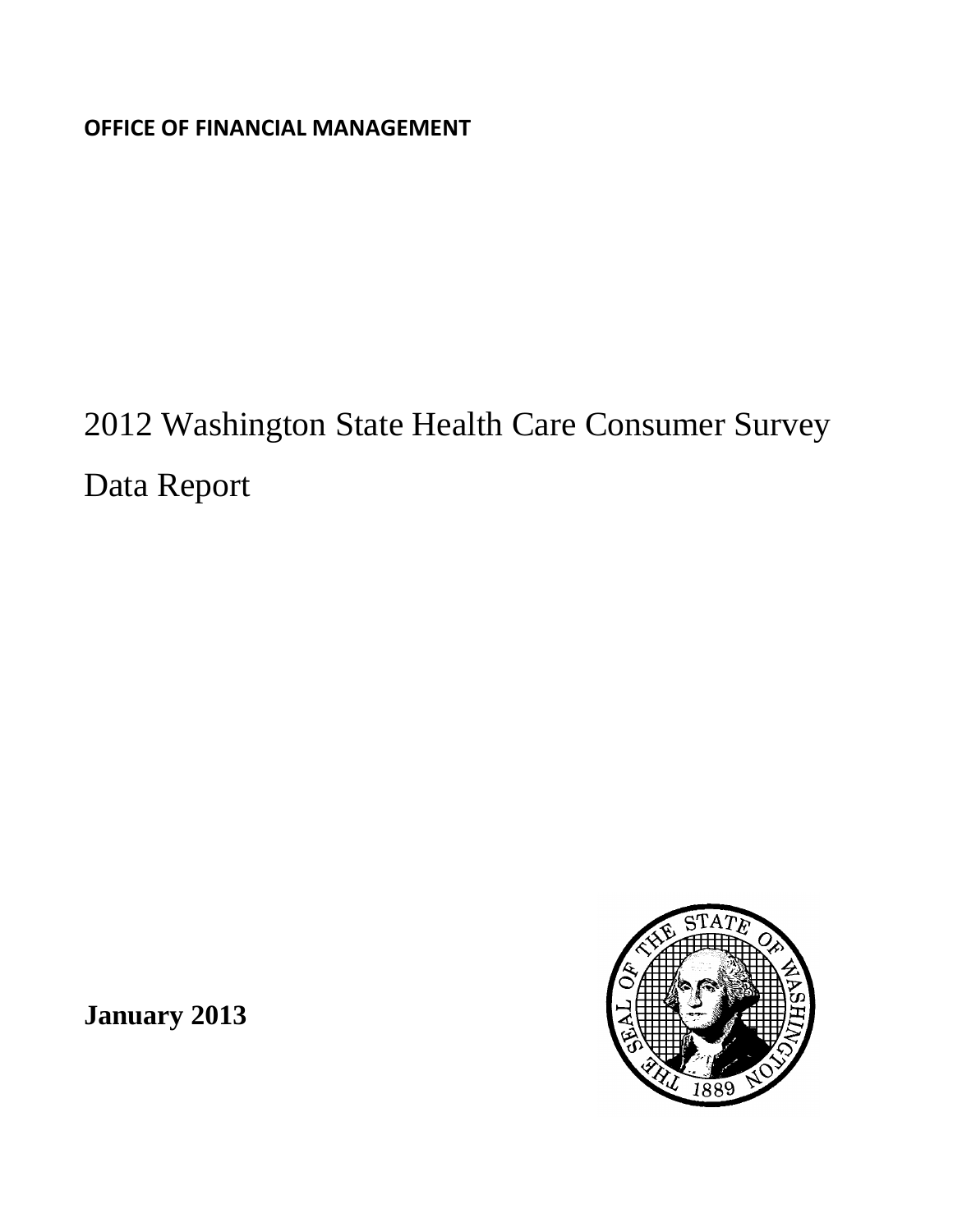# **Table of Contents**

# **Section I – Background and Health Status**

| that you had any of the following conditionsHigh blood pressure? 8 |
|--------------------------------------------------------------------|
|                                                                    |
|                                                                    |
|                                                                    |
|                                                                    |
|                                                                    |
|                                                                    |
|                                                                    |
|                                                                    |
|                                                                    |
|                                                                    |

# **Section II – Knowledge of NP and PA Scopes**

| Q201: (asked of 10% of the respondents) Did you know that nurse practitioners |     |
|-------------------------------------------------------------------------------|-----|
| practice INDEPENDENTLY and perform exams, diagnose and treat                  |     |
|                                                                               | - 9 |
| Q202: (asked of 10% of the respondents) Did you also know that physician      |     |
| assistants WORK WITH A SUPERVISING PHYSICIAN and perform exams,               |     |
|                                                                               |     |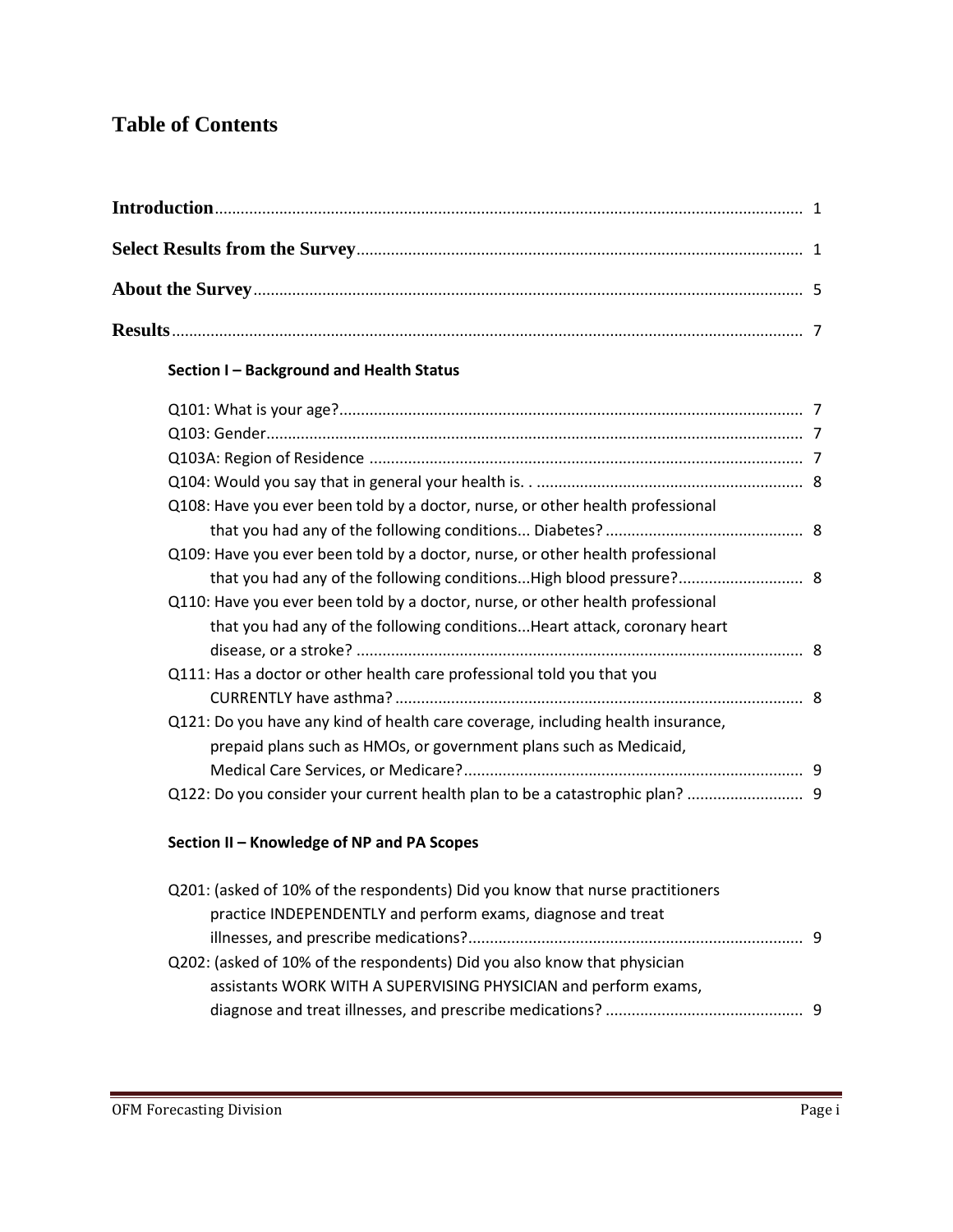# **Section III – Access and Utilization of Routine Care**

| Q301: Is there one place that you usually go to when you need routine care? Do     |  |
|------------------------------------------------------------------------------------|--|
| not include emergency care or care from a specialist you were referred to.  9      |  |
| Q302: What is the main reason you do not have a usual place to go for routine      |  |
|                                                                                    |  |
| Q303: What kind of place is it - a health professional's office, an HMO like Group |  |
| Health, a hospital outpatient clinic, some other clinic or health center, an       |  |
|                                                                                    |  |
| Q304: When you go to your < location> for routine care, do you usually see a       |  |
| medical doctor, a nurse practitioner, a physician's assistant or some other        |  |
|                                                                                    |  |
|                                                                                    |  |
|                                                                                    |  |
|                                                                                    |  |
| Q309: Did you make any appointments for routine care in the last 12 months? 11     |  |
| Q310: In the last 12 months, when you contacted your health care provider          |  |
| about getting appointments for routine care, how often did you get an              |  |
| appointment as soon as you thought you needed it? Would you say 11                 |  |
| Q311: When you make appointments for routine care, is it usually by phone, in      |  |
| person, by a web-based appointment system, by email, or something                  |  |
|                                                                                    |  |
| Q312: Some health care providers allow patients to use email or a web site to      |  |
| discuss health problems. During the past 12 months, have you used email            |  |
| or gone to a web site to discuss routine health care with a health care            |  |
|                                                                                    |  |
| Q313: About how long has it been since you last visited a health care provider     |  |
| for a general physical exam? Please do not include exams for specific              |  |
|                                                                                    |  |
| Q314: Please tell me which of the following methods you would use for making       |  |
| appointments for routine care in the future Calling your health care               |  |
|                                                                                    |  |
| Q315: Please tell me which of the following methods you would use for making       |  |
| appointments for routine care in the futureStopping by your health                 |  |
|                                                                                    |  |
| Q316: Please tell me which of the following methods you would use for making       |  |
| appointments for routine care in the future Emailing your health care              |  |
|                                                                                    |  |
|                                                                                    |  |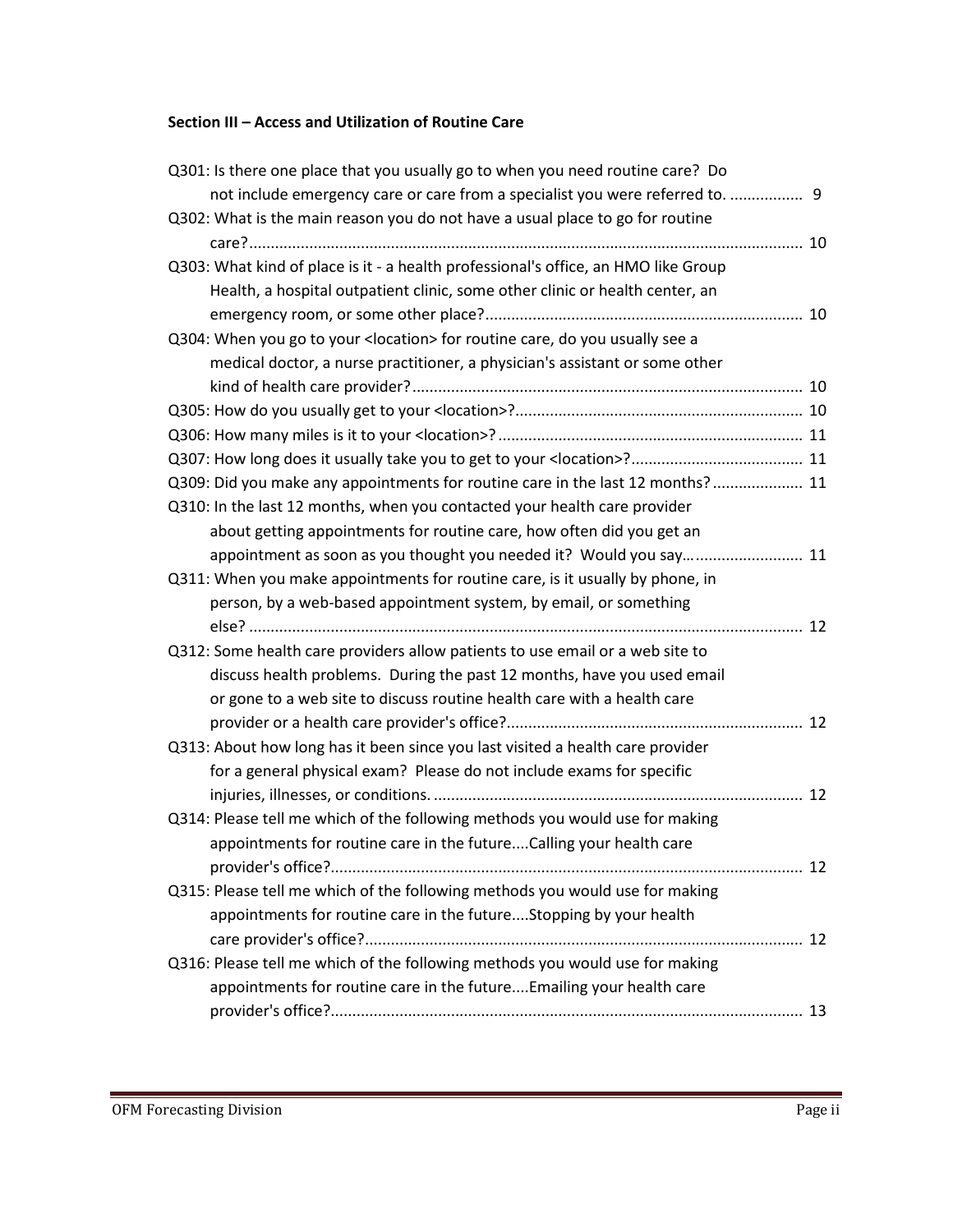| Q317: Please tell me which of the following methods you would use for making    |  |
|---------------------------------------------------------------------------------|--|
| appointments for routine care in the futureUsing a secure web-based             |  |
|                                                                                 |  |
| Q318 (1): Please tell me which of the following methods you would use for       |  |
| making appointments for routine care in the futureUsing something               |  |
|                                                                                 |  |
| Q318 (2): Please tell me which of the following methods you would use for       |  |
| making appointments for routine care in the futureUsing something               |  |
|                                                                                 |  |
| Q319: Usually routine medical appointments are offered between 8 am and 5       |  |
| pm. Thinking about your usual schedule, do you have difficulty getting to       |  |
|                                                                                 |  |
| Q320: For routine care which of the following appointment times would meet      |  |
|                                                                                 |  |
| Q321: For routine care which of the following appointment times would meet      |  |
|                                                                                 |  |
| Q322: For routine care which of the following appointment times would meet      |  |
|                                                                                 |  |
| Q323: Using the usual method of transportation you mentioned earlier, how       |  |
| many MINUTES are you willing to travel EACH WAY to an appointment for           |  |
|                                                                                 |  |
| Q324: And how many MILES would you be willing to travel each way? 14            |  |
| Q325: Which of the following types of health care providers are you willing to  |  |
|                                                                                 |  |
| Q326: Which of the following types of health care providers are you willing to  |  |
|                                                                                 |  |
| Q327: Which of the following types of health care providers are you willing to  |  |
|                                                                                 |  |
| Q328 (1): Which of the following types of health care providers are you willing |  |
| to see for routine care appointmentsOr another type of provider? 15             |  |
| Q328 (2): Which of the following types of health care providers are you willing |  |
| to see for routine care appointmentsOr another type of provider? 15             |  |
| Q329: In the future, when you need routine care, which of the following         |  |
| methods for seeking care would you be willing to use Call a health care         |  |
|                                                                                 |  |
| Q330: In the future, when you need routine care, which of the following         |  |
| methods for seeking care would you be willing to use Web chat or video          |  |
|                                                                                 |  |
|                                                                                 |  |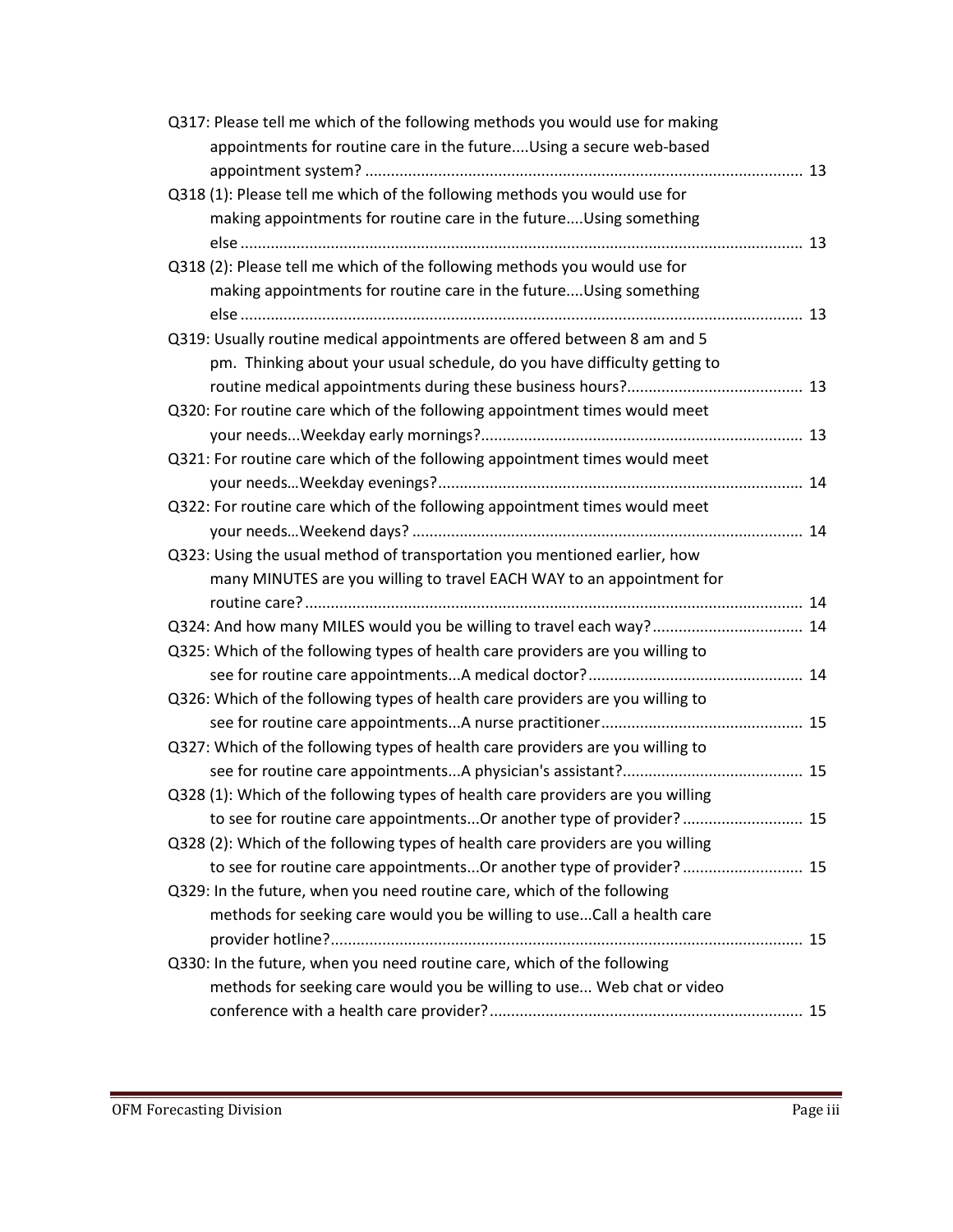| Q331: In the future, when you need routine care, which of the following |     |
|-------------------------------------------------------------------------|-----|
| methods for seeking care would you be willing to use Go to an in-store  |     |
|                                                                         | 16. |
| Q332: In the future, when you need routine care, which of the following |     |
| methods for seeking care would you be willing to use Email or use a web |     |
|                                                                         |     |

# **Section IV – Access and Utilization of Urgent Care**

| Q401: Is there one place that you usually go for medical treatment when you    |  |
|--------------------------------------------------------------------------------|--|
| have an urgent condition? Do not include routine care or care from a           |  |
|                                                                                |  |
| Q402: What is the main reason you do not have a usual place to go for urgent   |  |
|                                                                                |  |
|                                                                                |  |
| Q404: During the last 12 months, how many times did you yourself have an       |  |
| urgent condition that you sought professional medical treatment for? 17        |  |
| Q405: During the last 12 months, did you yourself have any urgent conditions   |  |
| that you thought needed professional medical treatment, but that you did       |  |
|                                                                                |  |
| Q406: Are any of the following reasons you didn't seek professional medical    |  |
| treatment for urgent conditions in the past 12 months You were                 |  |
|                                                                                |  |
| Q407: Are any of the following reasons you didn't seek professional medical    |  |
| treatment for urgent conditions in the past 12 months You couldn't get         |  |
|                                                                                |  |
| Q408: Are any of the following reasons you didn't seek professional medical    |  |
| treatment for urgent conditions in the past 12 months You didn't have          |  |
|                                                                                |  |
| Q409: In the past when you had an urgent condition that needed professional    |  |
| medical treatment, what did you usually do first in seeking medical            |  |
|                                                                                |  |
| Q410: In the past when you had an urgent condition, what kind of place did you |  |
| usually go to for care -- a health professional's office, an HMO like Group    |  |
| Health, a hospital outpatient clinic, some other clinic or health center, an   |  |
|                                                                                |  |
| Q416: In the last 12 months, when you had an urgent condition, how often did   |  |
| you get care as soon as you thought you needed it? Would you say  18           |  |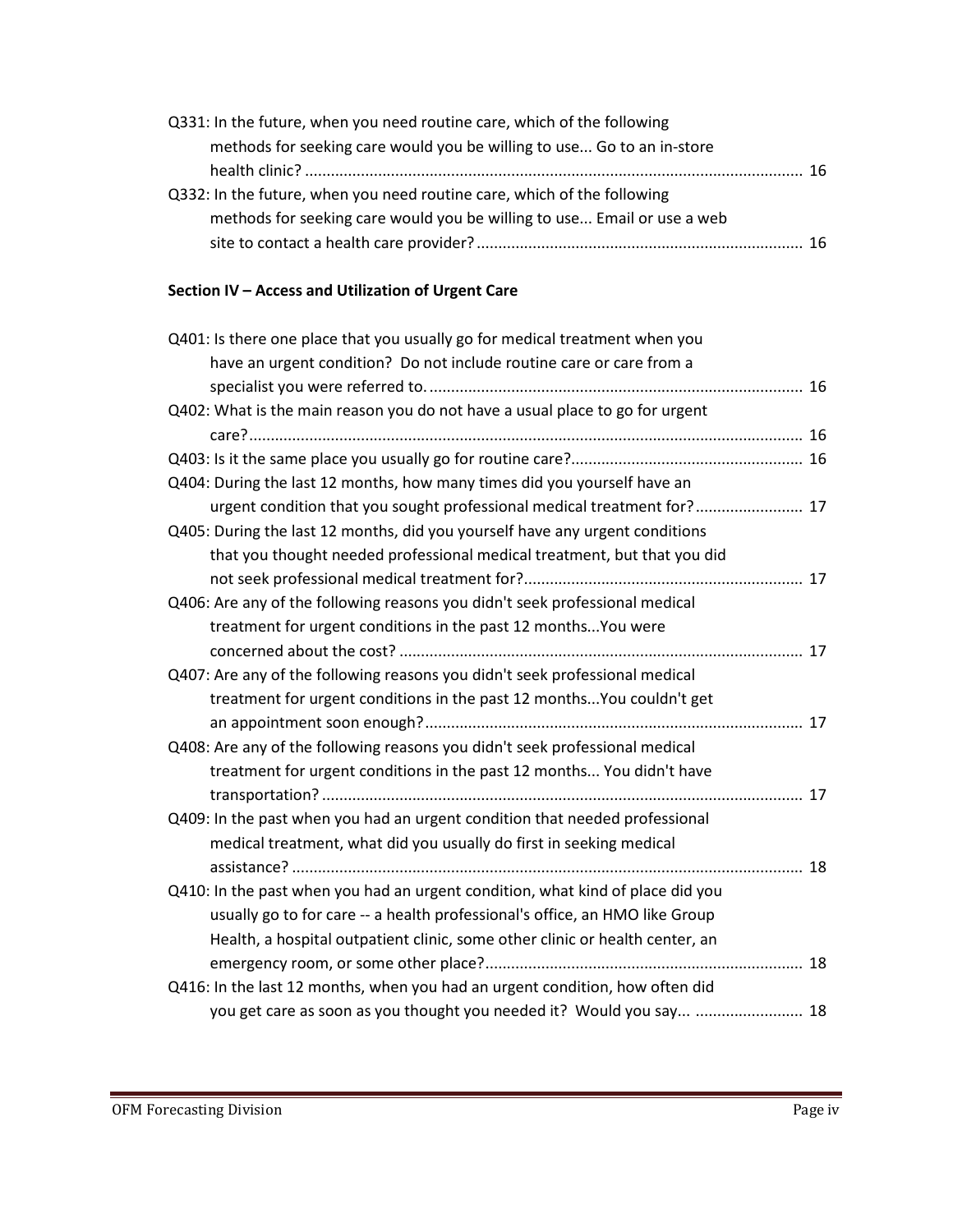| Q411: When you went to the <q410> for an urgent condition, did you see a</q410> |  |
|---------------------------------------------------------------------------------|--|
| medical doctor, a nurse practitioner, a physician's assistant or some other     |  |
|                                                                                 |  |
|                                                                                 |  |
|                                                                                 |  |
|                                                                                 |  |
| Q417: In the future, when you have an urgent condition, which of the following  |  |
| options for care would you be willing to useCall a health care provider's       |  |
|                                                                                 |  |
| Q418: In the future, when you have an urgent condition, which of the following  |  |
| options for care would you be willing to use Call a health provider             |  |
|                                                                                 |  |
| Q419: In the future, when you have an urgent condition, which of the following  |  |
| options for care would you be willing to use Email or use a secure web          |  |
|                                                                                 |  |
| Q420: In the future, when you have an urgent condition, which of the following  |  |
| options for care would you be willing to use Web chat or video                  |  |
|                                                                                 |  |
| Q421: In the future, when you have an urgent condition, which of the following  |  |
| options for care would you be willing to use Go to an in-store health           |  |
|                                                                                 |  |
| Q422: In the future, when you have an urgent condition, which of the following  |  |
| options for care would you be willing to use Go to an urgent care               |  |
|                                                                                 |  |
| Q423 (1): In the future, when you have an urgent condition, which of the        |  |
| following options for care would you be willing to use Or use something         |  |
|                                                                                 |  |
| Q423 (2): In the future, when you have an urgent condition, which of the        |  |
| following options for care would you be willing to use Or use something         |  |
|                                                                                 |  |
| Q424: Using the usual method of transportation you mentioned earlier, how       |  |
| many MINUTES are you willing to travel each way for professional medical        |  |
|                                                                                 |  |
| Q425: And how many MILES would you be willing to travel each way? 21            |  |
| Q426: Which of the following types of health care providers are you willing to  |  |
|                                                                                 |  |
| Q427: Which of the following types of health care providers are you willing to  |  |
| see for conditions that need urgent care A nurse practitioner?  22              |  |
| Q428: Which of the following types of health care providers are you willing to  |  |
| see for conditions that need urgent care A physician's assistant? 22            |  |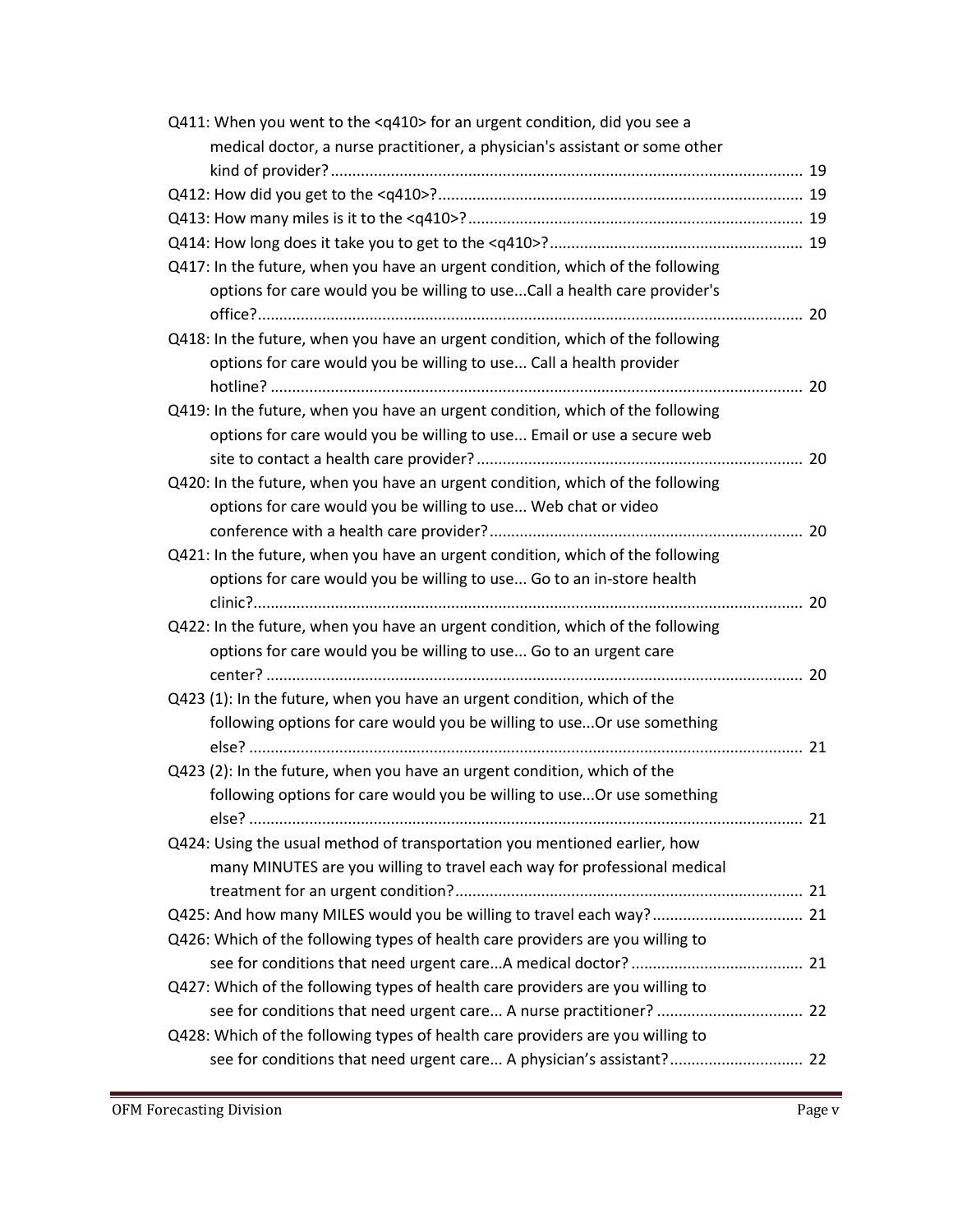Q429: Which of the following types of health care providers are you willing to see for conditions that need urgent care...Or other types of providers?........................ 22

# **Section V – Access and Utilization of Emergency Room Care**

| Q501: During the past 12 months, how many times have you gone to a hospital         |  |
|-------------------------------------------------------------------------------------|--|
| emergency room about your own health? This includes emergency room                  |  |
|                                                                                     |  |
| Q511: Did your last emergency room visit result in an admission to the hospital? 22 |  |
| Q512: In the future when you have an illness or injury and you are not sure         |  |
| whether to go to the emergency room, which of the following would you               |  |
|                                                                                     |  |
| Q513: In the future when you have an illness or injury and you are not sure         |  |
| whether to go to the emergency room, which of the following would you               |  |
| be willing to do to help you decide if you should go Call a health                  |  |
|                                                                                     |  |
| Q514: In the future when you have an illness or injury and you are not sure         |  |
| whether to go to the emergency room, which of the following would you               |  |
| be willing to do to help you decide if you should go Call a health                  |  |
|                                                                                     |  |
| Q515: In the future when you have an illness or injury and you are not sure         |  |
| whether to go to the emergency room, which of the following would you               |  |
| be willing to do to help you decide if you should go Email or use a secure          |  |
|                                                                                     |  |
| Q516: In the future when you have an illness or injury and you are not sure         |  |
| whether to go to the emergency room, which of the following would you               |  |
| be willing to do to help you decide if you should go Web chat or video              |  |
|                                                                                     |  |
| Q517: In the future when you have an illness or injury and you are not sure         |  |
| whether to go to the emergency room, which of the following would you               |  |
| be willing to do to help you decide if you should go Go to an in-store              |  |
|                                                                                     |  |
| Q518: In the future when you have an illness or injury and you are not sure         |  |
| whether to go to the emergency room, which of the following would you               |  |
| be willing to do to help you decide if you should go Go to an urgent care           |  |
|                                                                                     |  |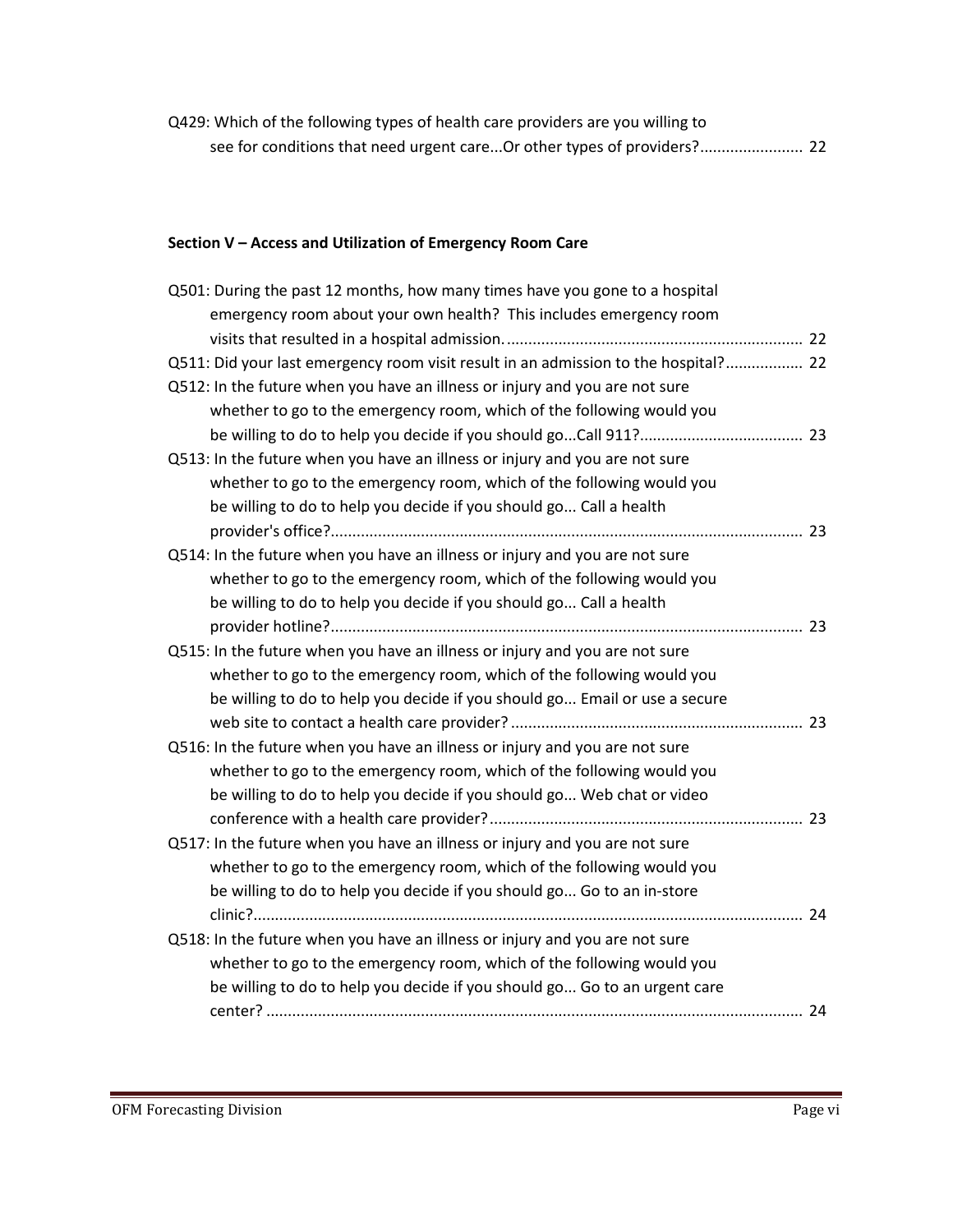| Q519 (1): In the future when you have an illness or injury and you are not sure |  |
|---------------------------------------------------------------------------------|--|
| whether to go to the emergency room, which of the following would you           |  |
|                                                                                 |  |
| Q519 (2): In the future when you have an illness or injury and you are not sure |  |
| whether to go to the emergency room, which of the following would you           |  |
|                                                                                 |  |

# **Section VI – Additional Background**

| Q601: Do you have more than one telephone number in your household? Do          |  |
|---------------------------------------------------------------------------------|--|
| not include cell phones or numbers that are only used by a computer or          |  |
|                                                                                 |  |
| Q602: How many of these telephone numbers are residential numbers?  25          |  |
| Q603: Do you have a cell phone for personal use? Please include cell phones     |  |
|                                                                                 |  |
| Q604: Do you share a cell phone for personal use at least one-third of the time |  |
|                                                                                 |  |
| Q605: Do you usually share this cell phone at least one-third of the time with  |  |
|                                                                                 |  |
| Q606: Thinking about all the phone calls that you receive on your landline and  |  |
| cell phone, what percent, between 0 and 100, are received on your cell          |  |
|                                                                                 |  |
| Q609: How many people under the age of 18, including infants, live in this      |  |
|                                                                                 |  |
|                                                                                 |  |
|                                                                                 |  |
|                                                                                 |  |
|                                                                                 |  |
| Q612: Which one of these groups would you say best represents your race? 27     |  |
| Q613: What is the highest degree or level of school you have completed? 27      |  |
|                                                                                 |  |
| Q615: LAST WEEK did you have a job for pay, either full-time or part-time? 27   |  |
|                                                                                 |  |
| Q620: Counting all locations where your employer operates, what is your best    |  |
| estimate of the total number of persons who work for the employer of            |  |
|                                                                                 |  |
| Q621: Please tell me which one [category] best describes your TOTAL household   |  |
|                                                                                 |  |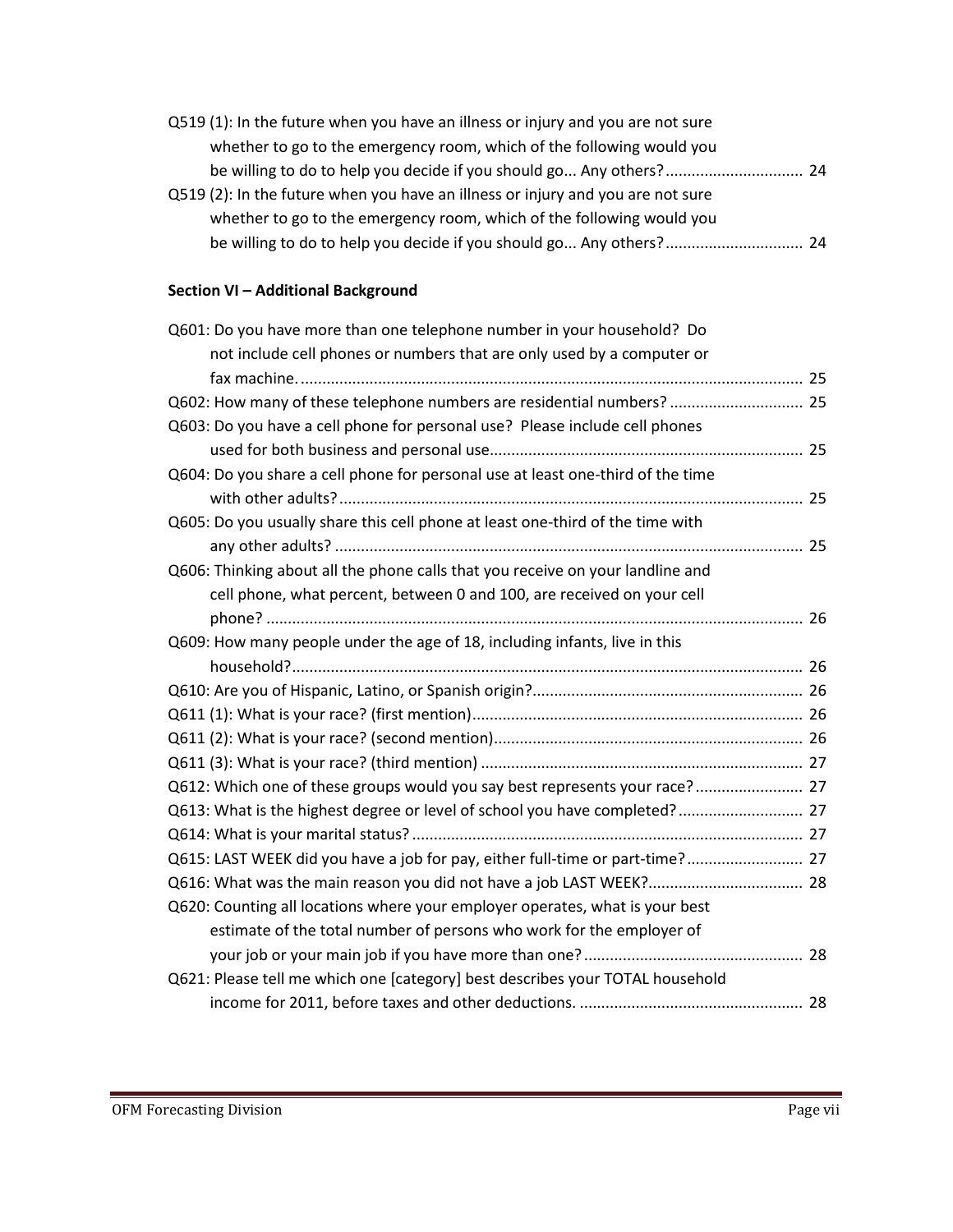# **Appendixes**

| Questionnaire for 2012 Washington State Health Care Consumer |  |
|--------------------------------------------------------------|--|
|                                                              |  |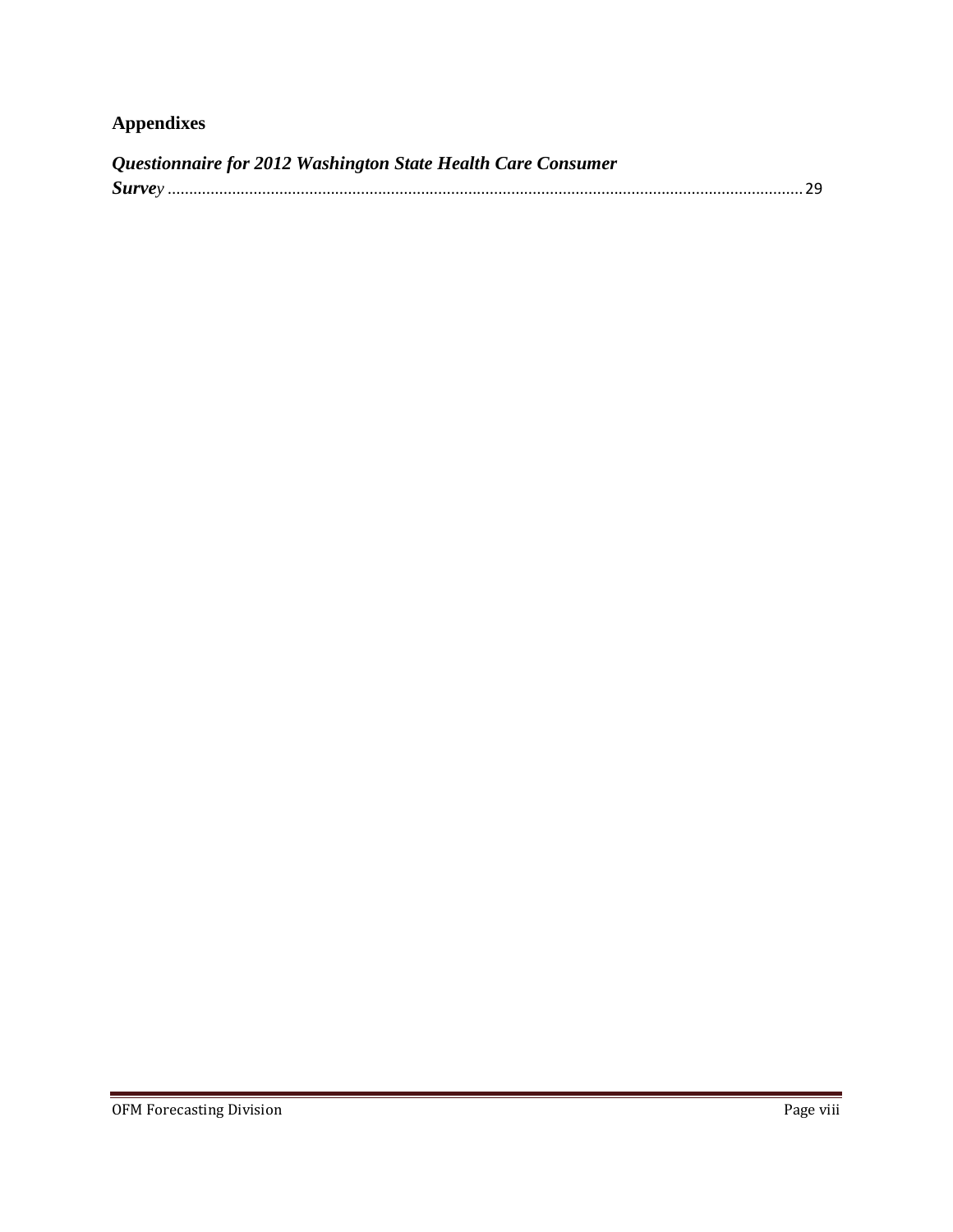# **2012 Washington State Health Care Consumer Survey**

# **Data Report**

# **Introduction**

In the summer of 2012, the Office of Financial Management (OFM) conducted the Health Care Consumer Survey. The purpose of the survey was to understand what Washington State's adult residents currently do and what they favor doing in the future with regard to access and use of health care, especially primary care. Results from this survey can be used to inform strategies in implementing the Affordable Care Act (ACA) and monitor the effect of the ACA in the state. The survey was funded by a grant through the U.S. Department of Health and Human Services (DHHS), State Health Access Program (SHAP). This report presents the distribution of the survey responses.

# **Select Results from the Survey**

**(**See Results section for detailed responses to questions in the survey.)

• While "Health professional's office" and "Other clinic/health center" are places most frequented by adults seeking routine care and urgent care, emergency room is used much more frequently (15 percent) by those seeking urgent care than those seeking routine care (1 percent).

| Place                               | <b>Routine Care</b> | Urgent Care |  |
|-------------------------------------|---------------------|-------------|--|
|                                     | %                   | %           |  |
| <b>Health Professional's Office</b> | 48.6                | 29.4        |  |
| HMO                                 | 12.0                | 10.9        |  |
| <b>Hospital Outpatient Clinic</b>   | 9.6                 | 12.2        |  |
| Other Clinic or Health Center       | 23.4                | 20.2        |  |
| <b>Emergency Room</b>               | 0.6                 | 15.4        |  |
| <b>Urgent Care Center</b>           | $n/a*$              | 6.0         |  |
| Other                               | 5.7                 | 6.0         |  |

*Place Visited for Routine Care and Urgent Conditions*

\* Not available.

Note – The calculation of estimates in this table excluded respondents who provided no responses to the relevant questions.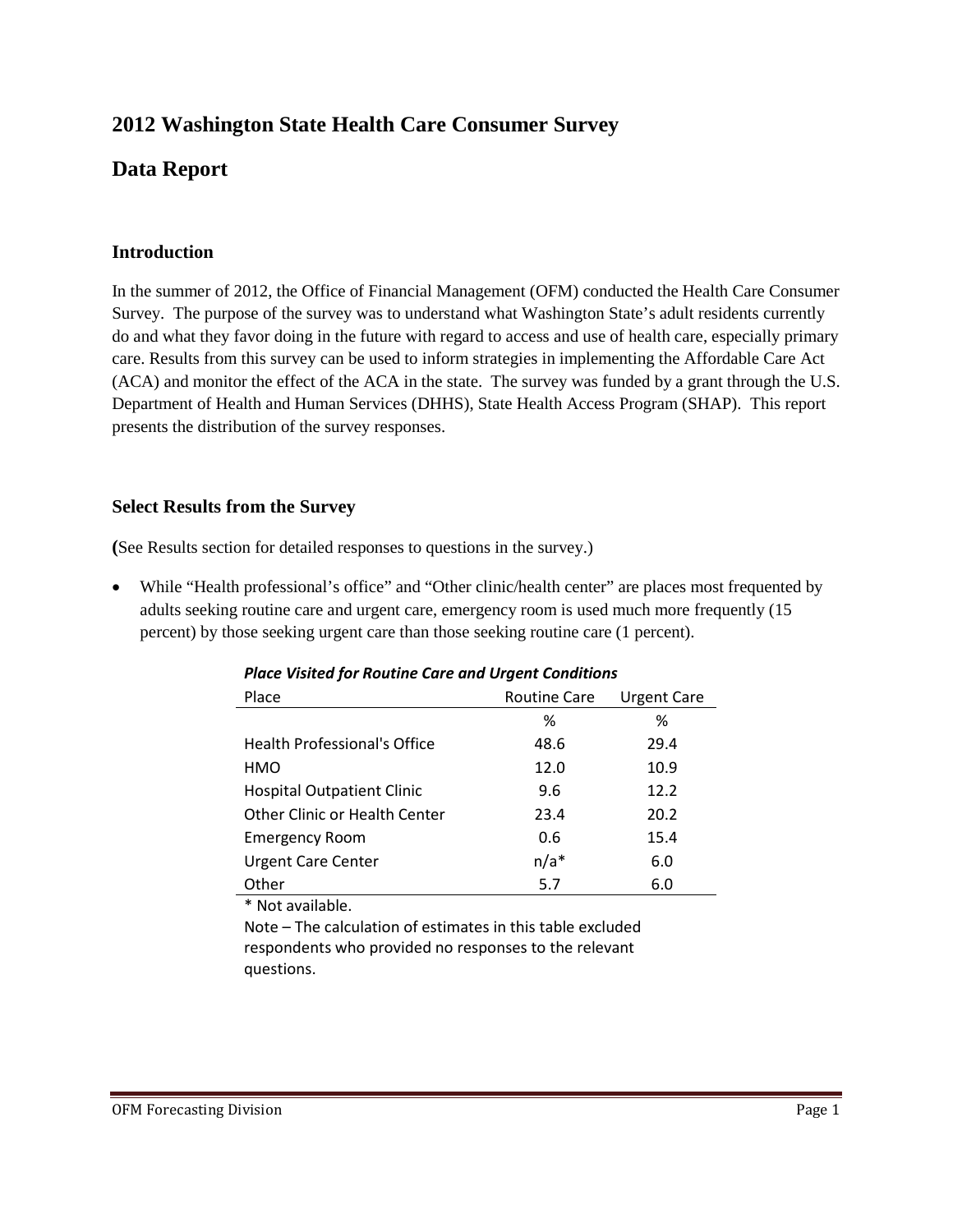• Of the adults who used routine care, 81.5 percent saw physicians; of those who used urgent care, 72.9 percent saw physicians. When asked what providers they would be willing to see for routine care and urgent conditions in the future, nearly all reported that they would be willing to see physicians (99.2 percent for routine care and 99.6 for urgent care). More than two-thirds of the adult population reported that they would be also willing to see nurse practitioners (79.2 percent for routine care and 77.1 for urgent care) and physician assistants (71.2 percent for routine care and 68.4 percent for urgent care).

|                           | <b>Routine Care</b> |            | <b>Urgent Care</b> |            |
|---------------------------|---------------------|------------|--------------------|------------|
| Provider                  | Seen                | <b>WTS</b> | Seen               | <b>WTS</b> |
|                           | %                   | %          | %                  | %          |
| <b>Medical Doctor</b>     | 81.5                | 99.2       | 72.9               | 99.6       |
| <b>Nurse Practitioner</b> | 8.4                 | 79.2       | 11.9               | 77.1       |
| Physician Assistant       | 5.1                 | 71.2       | 7.1                | 68.4       |
| Other                     | 5.1                 | 13.5       | 8.0                | 9.6        |

### *Provider Seen or Willing to See (WTS) for Routine Care and Urgent Conditions*

Note 1 – Percents in highlighted cells within a column are not mutually exclusive. Note 2 – The calculation of estimates in this table excluded respondents who provided no responses to the relevant questions.

• In their past visits for routine care and urgent care, 10.1 percent of routine care users traveled 20 miles or more as did 10.5 percent of the urgent care users. When asked how far they would consider traveling for routine care and urgent care in the future, about 45 percent of all adults reported that they would be willing to travel 20 miles or more to have urgent care as well as routine care.

|                  | <b>Routine Care</b> |      | Urgent Care     |            |
|------------------|---------------------|------|-----------------|------------|
| Distance         | <b>Traveled</b>     | WTT  | <b>Traveled</b> | <b>WTT</b> |
|                  | %                   | %    | ℅               | %          |
| Up to 9 Miles    | 66.1                | 17.6 | 66.0            | 20.6       |
| Up to 19 Miles   | 23.6                | 36.6 | 23.5            | 34.1       |
| 20 Miles or More | 10.1                | 45.8 | 10.5            | 45.3       |

# *Distance to Place of Care Traveled or Willing to Travel (WTT)*

Note – The calculation of estimates in this table excluded respondents who provided no responses to the relevant questions.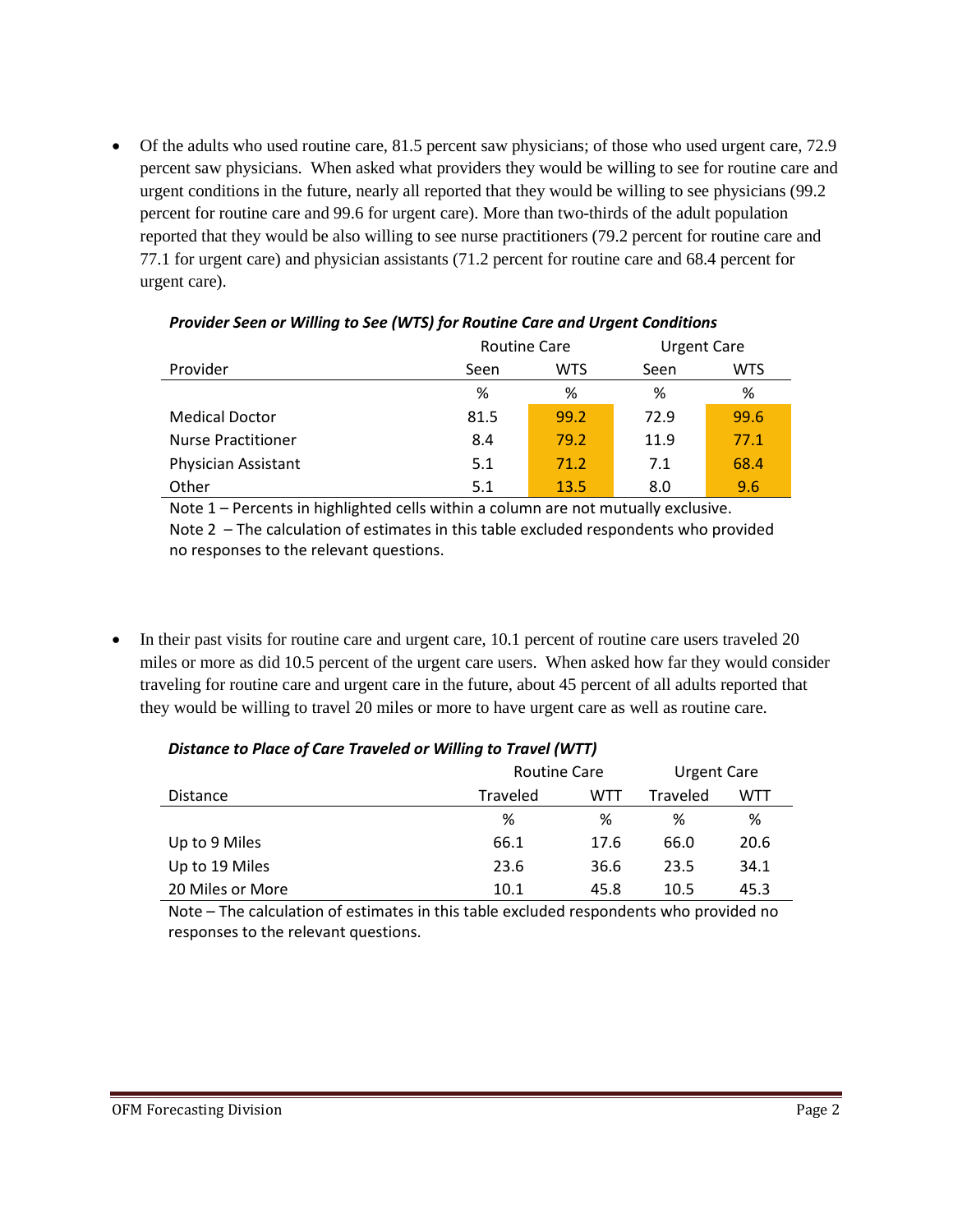• Appointment making by phone for routine care is the predominant mode currently (87.1 percent) and is the most favorable as a future choice (97.0 percent). However, other methods for making appointments in the future are also popular. In-person and email would be used by 28 percent of the adult population and a web-based appointment system by 39.1 percent.

| , , , , , ,                     |                       |                      |  |
|---------------------------------|-----------------------|----------------------|--|
| <b>Appointment Make Options</b> | <b>Currently Used</b> | <b>Future Option</b> |  |
|                                 | ℅                     | ℅                    |  |
| By Phone                        | 87.2                  | 97.0                 |  |
| In Person                       | 7.4                   | 27.5                 |  |
| By Web-based Appointment System | 2.5                   | 39.4                 |  |
| By Email                        | 0.3                   | 28.0                 |  |
| Other                           | 2.7                   | 3.9                  |  |

*Options to Make Routine Care Appointment Currently Used and in the Future*

Note 1 - Percents in highlighted cells within a column are not mutually exclusive.

Note 2 – The calculation of estimates in this table excluded respondents who provided no responses to the relevant questions.

• More than half of the adult population wishes to have routine care appointments available outside the 8-5 weekday schedule.

# *Routine Care Appointment Time Needed Outside 8-5 Weekday Schedule*

| Time Preference               | Percent |
|-------------------------------|---------|
| <b>Weekday Early Mornings</b> | 56.9    |
| <b>Weekday Evenings</b>       | 56.9    |
| Weekend Days                  | 58.1    |

Note 1 - Percents in highlighted cells within a column are not mutually exclusive. Note 2 – The calculation of estimates in this table

excluded respondents who provided no responses to the relevant questions.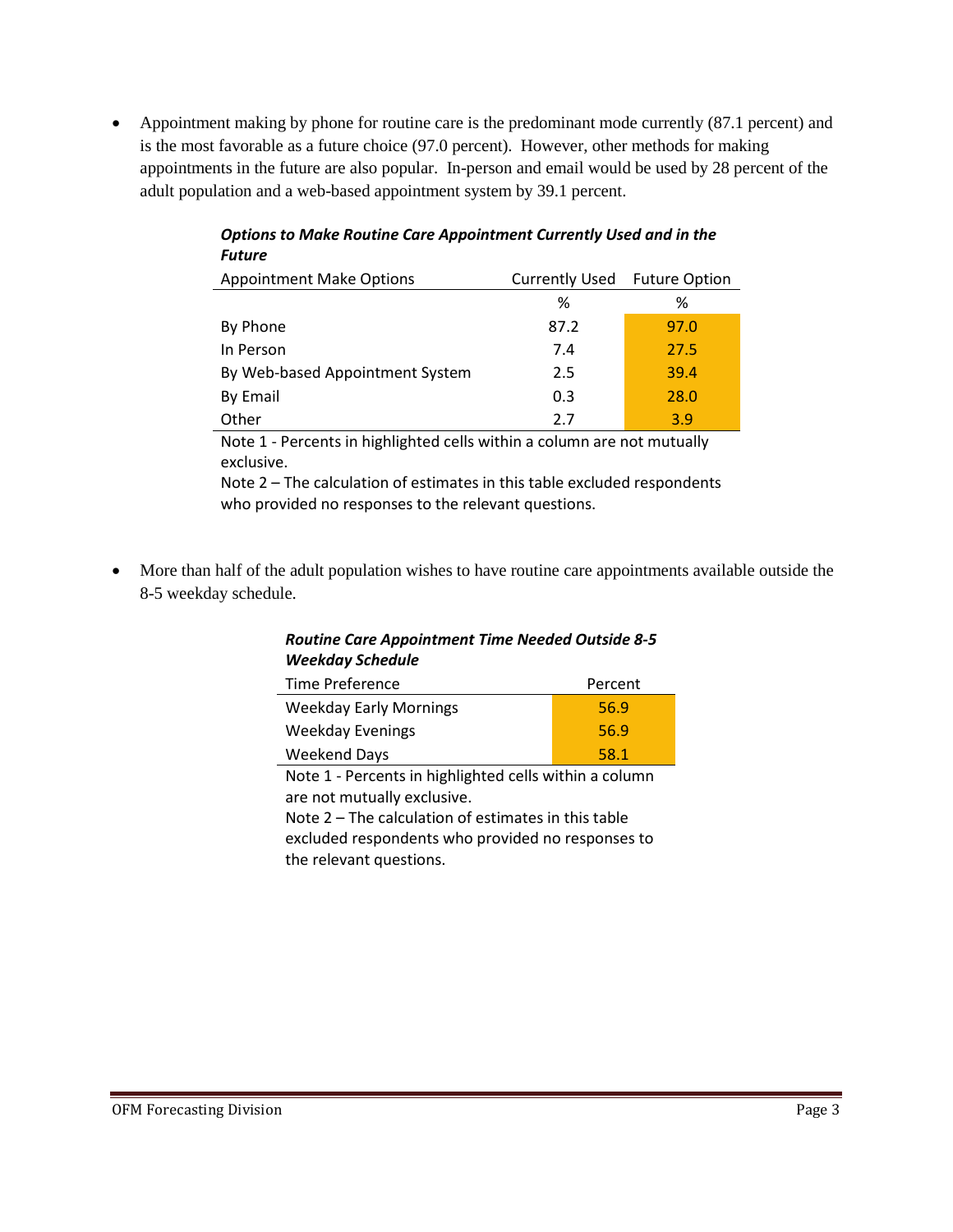• Urgent care centers have a great appeal when urgent care is needed. Currently 16.5 percent of those who used urgent care visited an urgent care center; however, 89.8 percent of the adult population would consider urgent care center as one of the options for future urgent care needs.

| <b>Current Use</b>                       | %    | <b>Future Use Considered</b>      | %    |
|------------------------------------------|------|-----------------------------------|------|
| Call or Visit a Health Provider's Office | 42.9 | Call the Provider Office          | 88.1 |
| Call a Nurse Hotline                     | 4.8  | Call a Provider Hotline           | 57.4 |
| Go to an Urgent Care Center              | 16.5 | Go to an Urgent Care Center       | 89.8 |
|                                          |      | Use Email or Secure Website to    |      |
| <b>Call 911</b>                          | 3.7  | <b>Contact Provider</b>           | 33.4 |
| Go to the Emergency Room                 | 13.6 | Use Web or Video Conference       | 30.9 |
| Other                                    | 18.5 | Go to an In-store Clinic          | 48.7 |
|                                          |      | Go to some other place (including |      |
|                                          |      | ER)                               | 14.1 |

*First Contact with Providers When Urgent Care Is Needed*

Note 1 - Percents in highlighted cells within a column are not mutually exclusive. Note 2 – The calculation of estimates in this table excluded respondents who provided

no responses to the relevant questions.

• Although nearly two-thirds of the adult population chose "Call 911" as an option for future situations when not sure whether they should go to the ER, two other options were favored by even more of the population. "Call a health provider's office" and "Go to an urgent care center" were both favored by about 83 percent of the population.

| Options Willing to Use When Uncertain about Whether to Go to ER |
|-----------------------------------------------------------------|
|-----------------------------------------------------------------|

| <b>Options</b>                                                   | Percent |
|------------------------------------------------------------------|---------|
| <b>Call 911</b>                                                  | 65.1    |
| Call a Health Provider's Office                                  | 83.6    |
| Call a Health Provider Hotline                                   | 63.7    |
| Email or Use a Secure Web Site to Contact a Health Care Provider | 21.4    |
| Web Chat or Video Conference with a Health Care Provider         | 26.2    |
| Go to an In-store Clinic                                         | 40.6    |
| Go to an Urgent Care Center                                      | 82.4    |
| Other                                                            | 8.5     |

Note 1 - Percents in highlighted cells are not mutually exclusive.

Note 2 – The calculation of estimates in this table excluded respondents who provided no responses to the relevant questions.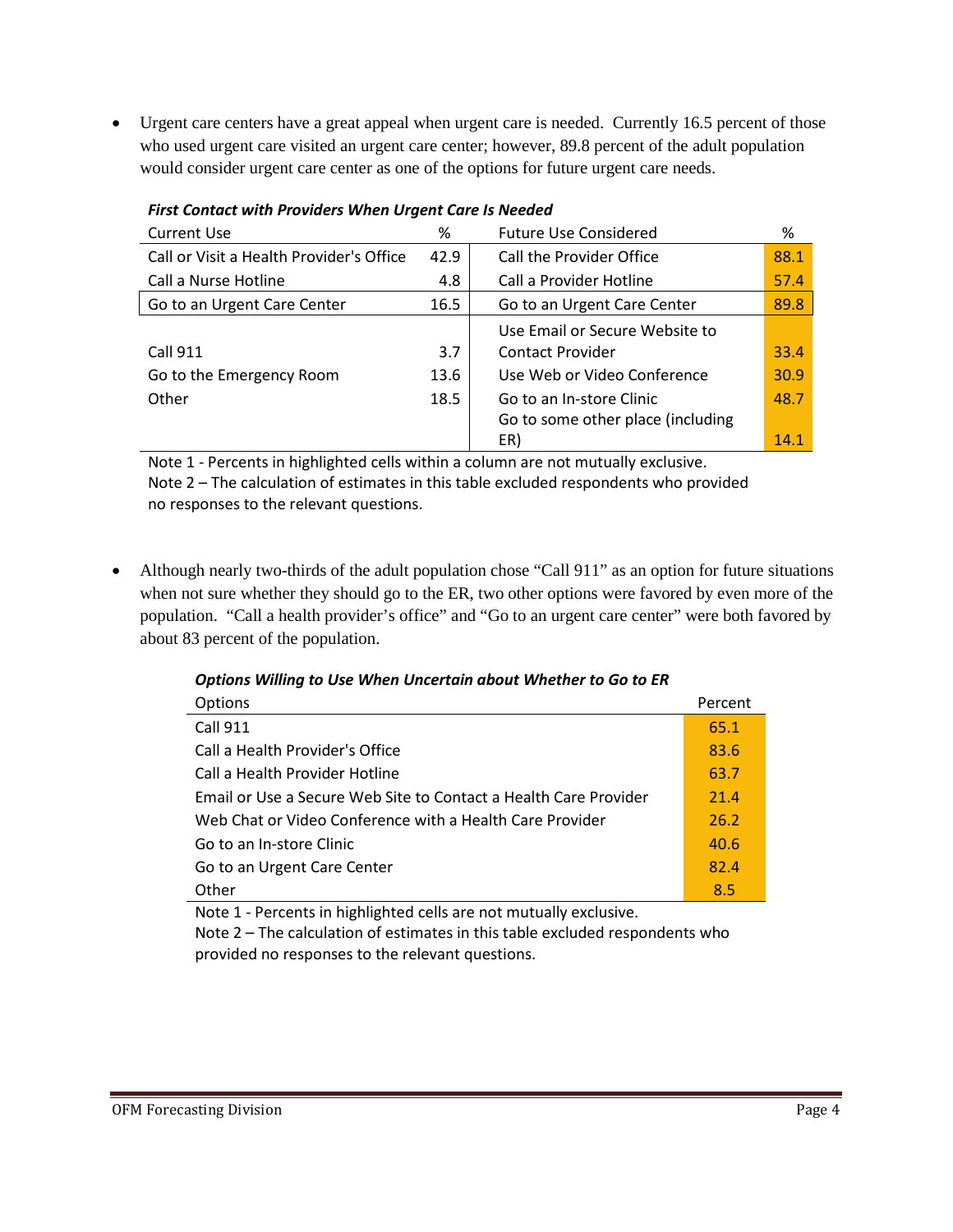# **About the Survey**

The 2012 Washington State Health Care Consumer Survey was a telephone interview survey of Washington State's non-institutionalized adult residents (age 18 and older). The Seattle-based Gilmore Research was contracted for the survey's data collection. The survey sample included a traditional sample of landline phone numbers. To ensure the representativeness of the survey, the survey sample also included a sample of households with cell-phone only. Both the landline and cell-phone-only samples were provided by the sampling company MSG. The sample selection protocol followed that used by the national CDC's Behavioral Risk Factor Surveillance System (BRFSS).<sup>[1](#page-13-0)</sup>

The survey questionnaire was developed by the health care research group (HCRG) within OFM's Forecasting and Research Division. The HCRG staff consulted a number of similar surveys used by federal and state governments as well as surveys used by non-government organizations. The final questionnaire included the following major subject areas:

- Access and Utilization of Routine Care
- Access and Utilization of Urgent Care
- Access and Utilization of Emergency Care
- Respondent Demographics and Health Status

Each of the first three subject areas included questions of the respondent's current access and intentions for future access. The last area provides information that can be used to explain patterns in the population's access and utilization of health care. The survey questionnaire was first tested internally by the HCRG staff and then pilot-tested by Gilmore Research.

The primary data collection mode for the survey was telephone interview using the Computer-Assisted Telephone Interviewing (CATI) system in English and Spanish. A web-based survey was also made available to the respondents; however, few respondents used this option. The landline sample contained mailing addresses for some phone numbers. If an address was available, a notification letter (or advance letter) in both English and Spanish was sent to the potential respondents prior to the phone call. The letter explained the purpose of the survey and encouraged recipient's participation.

The data collection yielded 4,272 completed interviews from the landline sample and 833 from the cellphone sample. The respective response rates are  $40.0$  percent and  $28.7$  $28.7$  percent.<sup>2</sup>

The survey data was initially processed by Gilmore Research. OFM conducted additional processing that included consistency checks, error corrections, and imputation of missing values in key variables.

A final analysis file was created that combined the landline sample and the cell-phone sample respondents with a total of 5,105 respondents. The BRFSS dual-sample weighting and raking algorithms were adapted to create the weights for this survey. Data from the OFM County Population Estimation Model

 $\overline{\phantom{a}}$ 

<span id="page-13-1"></span><span id="page-13-0"></span> $\frac{1}{2}$  [http://www.cdc.gov/brfss/technical\\_infodata/surveydata/2011/overview\\_11.rtf. 2](http://www.cdc.gov/brfss/technical_infodata/surveydata/2011/overview_11.rtf) Based on Gilmore Research's calculation using CASRO response rate methodology. Gilmore Research's calculation included some partial completions that were not used in the final analysis file.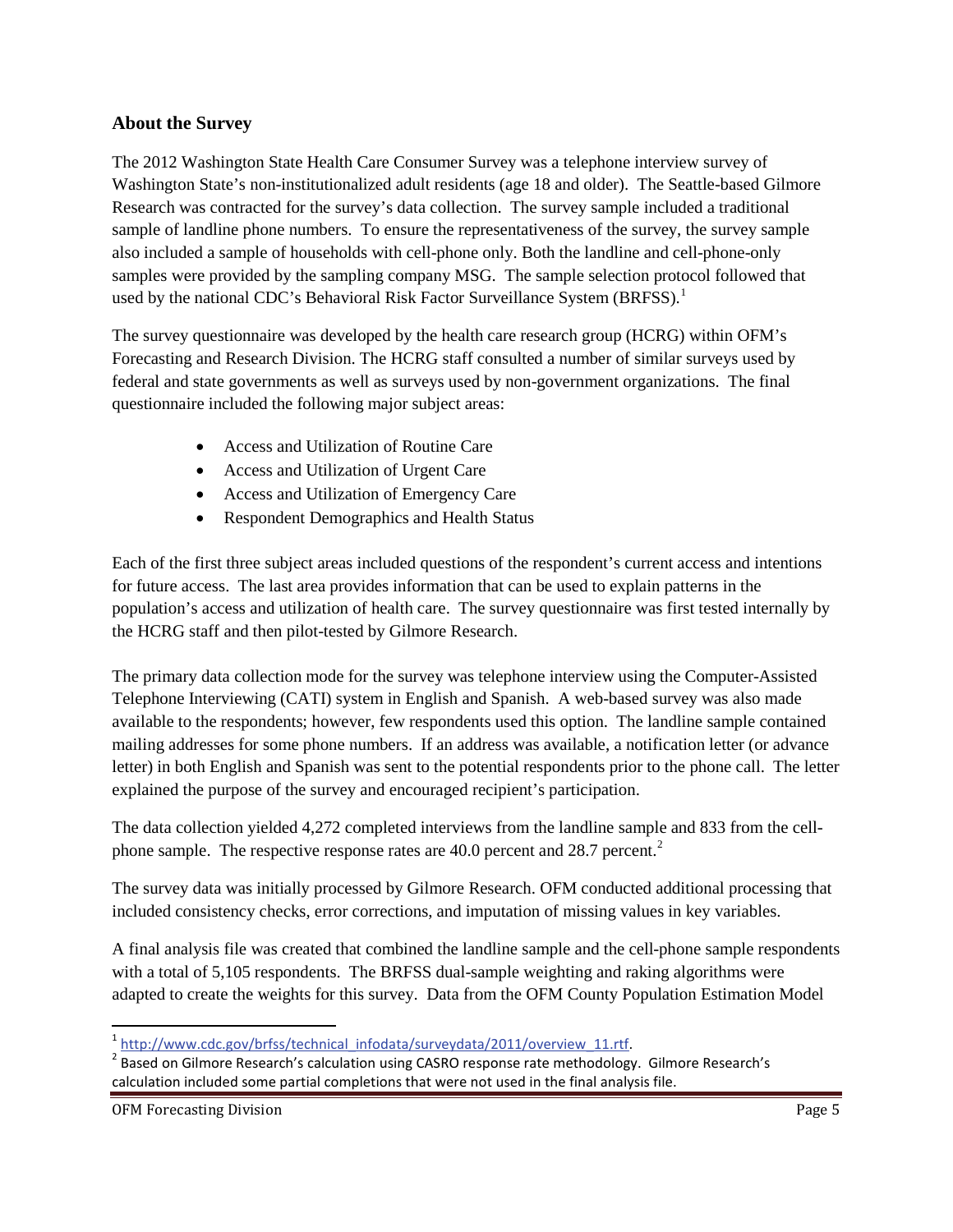(CPEM) was used to construct the population estimates as control totals in the weighting. An additional weight adjustment was made to align the survey's health insurance distribution to that of the CPEM.

As with any survey, this survey has its own limitations. First, the survey respondents were selected from a sample of Washington households with telephones. Households without phones were therefore automatically excluded. The exclusion of households without phones may affect estimates that include the adult population living in those households. Second, the survey sample is limited to the state's noninstitutionalized adult population only. Estimates from the survey should not be generalized to include the institutionalized population. Third, the survey has achieved a response rate of 40 percent for the landline household sample and 28.7 percent for the cellphone-only household sample. These response rates are comparable to those of similar surveys in today's survey industry. Still, more people did not respond to the survey than did. Despite the weighting used to reduce the biases that may be associated with non-responses, certain non-response bias may still exist. Finally, information about the respondents in this survey was self-reported. Surveys with self-reported information such as this one provide quick and less expensive means for data collection. However, certain data items may require more rigorous methods than this survey could afford, such as health conditions, income, and health insurance coverage. The users of this survey's data should consider these limitations when interpreting the results.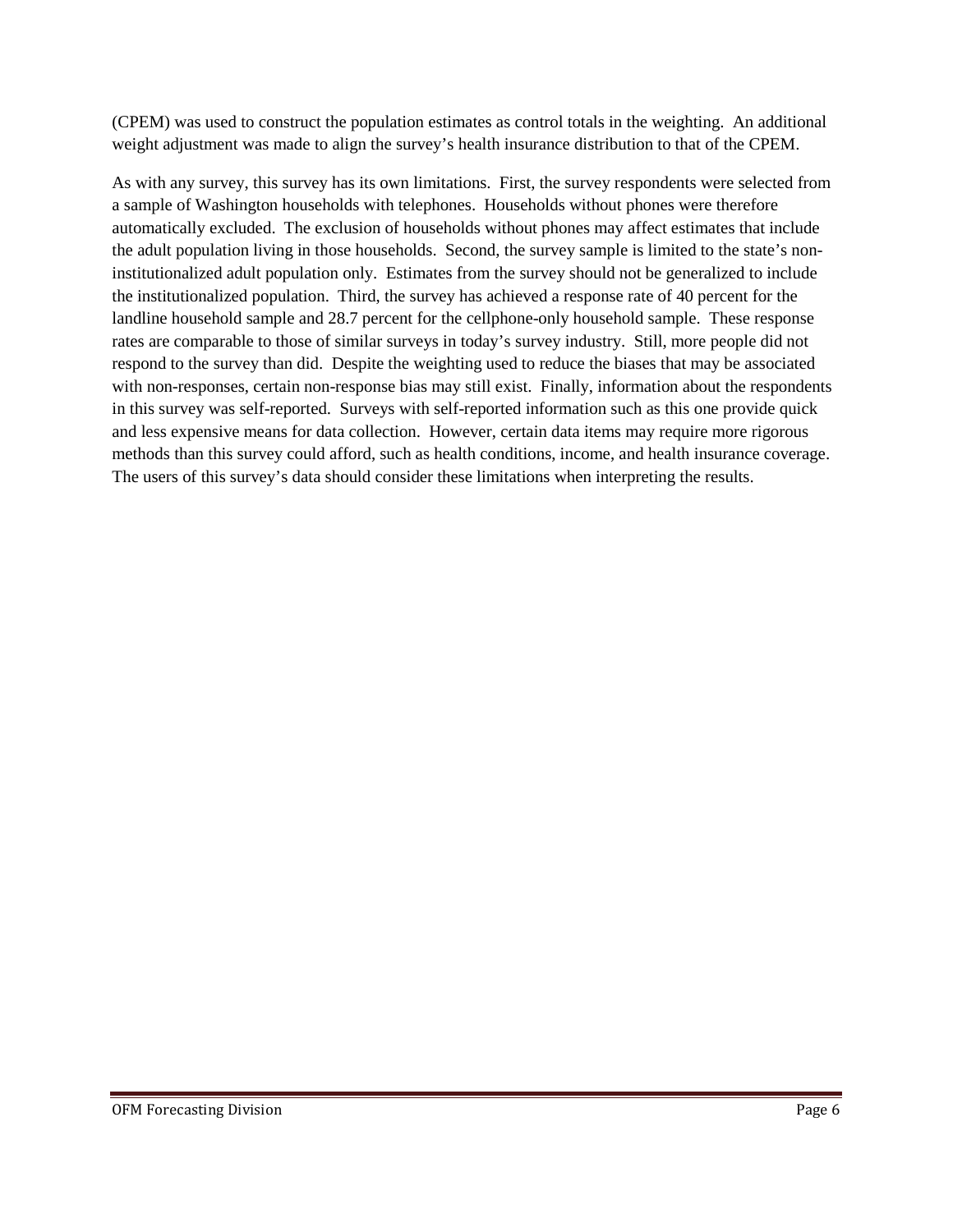# **Results**

The survey results below are presented in the order the questions appear in the questionnaire (see Appendix A). While for most questions there is one table per question, some questions have more than one associated tables, such as questions that permit more than one answer. All results represent weighted responses.

### **Section I – Background and Health Status**

| Question 101 - What is your age?    |                  |             |
|-------------------------------------|------------------|-------------|
| <b>IMPAGE</b>                       | Frequency        | Percent     |
| 18-29                               | 1044114          | 19.9        |
| 30-39                               | 985034           | 18.8        |
| 40-49                               | 883748           | 16.9        |
| 50-59                               | 996708           | 19.0        |
| 60-69                               | 700873           | 13.4        |
| 70-79                               | 425781           | 8.1         |
| $80 +$                              | 207561           | 4.0         |
|                                     |                  |             |
| Question 103 - Gender?              |                  |             |
| <b>SEX</b>                          | Frequency        | Percent     |
| Male                                | 2591044          | 49.4        |
| Female                              | 2652775          | 50.6        |
|                                     |                  |             |
| Question 103A - Region of Residence |                  |             |
| SPS 10REGION ID                     | Frequency        | Percent     |
| _Missing                            | 125313           |             |
| North Sound                         | 331585           | 6.5         |
| <b>West Balance</b>                 | 345237           | 6.7         |
| King                                | 1479370          | 28.9        |
| Other Puget Sound Metro             | 398811           | 7.8         |
| Clark                               | 311657           | 6.1         |
| <b>East Balance</b>                 | 375195           | 7.3         |
| Spokane                             | 375291           | 7.3         |
| Yakima-TriCities                    | 344055           | 6.7<br>10.7 |
| Snohomish                           |                  |             |
| Pierce                              | 548603<br>608703 | 11.9        |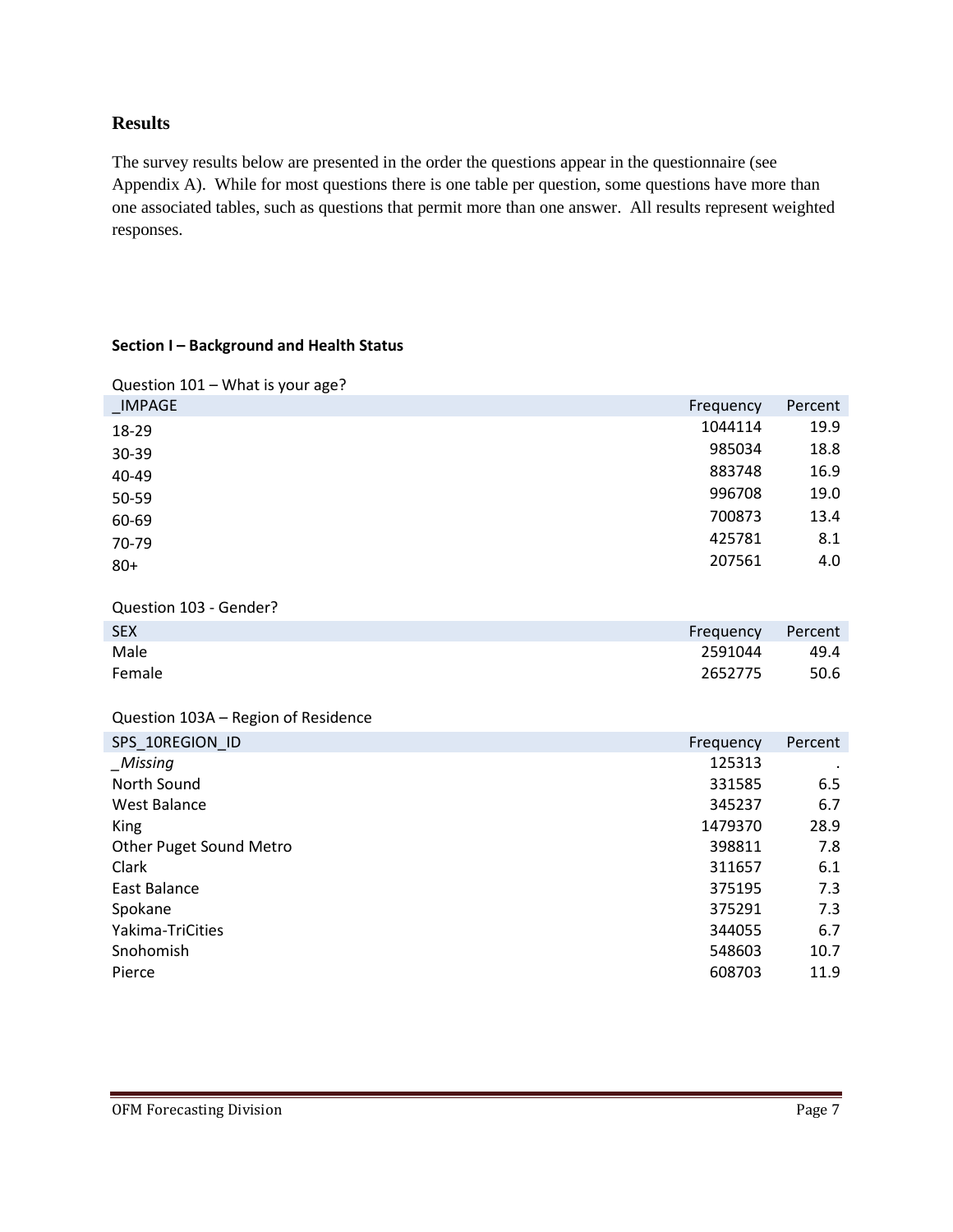Question 104 – Would you say that in general your health is. . .

| Q104      | Frequency | Percent |
|-----------|-----------|---------|
| _Missing  | 25503     | $\cdot$ |
| Excellent | 1116303   | 21.4    |
| Very good | 1748879   | 33.5    |
| Good      | 1534012   | 29.4    |
| Fair      | 586501    | 11.2    |
| Poor      | 232622    | 4.5     |

Question 108 – Have you ever been told by a doctor, nurse, or other health professional that you had any of the following conditions... Diabetes?

| Q <sub>108</sub>                           | Frequency | Percent |
|--------------------------------------------|-----------|---------|
| _Missing                                   | 6229      |         |
| Yes                                        | 556617    | 10.6    |
| Yes, but female told only during pregnancy | 46577     | 0.9     |
| <b>No</b>                                  | 4599364   | 87.8    |
| No, pre-diabetes or borderline diabetes    | 35033     | 0.7     |
|                                            |           |         |

Question 109 – Have you ever been told by a doctor, nurse, or other health professional that you had any of the following conditions...High blood pressure?

| Q <sub>109</sub>                           | Frequency | Percent |
|--------------------------------------------|-----------|---------|
| Missing                                    | 11125     |         |
| Yes                                        | 1349889   | 25.8    |
| Yes, but female told only during pregnancy | 61073     | 1.2     |
| No                                         | 3743578   | 71.5    |
| Told borderline high or pre-hypertensive   | 78155     | $1.5\,$ |
|                                            |           |         |

Question 110 – Have you ever been told by a doctor, nurse, or other health professional that you had any of the following conditions...Heart attack, coronary heart disease, or a stroke?

| Q110     | Frequency | Percent |
|----------|-----------|---------|
| _Missing | 20607     | $\sim$  |
| Yes      | 326175    | 6.2     |
| No       | 4897037   | 93.8    |

Question 111 – Has a doctor or other health care professional told you that you CURRENTLY have asthma?

| Q111      | Frequency | Percent |
|-----------|-----------|---------|
| _Missing  | 13157     | $\sim$  |
| Yes       | 550699    | 10.5    |
| <b>No</b> | 4679963   | 89.5    |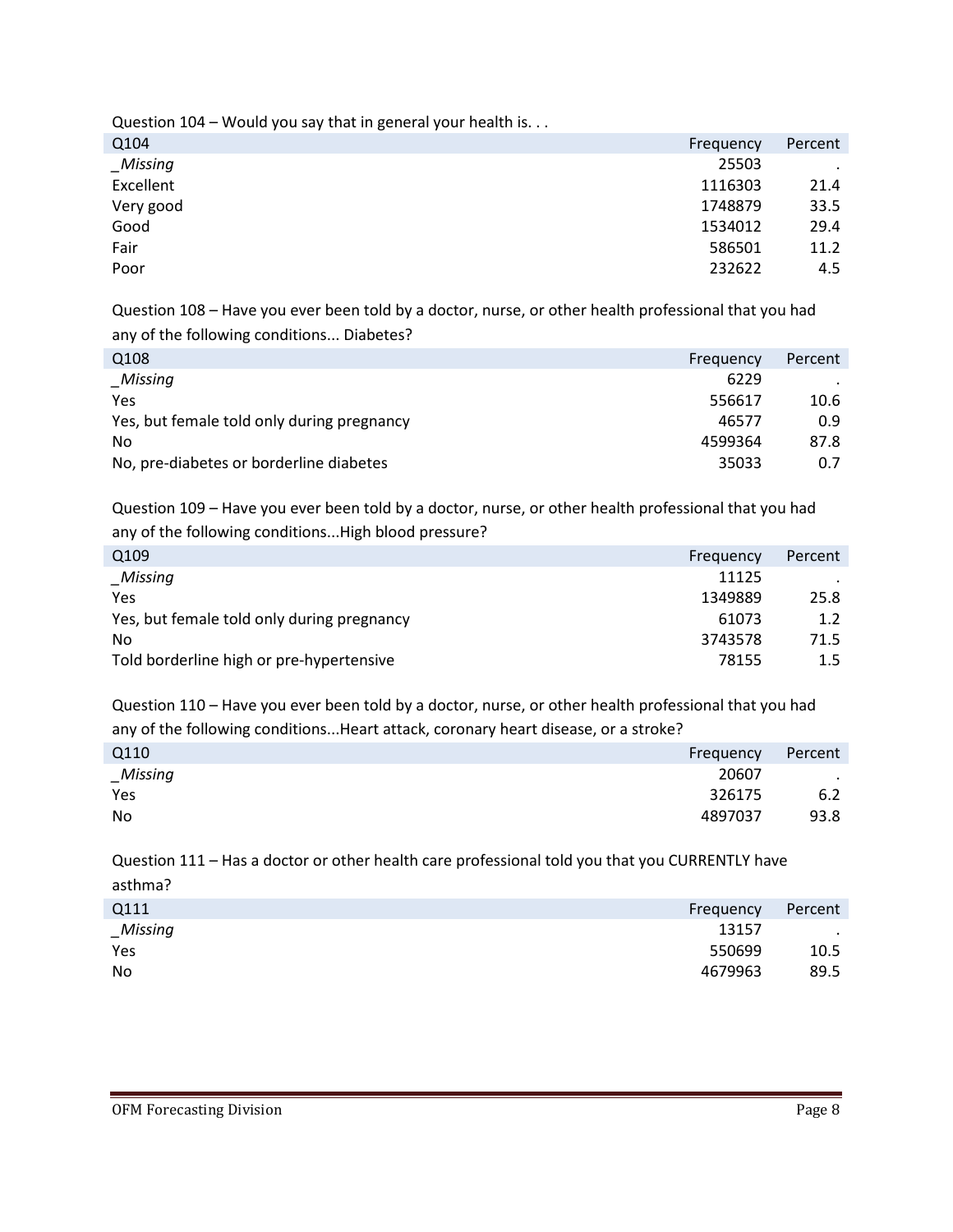Question 121 – Do you have any kind of health care coverage, including health insurance, prepaid plans such as HMOs, or government plans such as Medicaid, Medical Care Services, or Medicare?

| Q121 | Frequency | Percent |
|------|-----------|---------|
| Yes  | 4334920   | 82.7    |
| No   | 908899    | 17.3    |

Question 122 – Do you consider your current health plan to be a catastrophic plan?

| Q122     | Frequency | Percent |
|----------|-----------|---------|
| Missing  | 502553    | $\cdot$ |
| _Skipped | 930674    | $\cdot$ |
| Yes      | 692334    | 18.2    |
| No       | 3118258   | 81.8    |

### **Section II – Knowledge of NP and PA Scopes**

Question 201 – (asked of 10% of the respondents) Did you know that nurse practitioners practice INDEPENDENTLY and perform exams, diagnose and treat illnesses, and prescribe medications?

| Q201     | Frequency | Percent |
|----------|-----------|---------|
| Missing  | 18048     | $\cdot$ |
| _Skipped | 4659905   | $\cdot$ |
| Yes      | 395028    | 69.8    |
| No       | 170838    | 30.2    |
|          |           |         |

Question 202 – (asked of 10% of the respondents) Did you also know that physician assistants WORK WITH A SUPERVISING PHYSICIAN and perform exams, diagnose and treat illnesses, and prescribe medications?

| Q202           | Frequency | Percent |
|----------------|-----------|---------|
| Missing        | 5710      | $\cdot$ |
| _Skipped       | 4659905   | $\cdot$ |
| Yes            | 451475    | 78.1    |
| N <sub>0</sub> | 126730    | 21.9    |
|                |           |         |

### **Section III – Access and Utilization of Routine Care**

Question 301 – Is there one place that you usually go to when you need routine care? Do not include emergency care or care from a specialist you were referred to.

| Q301                             | Frequency | Percent |
|----------------------------------|-----------|---------|
| Missing                          | 20792     |         |
| Yes                              | 4519861   | 86.5    |
| No, there is no place            | 658521    | 12.6    |
| No, there is more than one place | 44645     | 0.9     |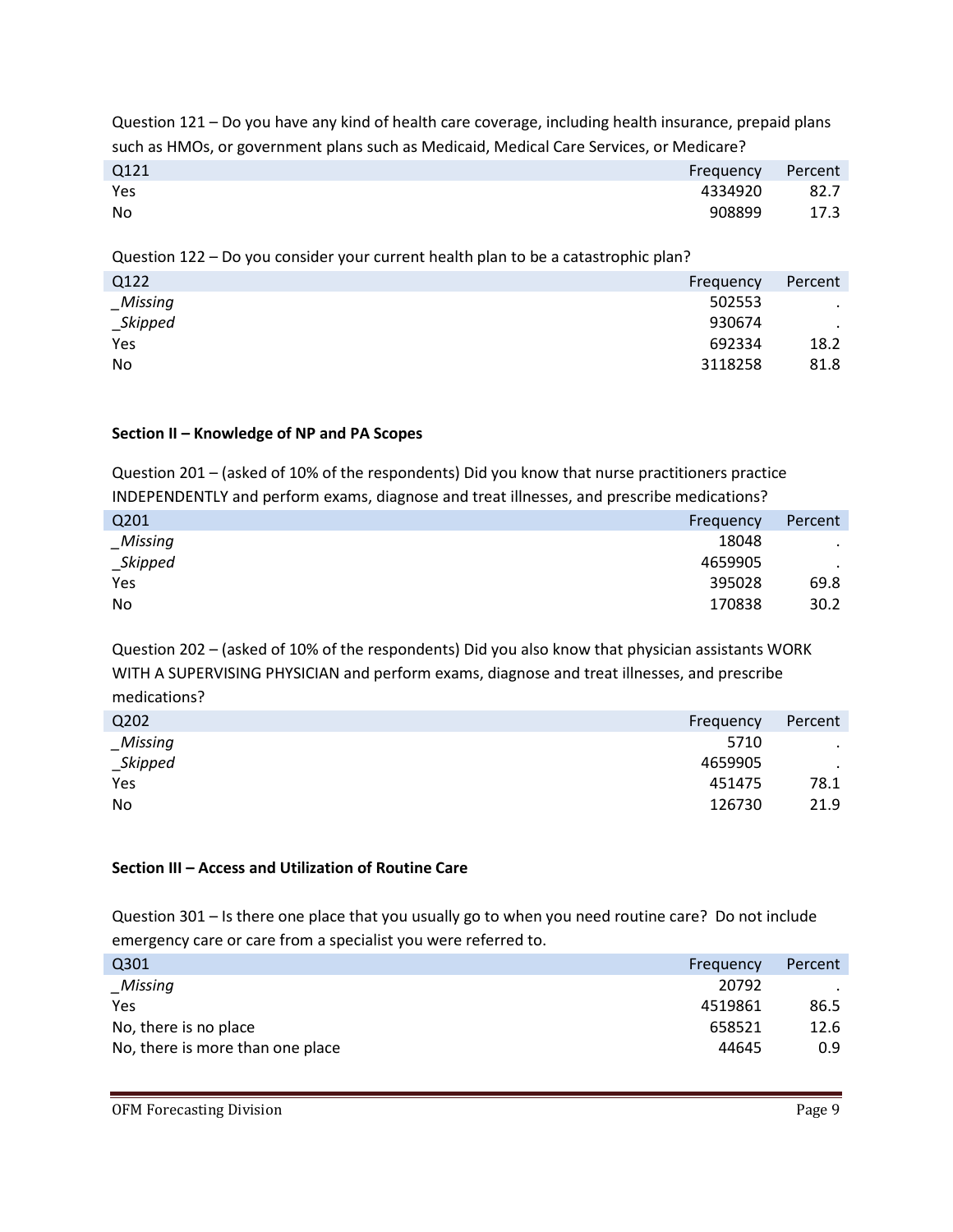Question 302 – What is the main reason you do not have a usual place to go for routine care?

| Q302                                                         | Frequency | Percent |
|--------------------------------------------------------------|-----------|---------|
| Missing                                                      | 8615      |         |
| _Skipped                                                     | 4585299   |         |
| Seldom or never get sick                                     | 243932    | 37.5    |
| Just changed insurance plans                                 | 6799      | 1.0     |
| Cost of medical care                                         | 62672     | 9.6     |
| No health insurance                                          | 162064    | 24.9    |
| Can't find a health care provider who will take my insurance | 6915      | 1.1     |
| Doctor moved/retired/no primary doctor                       | 25271     | 3.9     |
| Other reason (SPECIFY:)                                      | 142253    | 21.9    |
|                                                              |           |         |

Question 303 – What kind of place is it - a health professional's office, an HMO like Group Health, a

hospital outpatient clinic, some other clinic or health center, an emergency room, or some other place?

| Q303                          | Frequency | Percent |
|-------------------------------|-----------|---------|
| Missing                       | 40188     |         |
| Skipped                       | 679313    |         |
| Health professional's office  | 2196803   | 48.6    |
| HMO                           | 544144    | 12.0    |
| Hospital outpatient clinic    | 435367    | 9.6     |
| Other clinic or health center | 1059347   | 23.4    |
| Emergency room                | 28919     | 0.6     |
| Some other place (SPECIFY:)   | 259739    | 5.7     |
|                               |           |         |

Question 304 – When you go to your < location> for routine care, do you usually see a medical doctor, a nurse practitioner, a physician's assistant or some other kind of health care provider?

| Q304                  | Frequency | Percent |
|-----------------------|-----------|---------|
| <b>Missing</b>        | 59307     | $\cdot$ |
| _Skipped              | 719501    |         |
| Medical doctor        | 3637556   | 81.5    |
| Nurse practitioner    | 374474    | 8.4     |
| Physician's assistant | 226421    | 5.1     |
| Other (SPECIFY:)      | 226559    | 5.1     |

Question 305 – How do you usually get to your <location>?

| Q305                                          | Frequency | Percent   |
|-----------------------------------------------|-----------|-----------|
| Missing                                       | 4794      | $\bullet$ |
| _Skipped                                      | 719501    | $\cdot$   |
| <b>Drive</b>                                  | 3992343   | 88.3      |
| Are driven                                    | 239720    | 5.3       |
| Taxi, bus, train, other public transportation | 158122    | 3.5       |
| Walk                                          | 98077     | 2.2       |
| Other (SPECIFY:)                              | 31262     | 0.7       |
|                                               |           |           |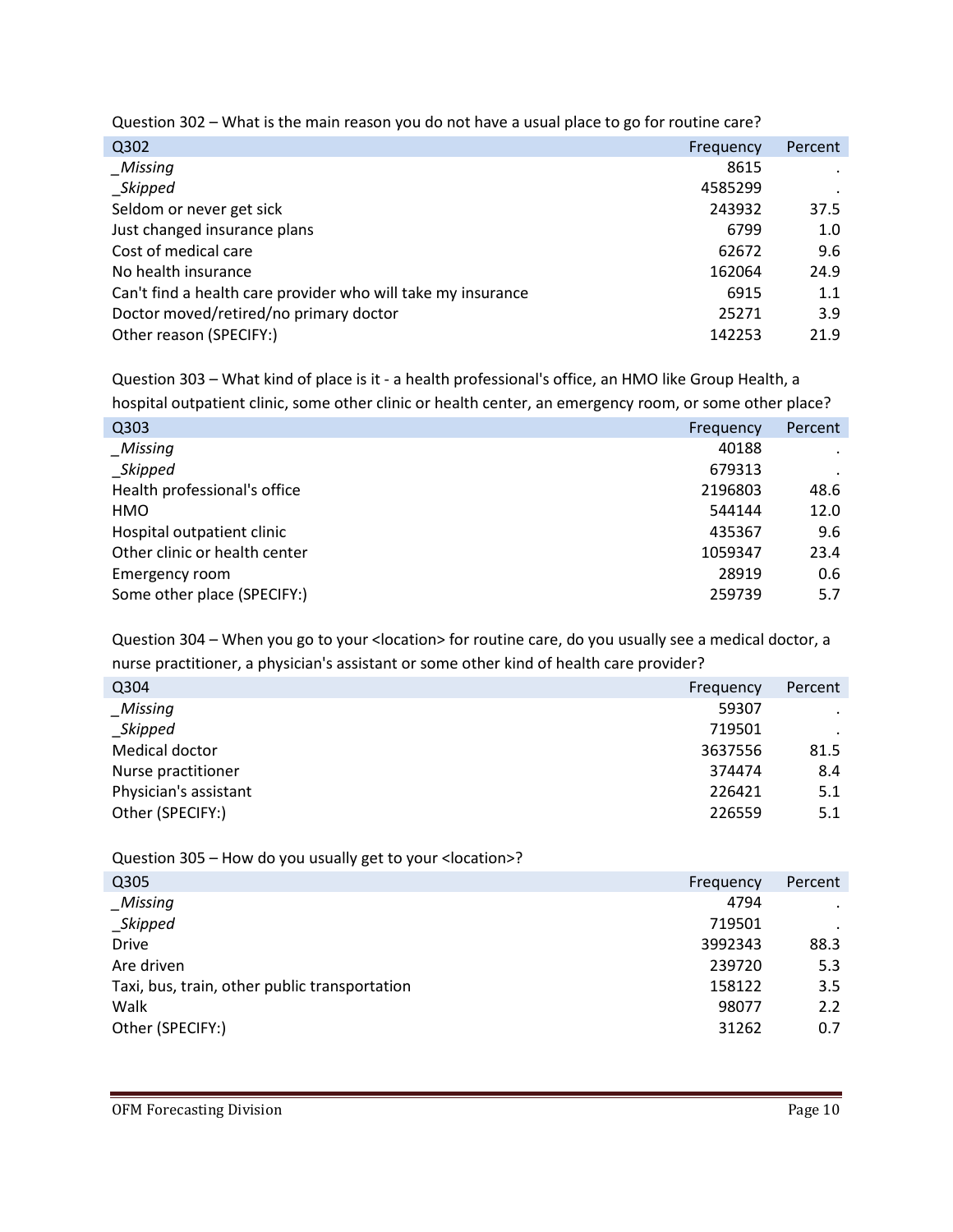Question 306 – How many miles is it to your <location>?

| Percent   |
|-----------|
| $\bullet$ |
| $\bullet$ |
| 36.9      |
| 29.2      |
| 23.6      |
| 6.5       |
| 2.1       |
| 0.6       |
| 0.9       |
|           |

Question 307 – How long does it usually take you to get to your <location>?

| Q307_MINUTES | Frequency | Percent   |
|--------------|-----------|-----------|
| $\_Missing$  | 39452     | $\bullet$ |
| $\_Skipped$  | 719501    | $\bullet$ |
| $1 - 15$     | 2876617   | 64.1      |
| 16-30        | 1237104   | 27.6      |
| $31 - 45$    | 218601    | 4.9       |
| 46-60        | 95142     | 2.1       |
| $61+$        | 57402     | 1.3       |

Question 309 – Did you make any appointments for routine care in the last 12 months?

| Q309     | Frequency | Percent   |
|----------|-----------|-----------|
| _Missing | 12140     | $\bullet$ |
| Yes      | 3688493   | 70.5      |
| No       | 1543187   | 29.5      |
|          |           |           |

Question 310 – In the last 12 months, when you contacted your health care provider about getting appointments for routine care, how often did you get an appointment as soon as you thought you needed it? Would you say…

| Q310           | Frequency | Percent   |
|----------------|-----------|-----------|
| Missing        | 40376     | $\cdot$   |
| $\_Skipped$    | 1555327   | $\bullet$ |
| Never          | 65199     | 1.8       |
| Sometimes      | 356326    | 9.8       |
| <b>Usually</b> | 885044    | 24.3      |
| Always         | 2341548   | 64.2      |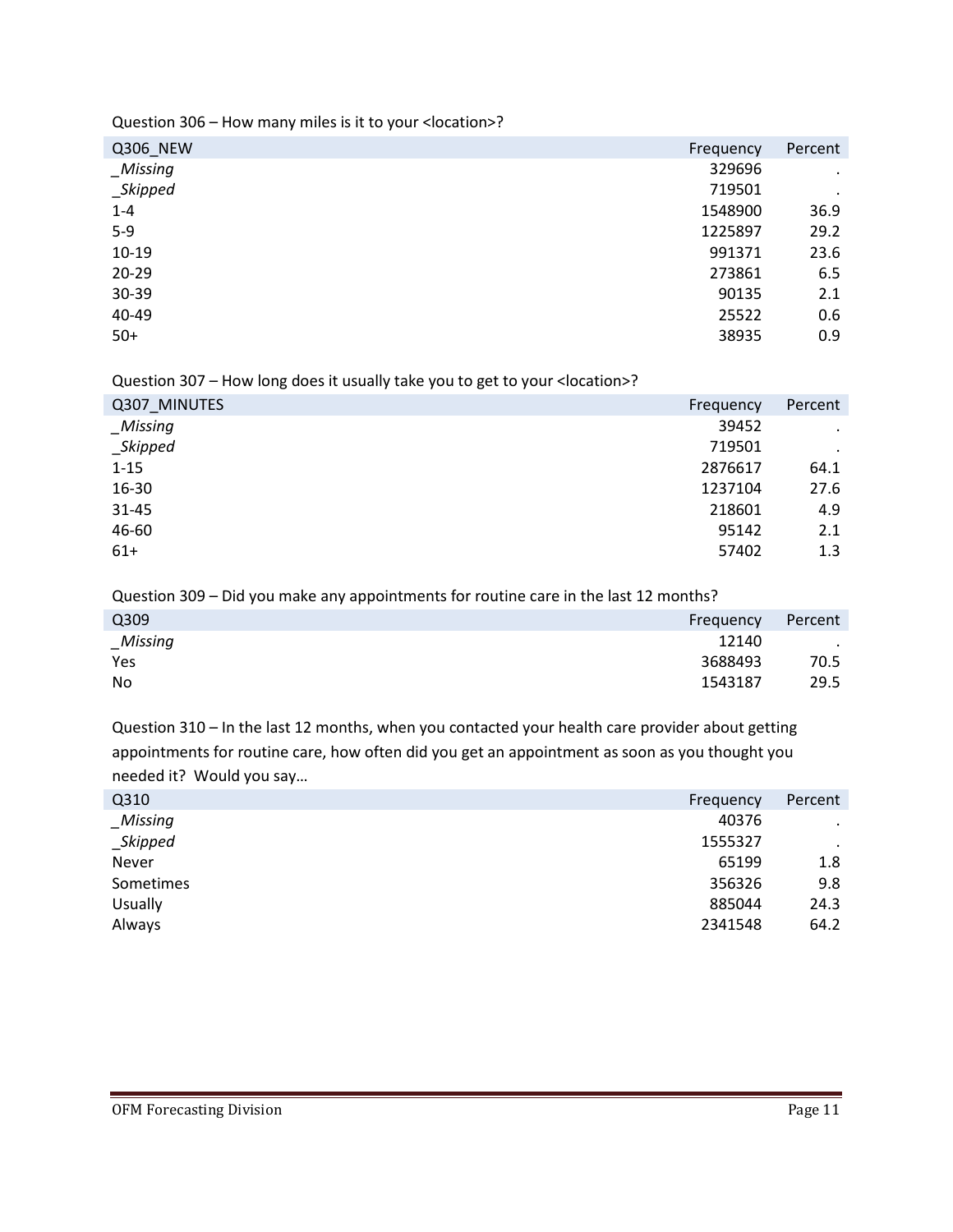Question 311 – When you make appointments for routine care, is it usually by phone, in person, by a web-based appointment system, by email, or something else?

| Q311                            | Frequency | Percent |
|---------------------------------|-----------|---------|
| _Missing                        | 93440     |         |
| By phone                        | 4488729   | 87.2    |
| In-person                       | 381048    | 7.4     |
| By web-based appointment system | 126691    | 2.5     |
| By email                        | 14173     | 0.3     |
| Other (SPECIFY:)                | 139739    | 2.7     |

Question 312 – Some health care providers allow patients to use email or a web site to discuss health problems. During the past 12 months, have you used email or gone to a web site to discuss routine health care with a health care provider or a health care provider's office?

| Q312        | Frequency | Percent |
|-------------|-----------|---------|
| $\_Missing$ | 5507      | $\sim$  |
| Yes         | 713254    | 13.6    |
| No          | 4525058   | 86.4    |

Question 313 – About how long has it been since you last visited a health care provider for a general physical exam? Please do not include exams for specific injuries, illnesses, or conditions.

| Q313                                                    | Frequency | Percent |
|---------------------------------------------------------|-----------|---------|
| Missing                                                 | 117619    |         |
| Within past year (anytime less than 12 months ago)      | 3250927   | 63.4    |
| Within past 2 years (1 year but less than 2 years ago)  | 798042    | 15.6    |
| Within past 5 years (2 years but less than 5 years ago) | 496329    | 9.7     |
| 5 or more years ago                                     | 471179    | 9.2     |
| <b>Never</b>                                            | 109724    | 2.1     |

Question 314 – Please tell me which of the following methods you would use for making appointments for routine care in the future....Calling your health care provider's office?

| Q314        | Frequency | Percent          |
|-------------|-----------|------------------|
| $\_Missing$ | 34080     | $\cdot$          |
| Yes         | 5052235   | 97.0             |
| No          | 157504    | 3.0 <sub>1</sub> |

Question 315 – Please tell me which of the following methods you would use for making appointments for routine care in the future....Stopping by your health care provider's office?

| Q315<br>Frequency    | Percent          |
|----------------------|------------------|
| _Missing<br>64475    | $\sim$ 100 $\mu$ |
| Yes<br>1423263       | 27.5             |
| <b>No</b><br>3756082 | 72.5             |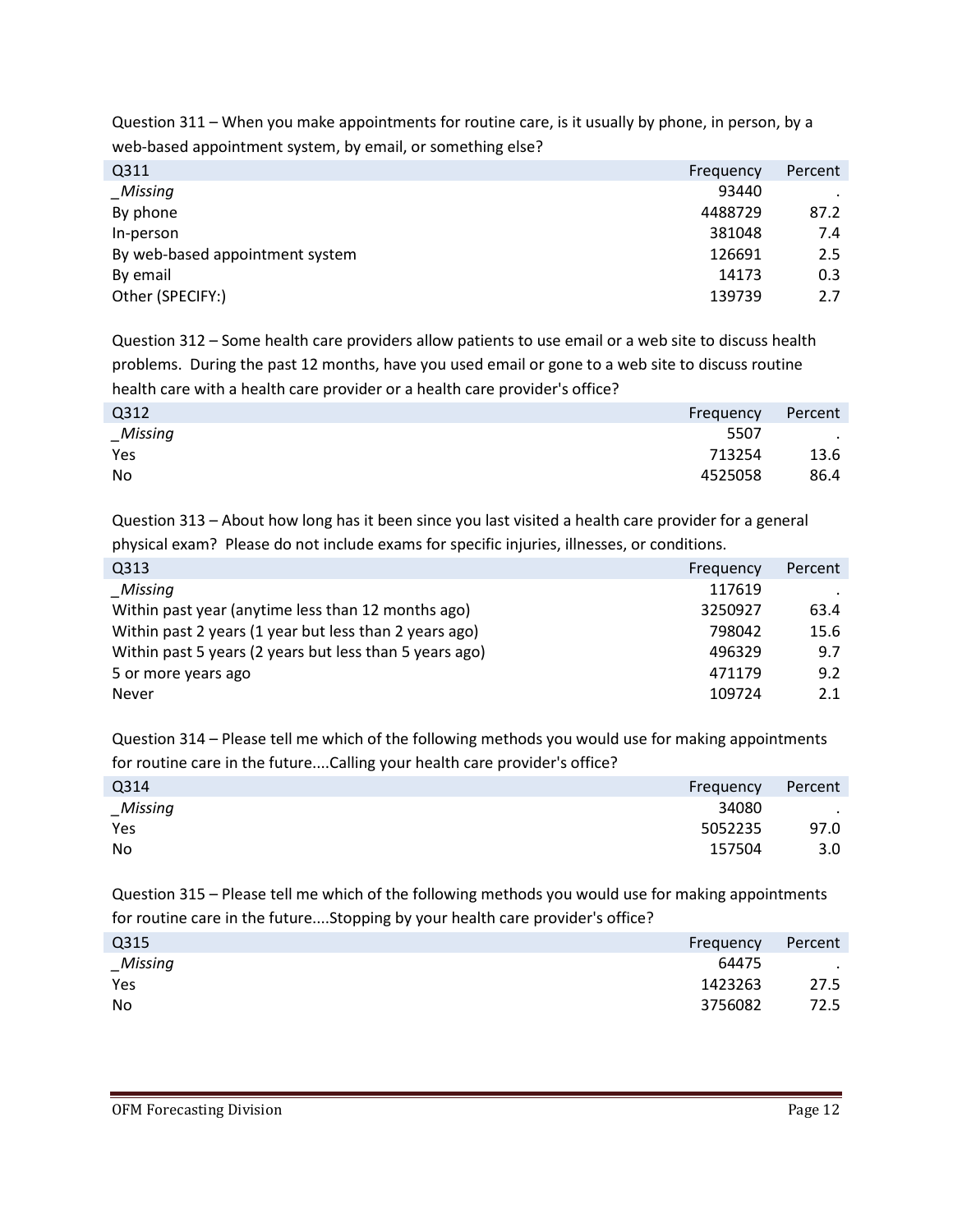Question 316 – Please tell me which of the following methods you would use for making appointments for routine care in the future....Emailing your health care provider's office?

| Q316        | Frequency | Percent |
|-------------|-----------|---------|
| $\_Missing$ | 89805     | $\sim$  |
| Yes         | 1443892   | 28.0    |
| No          | 3710122   | 72.0    |

Question 317 – Please tell me which of the following methods you would use for making appointments for routine care in the future....Using a secure web-based appointment system?

| Q317     | Frequency | Percent |
|----------|-----------|---------|
| _Missing | 151764    | $\cdot$ |
| Yes      | 2006885   | 39.4    |
| No       | 3085171   | 60.6    |

Question 318 (1) – Please tell me which of the following methods you would use for making appointments for routine care in the future....Using something else

| Q318M1         | Frequency | Percent |
|----------------|-----------|---------|
| Missing        | 89128     | $\cdot$ |
| No.            | 4955424   | 96.1    |
| Yes (SPECIFY:) | 199268    | 3.9     |

Question 318 (2) – Please tell me which of the following methods you would use for making appointments for routine care in the future....Using something else

| Q318M2         | Frequency | Percent |
|----------------|-----------|---------|
| Missing        | 1973      | $\cdot$ |
| _Skipped       | 5232792   | $\cdot$ |
| No.            | 6041      | 66.7    |
| Yes (SPECIFY:) | 3013      | 33.3    |

Question 319 – Usually routine medical appointments are offered between 8 am and 5 pm. Thinking about your usual schedule, do you have difficulty getting to routine medical appointments during these business hours?

| Q319    | Frequency | Percent |
|---------|-----------|---------|
| Missing | 29029     | $\sim$  |
| Yes     | 1029830   | 19.7    |
| No      | 4184960   | 80.3    |

Question 320 – For routine care which of the following appointment times would meet your needs...Weekday early mornings?

| Q320        | Frequency | Percent   |
|-------------|-----------|-----------|
| $\_Missing$ | 65613     | $\cdot$ . |
| Yes         | 2944403   | 56.9      |
| No          | 2233803   | 43.1      |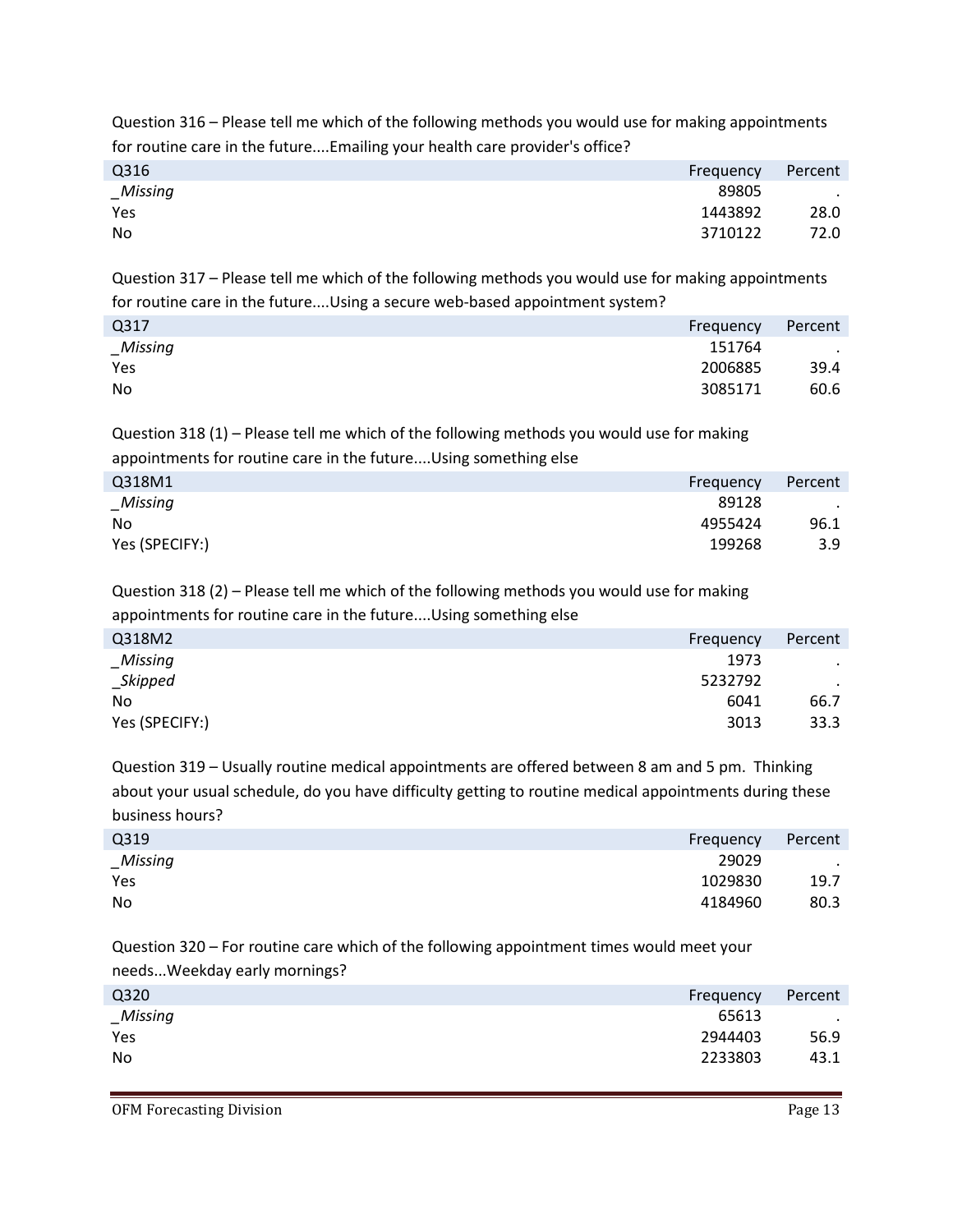Question 321 – For routine care which of the following appointment times would meet your needs... Weekday evenings?

| Q321        | Frequency | Percent |
|-------------|-----------|---------|
| $\_Missing$ | 52900     | $\cdot$ |
| Yes         | 2952903   | 56.9    |
| No          | 2238017   | 43.1    |

Question 322 – For routine care which of the following appointment times would meet your needs... Weekend days?

| Q322     | Frequency | Percent |
|----------|-----------|---------|
| _Missing | 101692    | $\cdot$ |
| Yes      | 2989968   | 58.1    |
| No       | 2152160   | 41.9    |
|          |           |         |

Question 323 – Using the usual method of transportation you mentioned earlier, how many MINUTES are you willing to travel EACH WAY to an appointment for routine care?

| Q323_MINUTES | Frequency | Percent |
|--------------|-----------|---------|
| Missing      | 266939    | $\cdot$ |
| $1 - 15$     | 1296865   | 26.1    |
| 16-30        | 2740732   | 55.1    |
| $31 - 45$    | 465571    | 9.4     |
| 46-60        | 346803    | 7.0     |
| $61+$        | 126910    | 2.5     |

Question 324 – And how many MILES would you be willing to travel each way?

| Q324        | Frequency | Percent |
|-------------|-----------|---------|
| $_M$ issing | 376079    | $\cdot$ |
| $1 - 4$     | 320993    | 6.6     |
| $5-9$       | 534096    | 11.0    |
| $10-19$     | 1782743   | 36.6    |
| $20 - 29$   | 1083531   | 22.3    |
| 30-39       | 603857    | 12.4    |
| 40-49       | 186045    | 3.8     |
| $50+$       | 356474    | 7.3     |
|             |           |         |

Question 325 – Which of the following types of health care providers are you willing to see for routine care appointments...A medical doctor?

| Percent<br>Frequency |
|----------------------|
| 12419<br>$\bullet$   |
| 99.2<br>5187734      |
| 43666<br>$0.8\,$     |
|                      |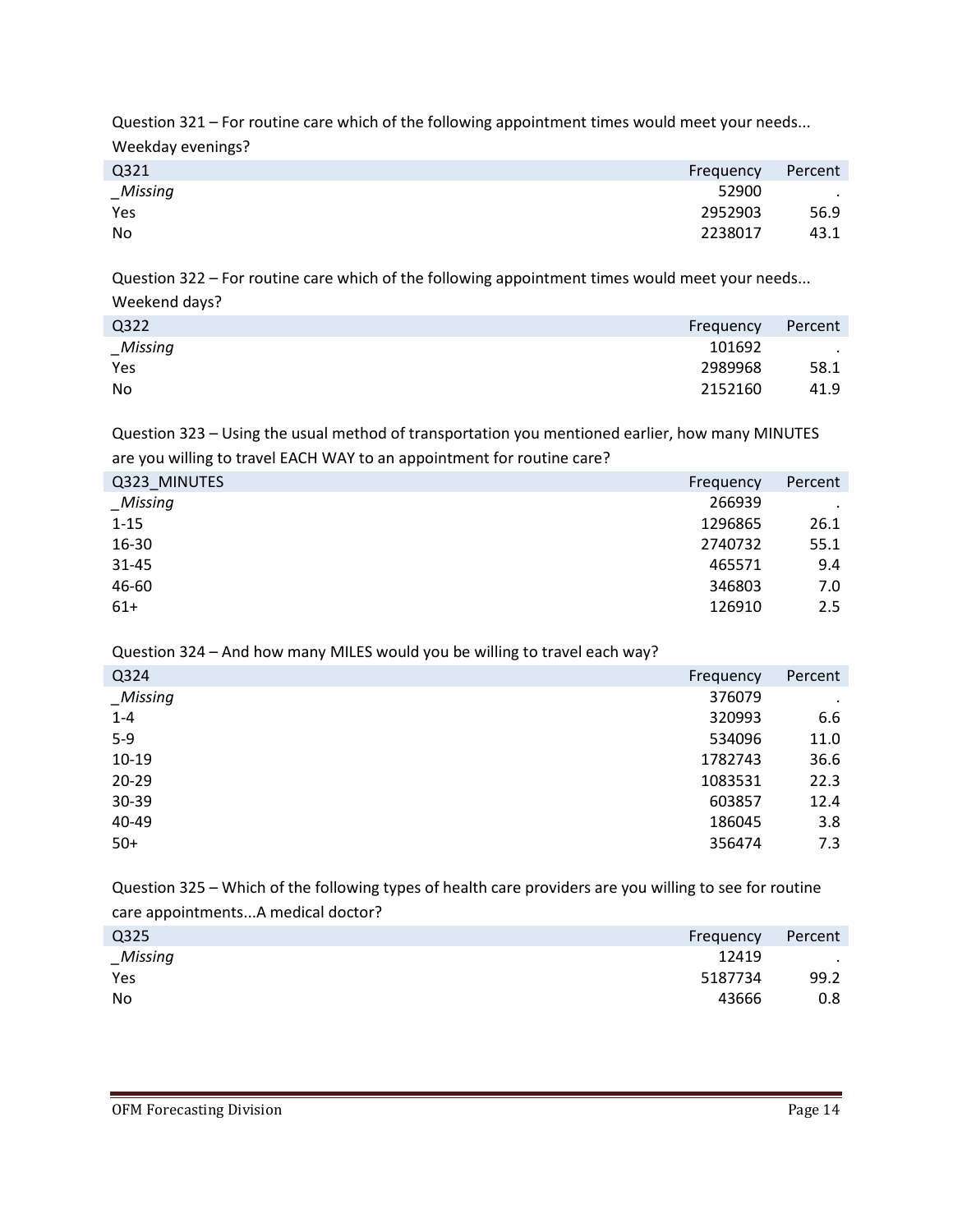Question 326 – Which of the following types of health care providers are you willing to see for routine care appointments...A nurse practitioner?

| Q <sub>326</sub> | Frequency | Percent   |
|------------------|-----------|-----------|
| _Missing         | 137696    | $\bullet$ |
| Yes              | 4042450   | 79.2      |
| No               | 1063674   | 20.8      |

Question 327 – Which of the following types of health care providers are you willing to see for routine care appointments...A physician's assistant?

| Q327     | Frequency | Percent |
|----------|-----------|---------|
| _Missing | 196060    | $\cdot$ |
| Yes      | 3595126   | 71.2    |
| No       | 1452634   | 28.8    |

Question 328(1) – Which of the following types of health care providers are you willing to see for routine care appointments...Or another type of provider?

| Q328M1         | Frequency | Percent |
|----------------|-----------|---------|
| Missing        | 142795    | $\sim$  |
| No             | 4413740   | 86.5    |
| Yes (SPECIFY:) | 687285    | 13.5    |

Question 328(2) – Which of the following types of health care providers are you willing to see for routine care appointments...Or another type of provider?

| Q328M2         | Frequency | Percent |
|----------------|-----------|---------|
| Missing        | 5039      |         |
| _Skipped       | 5224247   | $\cdot$ |
| No.            | 8817      | 60.7    |
| Yes (SPECIFY:) | 5717      | 39.3    |
|                |           |         |

Question 329 – In the future, when you need routine care, which of the following methods for seeking care would you be willing to use...Call a health care provider hotline?

| Q329      | Frequency | Percent |
|-----------|-----------|---------|
| _Missing  | 218310    | $\cdot$ |
| Yes       | 2930634   | 58.3    |
| <b>No</b> | 2094875   | 41.7    |

Question 330 – In the future, when you need routine care, which of the following methods for seeking care would you be willing to use... Web chat or video conference with a health care provider?

| Q330     | Frequency | Percent |
|----------|-----------|---------|
| _Missing | 162797    | $\cdot$ |
| Yes      | 1811114   | 35.6    |
| No.      | 3269909   | 64.4    |
|          |           |         |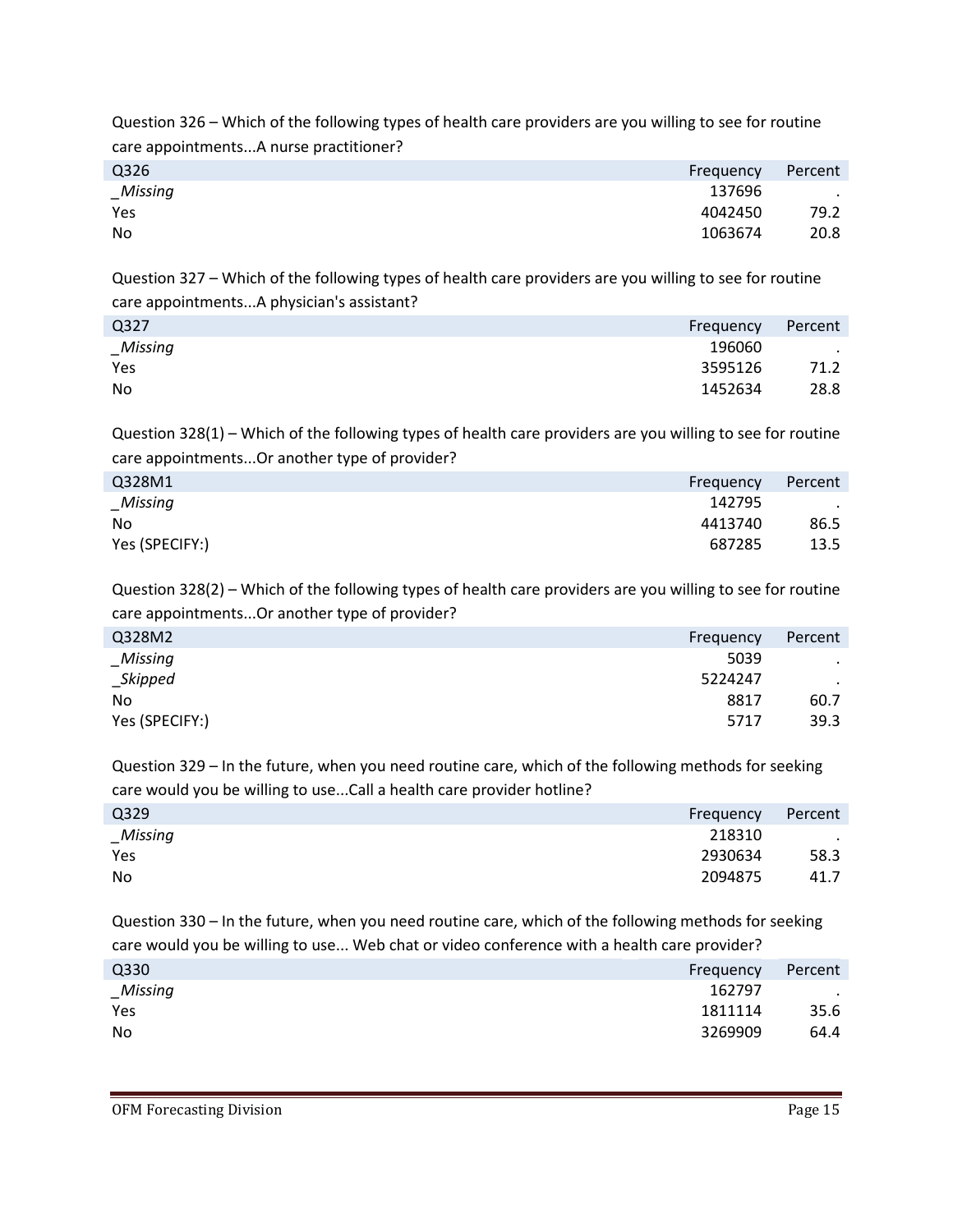Question 331 – In the future, when you need routine care, which of the following methods for seeking care would you be willing to use... Go to an in-store health clinic?

| Q331     | Frequency | Percent          |
|----------|-----------|------------------|
| _Missing | 345749    | $\sim$ 100 $\pm$ |
| Yes      | 2394088   | 48.9             |
| No       | 2503983   | 51.1             |

Question 332 – In the future, when you need routine care, which of the following methods for seeking care would you be willing to use... Email or use a web site to contact a health care provider?

| Q332        | Frequency | Percent       |
|-------------|-----------|---------------|
| $\_Missing$ | 77944     | $\sim$ $\sim$ |
| Yes         | 2650440   | 51.3          |
| No          | 2515436   | 48.7          |

### **Section IV – Access and Utilization of Urgent Care**

Question 401 – Is there one place that you usually go for medical treatment when you have an urgent condition? Do not include routine care or care from a specialist you were referred to.

| Q401                             | Frequency | Percent |
|----------------------------------|-----------|---------|
| $\_Missing$                      | 107652    |         |
| Yes                              | 4037803   | 78.6    |
| No, there is no place            | 977064    | 19.0    |
| No, there is more than one place | 121300    | 2.4     |

Question 402 – What is the main reason you do not have a usual place to go for urgent care?

| Q402                                                         | Frequency | Percent |
|--------------------------------------------------------------|-----------|---------|
| Missing                                                      | 14956     |         |
| _Skipped                                                     | 4266755   |         |
| Seldom or never get sick                                     | 608821    | 63.3    |
| Just changed insurance plans                                 | 1635      | 0.2     |
| Cost of medical care                                         | 24340     | 2.5     |
| No health insurance                                          | 42459     | 4.4     |
| Can't find a health care provider who will take my insurance | 19488     | 2.0     |
| Don't have/never had need                                    | 82112     | 8.5     |
| Other reason (SPECIFY:)                                      | 183253    | 19.0    |
|                                                              |           |         |

Question 403 – Is it the same place you usually go for routine care?

| Q403         | Frequency | Percent   |
|--------------|-----------|-----------|
| Missing      | 21705     | $\bullet$ |
| $\_$ Skipped | 1609728   | $\cdot$   |
| Yes          | 1842085   | 51.0      |
| No           | 1770302   | 49.0      |
|              |           |           |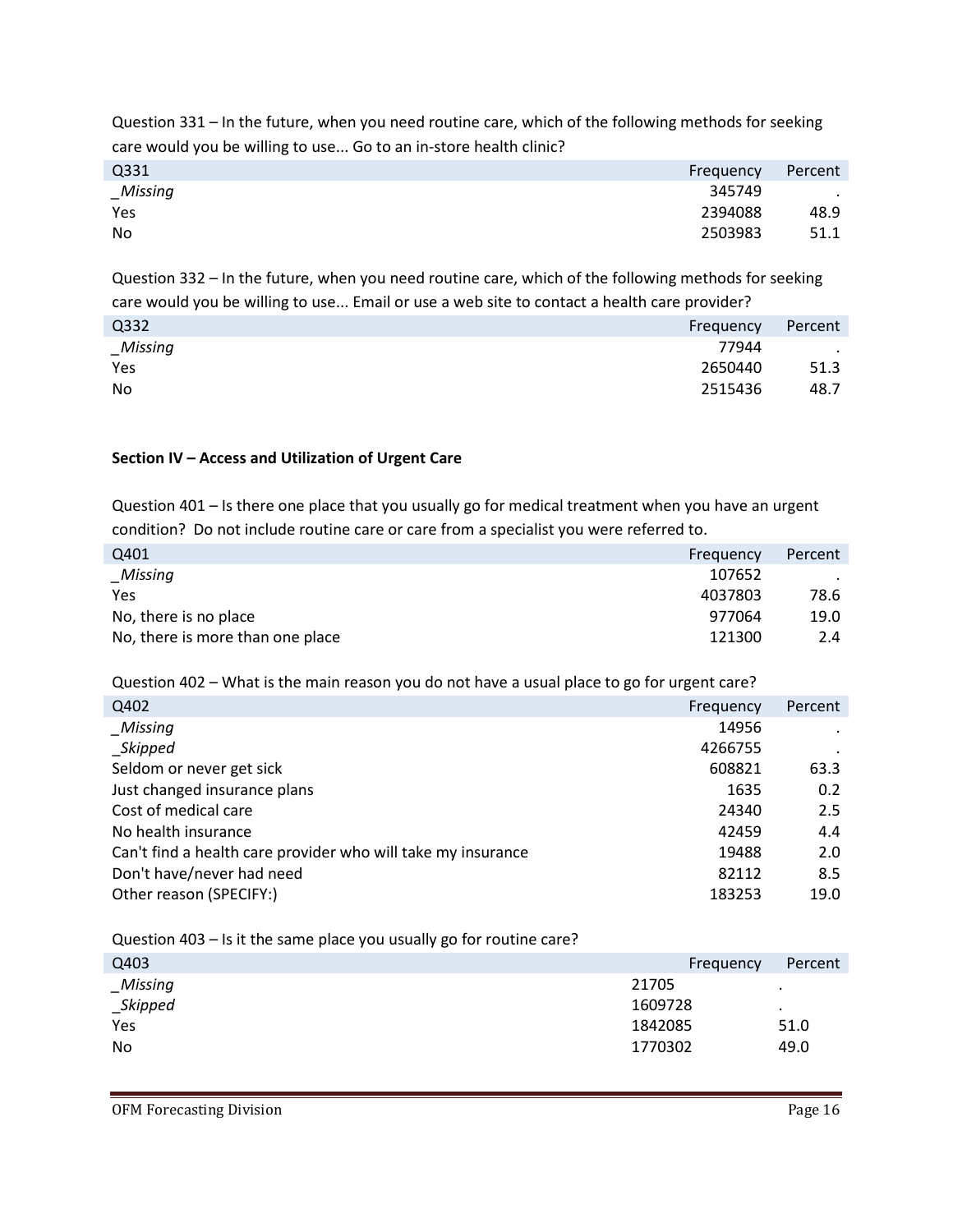| that you sought professional incuication treatment for a |           |         |
|----------------------------------------------------------|-----------|---------|
| Q404                                                     | Frequency | Percent |
| $_M$ issing                                              | 47163     | ٠       |
| None                                                     | 3235955   | 62.3    |
| 1                                                        | 1220110   | 23.5    |
| $\overline{2}$                                           | 386920    | 7.4     |
| 3                                                        | 122457    | 2.4     |
| 4                                                        | 92789     | 1.8     |
| 5                                                        | 30212     | 0.6     |
| $6 - 10$                                                 | 54958     | 1.0     |
| 11 or more                                               | 53255     | 0.9     |
|                                                          |           |         |

Question 404 – During the last 12 months, how many times did you yourself have an urgent condition that you sought professional medical treatment for?

Question 405 – During the last 12 months, did you yourself have any urgent conditions that you thought needed professional medical treatment, but that you did not seek professional medical treatment for?

| Q405        | Frequency | Percent |
|-------------|-----------|---------|
| $\_Missing$ | 20777     | $\sim$  |
| Yes         | 593737    | 11.4    |
| No          | 4629305   | 88.6    |

Question 406 – Are any of the following reasons you didn't seek professional medical treatment for urgent conditions in the past 12 months...You were concerned about the cost?

| Q406           | Frequency | Percent   |
|----------------|-----------|-----------|
| <b>Missing</b> | 2981      | $\bullet$ |
| $\_$ Skipped   | 4650082   | $\sim$    |
| Yes            | 404545    | 68.5      |
| No             | 186211    | 31.5      |
|                |           |           |

Question 407 – Are any of the following reasons you didn't seek professional medical treatment for urgent conditions in the past 12 months...You couldn't get an appointment soon enough?

| Q407           | Frequency | Percent   |
|----------------|-----------|-----------|
| <b>Missing</b> | 13318     | $\bullet$ |
| _Skipped       | 4650082   | $\cdot$   |
| Yes            | 138634    | 23.9      |
| No             | 441785    | 76.1      |
|                |           |           |

Question 408 – Are any of the following reasons you didn't seek professional medical treatment for urgent conditions in the past 12 months... You didn't have transportation?

| Q408           | Frequency | Percent   |
|----------------|-----------|-----------|
| <b>Missing</b> | 2288      | $\bullet$ |
| $\_$ Skipped   | 4650082   | $\bullet$ |
| Yes            | 84506     | 14.3      |
| No             | 506943    | 85.7      |
|                |           |           |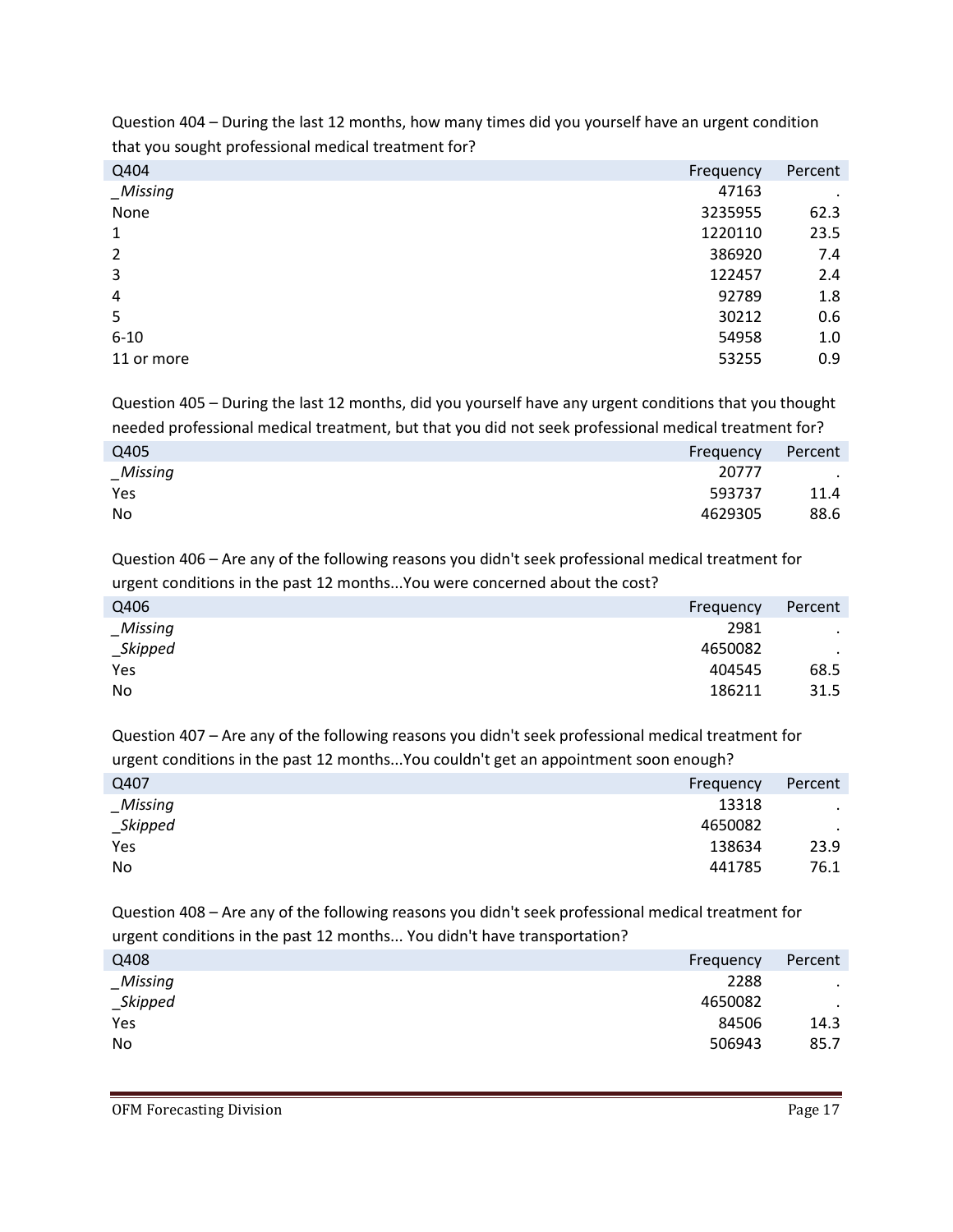Question 409 – In the past when you had an urgent condition that needed professional medical treatment, what did you usually do first in seeking medical assistance?

| Q409                                     | Frequency | Percent |
|------------------------------------------|-----------|---------|
| _Missing                                 | 27100     |         |
| _Skipped                                 | 3009738   |         |
| Call or visit a health provider's office | 945891    | 42.9    |
| Call a nurse hotline                     | 108534    | 4.9     |
| Go to an urgent care center              | 363526    | 16.5    |
| <b>Call 911</b>                          | 81388     | 3.7     |
| Go to the emergency room                 | 299359    | 13.6    |
| Have never had an urgent condition       | 15787     | 0.7     |
| Other (SPECIFY:)                         | 392495    | 17.8    |
|                                          |           |         |

Question 410 – In the past when you had an urgent condition, what kind of place did you usually go to for care -- a health professional's office, an HMO like Group Health, a hospital outpatient clinic, some other clinic or health center, an emergency room, or some other place?

| Q410 NEW                      | Frequency | Percent |
|-------------------------------|-----------|---------|
| Missing                       | 16590     |         |
| Skipped                       | 2128560   |         |
| Health professional's office  | 910463    | 29.4    |
| HMO                           | 337490    | 10.9    |
| Hospital outpatient clinic    | 377023    | 12.2    |
| Other clinic or health center | 625708    | 20.2    |
| Emergency room                | 476818    | 15.4    |
| <b>Urgent Care Center</b>     | 185277    | 6.0     |
| Some other place (SPECIFY:)   | 185891    | 6.0     |

Question 416 – In the last 12 months, when you had an urgent condition, how often did you get care as soon as you thought you needed it? Would you say...

| Q416           | Frequency | Percent   |
|----------------|-----------|-----------|
| _Missing       | 32778     | $\cdot$   |
| _Skipped       | 3963488   | $\bullet$ |
| Never          | 90578     | 7.3       |
| Sometimes      | 210765    | 16.9      |
| <b>Usually</b> | 253878    | 20.4      |
| Always         | 692332    | 55.5      |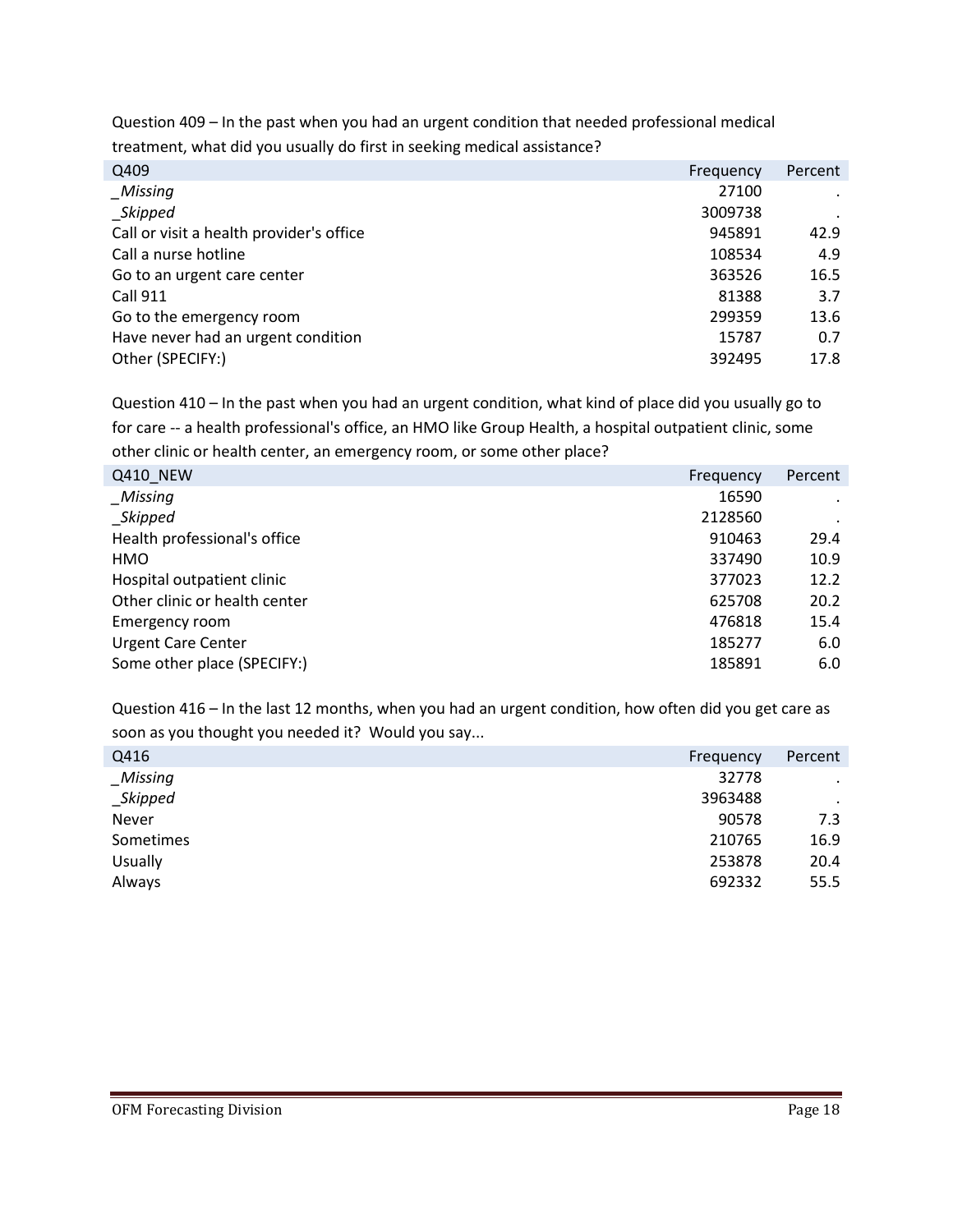Question 411 – When you went to the <q410> for an urgent condition, did you see a medical doctor, a nurse practitioner, a physician's assistant or some other kind of provider?

| Q411                  | Frequency | Percent |
|-----------------------|-----------|---------|
| <b>Missing</b>        | 53184     | $\cdot$ |
| _Skipped              | 3970107   |         |
| Medical doctor        | 889872    | 72.9    |
| Nurse practitioner    | 145801    | 11.9    |
| Physician's assistant | 86803     | 7.1     |
| Other (SPECIFY:)      | 98053     | 8.0     |
|                       |           |         |

# Question 412 – How did you get to the <q410>?

| Q412                                          | Frequency | Percent |
|-----------------------------------------------|-----------|---------|
| _Missing                                      | 9777      | $\cdot$ |
| _Skipped                                      | 3970107   | $\cdot$ |
| <b>Drive</b>                                  | 809005    | 64.0    |
| Are driven                                    | 322825    | 25.5    |
| Taxi, bus, train, other public transportation | 34008     | 2.7     |
| Walk                                          | 18512     | 1.5     |
| Ambulance                                     | 47109     | 3.7     |
| Some other way (SPECIFY:)                     | 32476     | 2.6     |

# Question 413 – How many miles is it to the <q410>?

| Q413_NEW     | Frequency | Percent   |
|--------------|-----------|-----------|
| $_M$ Missing | 404830    | $\bullet$ |
| $\_$ Skipped | 2128022   | $\bullet$ |
| $1 - 4$      | 1007867   | 37.2      |
| $5-9$        | 781988    | 28.8      |
| $10-19$      | 636219    | 23.5      |
| $20 - 29$    | 169266    | 6.2       |
| 30-39        | 55673     | 2.1       |
| 40-49        | 32387     | 1.2       |
| $50+$        | 27569     | 1.0       |

### Question 414 – How long does it take you to get to the <q410>?

| Q414 MINUTES | Frequency | Percent   |
|--------------|-----------|-----------|
| $_M$ Missing | 77771     | $\bullet$ |
| $\_Skipped$  | 2338480   | $\cdot$   |
| $1 - 15$     | 1855707   | 65.6      |
| 16-30        | 711645    | 25.2      |
| 31-45        | 147885    | 5.2       |
| 46-60        | 50256     | 1.8       |
| $61+$        | 62076     | 2.2       |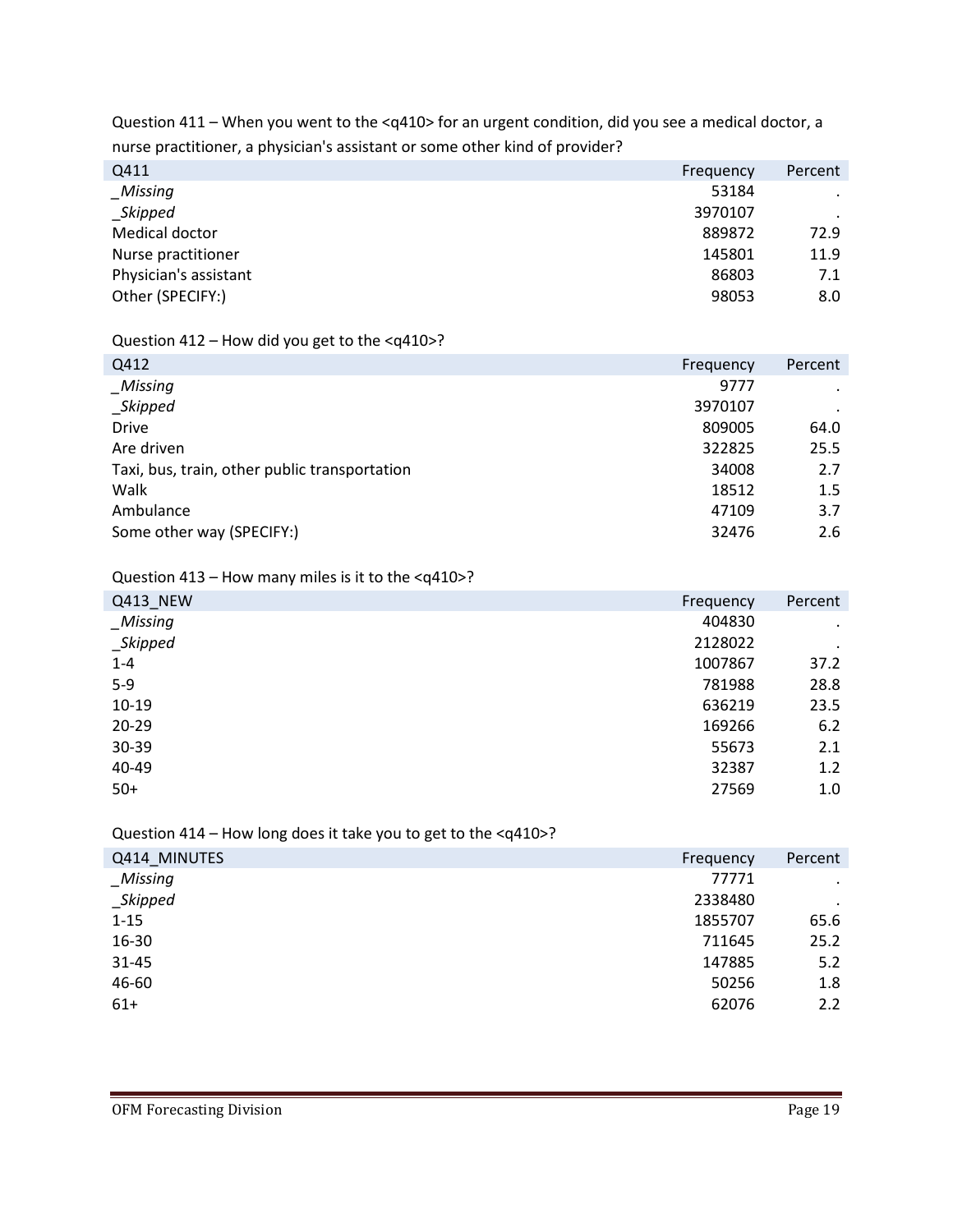Question 417 – In the future, when you have an urgent condition, which of the following options for care would you be willing to use...Call a health care provider's office?

| Q417        | Frequency | Percent |
|-------------|-----------|---------|
| $\_Missing$ | 45709     | $\cdot$ |
| Yes         | 4578634   | 88.1    |
| No          | 619476    | 11.9    |

Question 418 – In the future, when you have an urgent condition, which of the following options for care would you be willing to use... Call a health provider hotline?

| Q418     | Frequency | Percent |
|----------|-----------|---------|
| _Missing | 196705    | $\sim$  |
| Yes      | 2899316   | 57.4    |
| No       | 2147798   | 42.6    |

Question 419 – In the future, when you have an urgent condition, which of the following options for care would you be willing to use... Email or use a secure web site to contact a health care provider?

| Q419     | Frequency | Percent |
|----------|-----------|---------|
| _Missing | 96614     | $\sim$  |
| Yes      | 1721240   | 33.4    |
| No       | 3425966   | 66.6    |

Question 420 – In the future, when you have an urgent condition, which of the following options for care would you be willing to use... Web chat or video conference with a health care provider?

| Q420     | Frequency | Percent |
|----------|-----------|---------|
| _Missing | 105182    | $\sim$  |
| Yes      | 1589973   | 30.9    |
| No.      | 3548665   | 69.1    |

Question 421 – In the future, when you have an urgent condition, which of the following options for care would you be willing to use... Go to an in-store health clinic?

| Q421     | Frequency | Percent |
|----------|-----------|---------|
| _Missing | 282587    | $\sim$  |
| Yes      | 2417185   | 48.7    |
| No       | 2544048   | 51.3    |

Question 422 – In the future, when you have an urgent condition, which of the following options for care would you be willing to use... Go to an urgent care center?

| Q422<br>Frequency     | Percent   |
|-----------------------|-----------|
| 104400<br>$\_Missing$ | $\bullet$ |
| Yes<br>4614717        | 89.8      |
| No<br>524702          | 10.2      |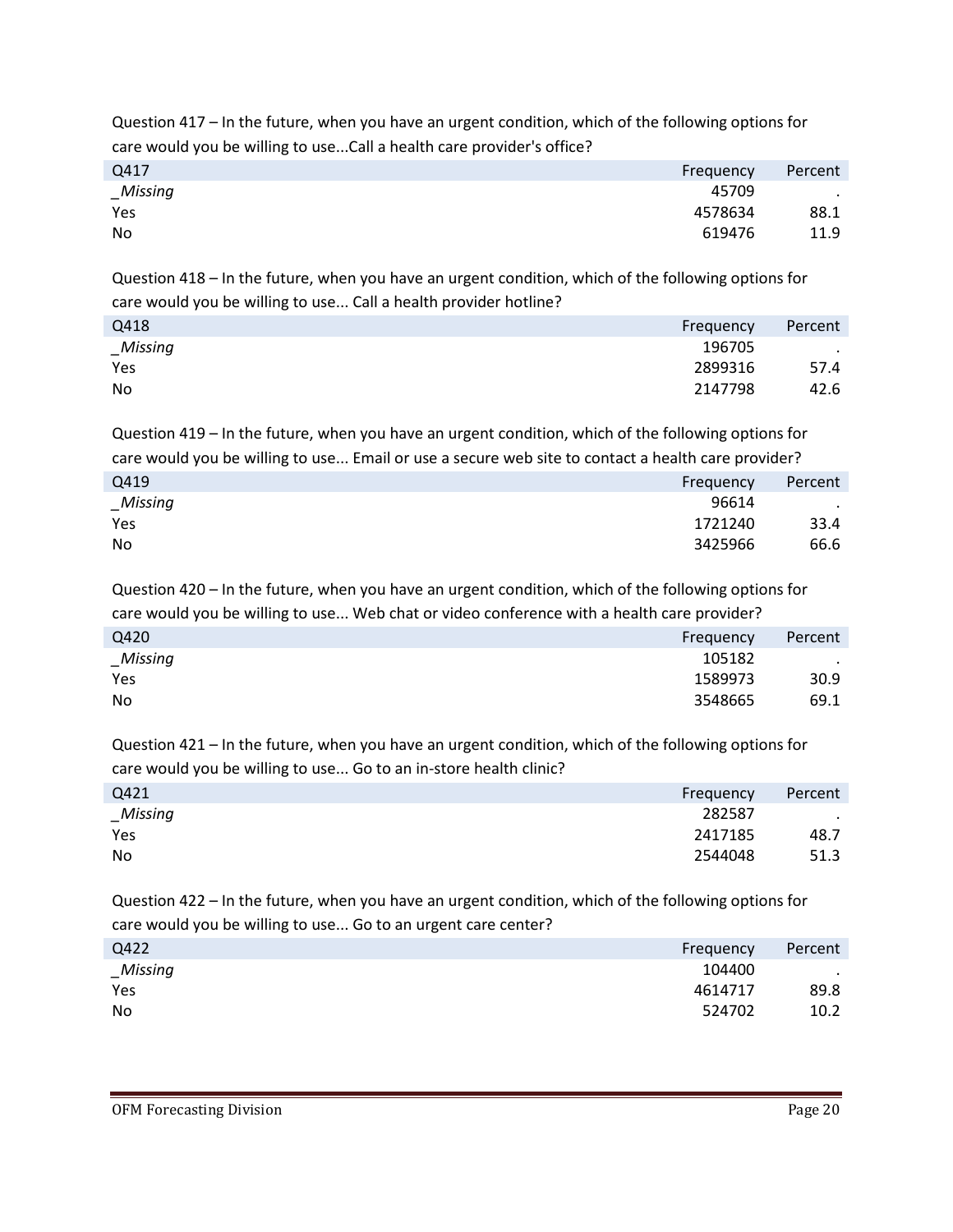Question 423 (1) – In the future, when you have an urgent condition, which of the following options for care would you be willing to use...Or use something else?

| Q423M1<br>Percent<br>Frequency    |      |
|-----------------------------------|------|
| 108999<br>$_M$ Missing            |      |
| 4411947<br>N <sub>0</sub>         | 85.9 |
| Emergency Room/Hospital<br>463133 | 9.0  |
| Yes (SPECIFY:)<br>259740          | 5.1  |

Question 423 (2) – In the future, when you have an urgent condition, which of the following options for care would you be willing to use...Or use something else?

| Q423M2                         | Frequency | Percent |
|--------------------------------|-----------|---------|
| Missing                        | 6618      | $\cdot$ |
| _Skipped                       | 5177130   |         |
| N <sub>0</sub>                 | 17580     | 29.3    |
| <b>Emergency Room/Hospital</b> | 28407     | 47.3    |
| Yes (SPECIFY:)                 | 14085     | 23.4    |

Question 424 – Using the usual method of transportation you mentioned earlier, how many MINUTES are you willing to travel each way for professional medical treatment for an urgent condition?

| Q424 MINUTES | Frequency | Percent   |
|--------------|-----------|-----------|
| _Missing     | 360849    | $\bullet$ |
| $1 - 15$     | 1619123   | 33.2      |
| 16-30        | 2237701   | 45.8      |
| 31-45        | 342672    | 7.0       |
| 46-60        | 454980    | 9.3       |
| $61+$        | 228494    | 4.7       |

Question 425 – And how many MILES would you be willing to travel each way?

| Q425        | Frequency | Percent |
|-------------|-----------|---------|
| $_M$ issing | 463514    | $\cdot$ |
| $1 - 4$     | 343260    | 7.2     |
| $5-9$       | 638373    | 13.4    |
| 10-19       | 1630617   | 34.1    |
| 20-29       | 931610    | 19.5    |
| 30-39       | 544419    | 11.4    |
| 40-49       | 183777    | 3.8     |
| $50+$       | 508250    | 10.6    |

Question 426 – Which of the following types of health care providers are you willing to see for conditions that need urgent care...A medical doctor?

| Q426           | Frequency | Percent |
|----------------|-----------|---------|
| <b>Missing</b> | 17012     | ٠       |
| Yes            | 5204895   | 99.6    |
| No             | 21913     | 0.4     |

OFM Forecasting Division **Page 21**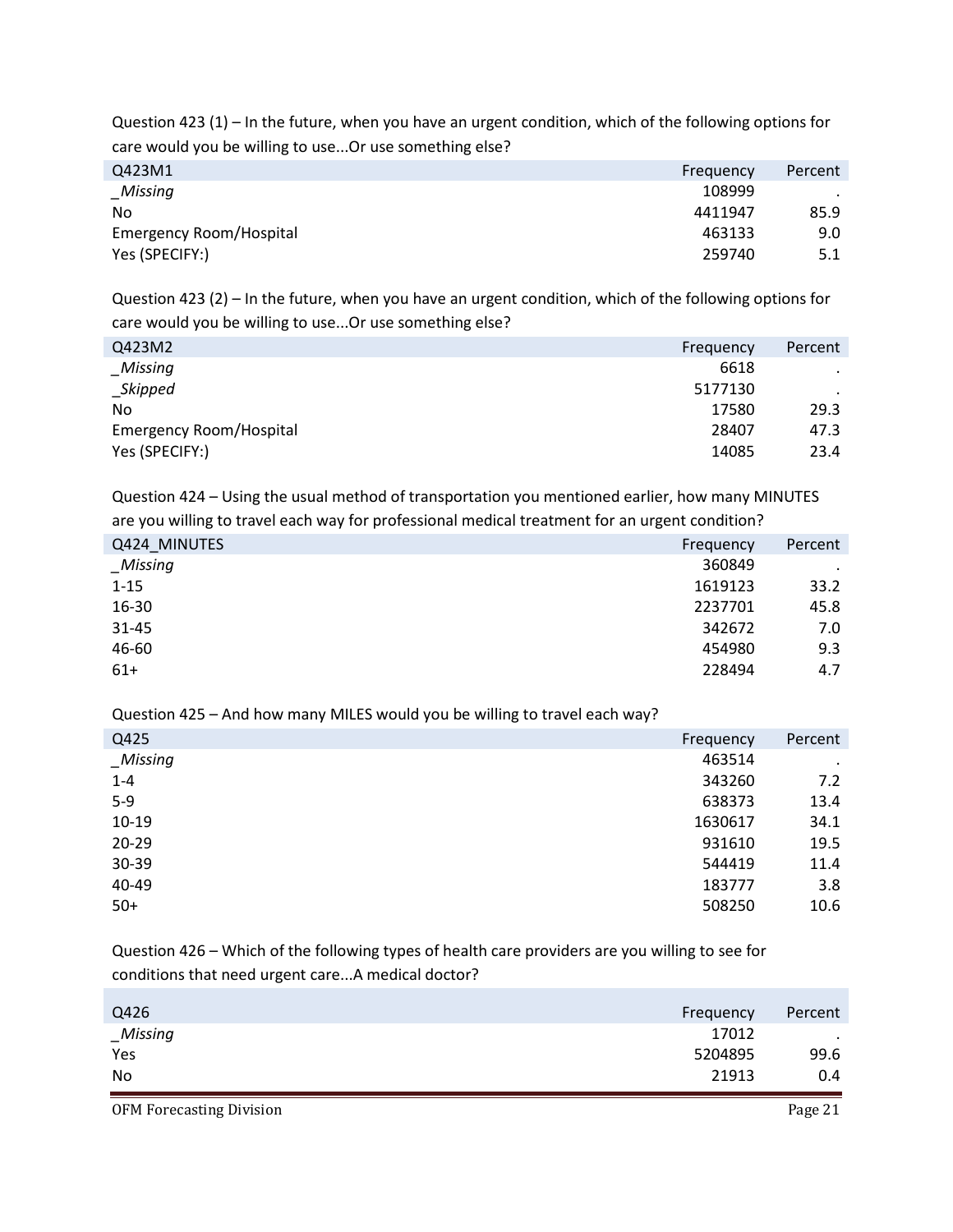Question 427 – Which of the following types of health care providers are you willing to see for conditions that need urgent care... A nurse practitioner?

| Q427        | Frequency | Percent          |
|-------------|-----------|------------------|
| $\_Missing$ | 106741    | $\sim$ 100 $\mu$ |
| Yes         | 3961801   | 77.1             |
| No          | 1175277   | 22.9             |

Question 428 – Which of the following types of health care providers are you willing to see for conditions that need urgent care... A physician's assistant?

| Q428        | Frequency | Percent |
|-------------|-----------|---------|
| $\_Missing$ | 136543    | $\cdot$ |
| Yes         | 3493322   | 68.4    |
| No          | 1613955   | 31.6    |

Question 429 – Which of the following types of health care providers are you willing to see for conditions that need urgent care...Or other types of providers?

| Q429M1         | Frequency | Percent |
|----------------|-----------|---------|
| Missing        | 109627    | $\cdot$ |
| No             | 4643104   | 90.4    |
| Yes (SPECIFY:) | 491089    | 9.6     |

# **Section V – Access and Utilization of Emergency Room Care**

Question 501 – During the past 12 months, how many times have you gone to a hospital emergency room about your own health? This includes emergency room visits that resulted in a hospital admission.

| Q501            | Frequency | Percent |
|-----------------|-----------|---------|
| <b>Missing</b>  | 26779     | $\cdot$ |
| <b>Skipped</b>  | 4233873   | 81.2    |
| 1 time          | 625244    | 12.0    |
| 2 times         | 233641    | 4.5     |
| 3 or more times | 124283    | 2.4     |

Question 511 – Did your last emergency room visit result in an admission to the hospital?

| Q511           | Frequency | Percent |
|----------------|-----------|---------|
| <b>Missing</b> | 1898      | $\cdot$ |
| $\_$ Skipped   | 4260652   | $\cdot$ |
| Yes            | 351754    | 35.8    |
| No             | 629515    | 64.2    |
|                |           |         |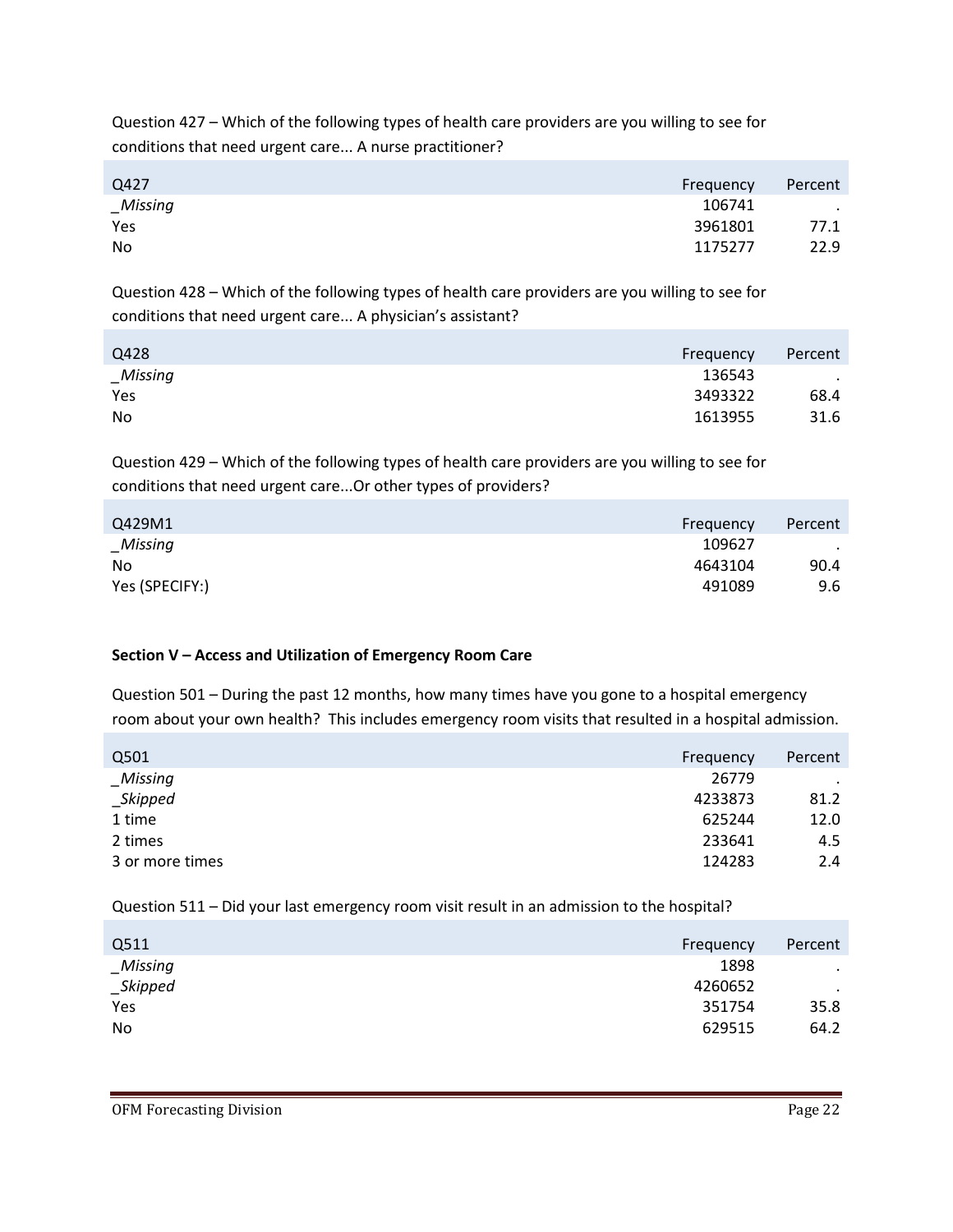Question 512 – In the future when you have an illness or injury and you are not sure whether to go to the emergency room, which of the following would you be willing to do to help you decide if you should go...Call 911?

| Q512     | Frequency | Percent   |
|----------|-----------|-----------|
| _Missing | 139783    | $\bullet$ |
| Yes      | 3323353   | 65.1      |
| No       | 1780683   | 34.9      |

Question 513 – In the future when you have an illness or injury and you are not sure whether to go to the emergency room, which of the following would you be willing to do to help you decide if you should go... Call a health provider's office?

| Q513<br>Frequency | Percent          |
|-------------------|------------------|
| _Missing          | 77027<br>$\cdot$ |
| Yes               | 4319953<br>83.6  |
| No                | 846839<br>16.4   |

Question 514 – In the future when you have an illness or injury and you are not sure whether to go to the emergency room, which of the following would you be willing to do to help you decide if you should go... Call a health provider hotline?

| Q514<br>Frequency     | Percent |
|-----------------------|---------|
| $\_Missing$<br>134274 | $\cdot$ |
| Yes<br>3254011        | 63.7    |
| No<br>1855535         | 36.3    |

Question 515 – In the future when you have an illness or injury and you are not sure whether to go to the emergency room, which of the following would you be willing to do to help you decide if you should go... Email or use a secure web site to contact a health care provider?

| Q515     | Frequency | Percent |
|----------|-----------|---------|
| _Missing | 46982     | $\sim$  |
| Yes      | 1114344   | 21.4    |
| No       | 4082494   | 78.6    |

Question 516 – In the future when you have an illness or injury and you are not sure whether to go to the emergency room, which of the following would you be willing to do to help you decide if you should go... Web chat or video conference with a health care provider?

| Frequency | Percent   |
|-----------|-----------|
| 108434    | $\bullet$ |
| 1344826   | 26.2      |
| 3790560   | 73.8      |
|           |           |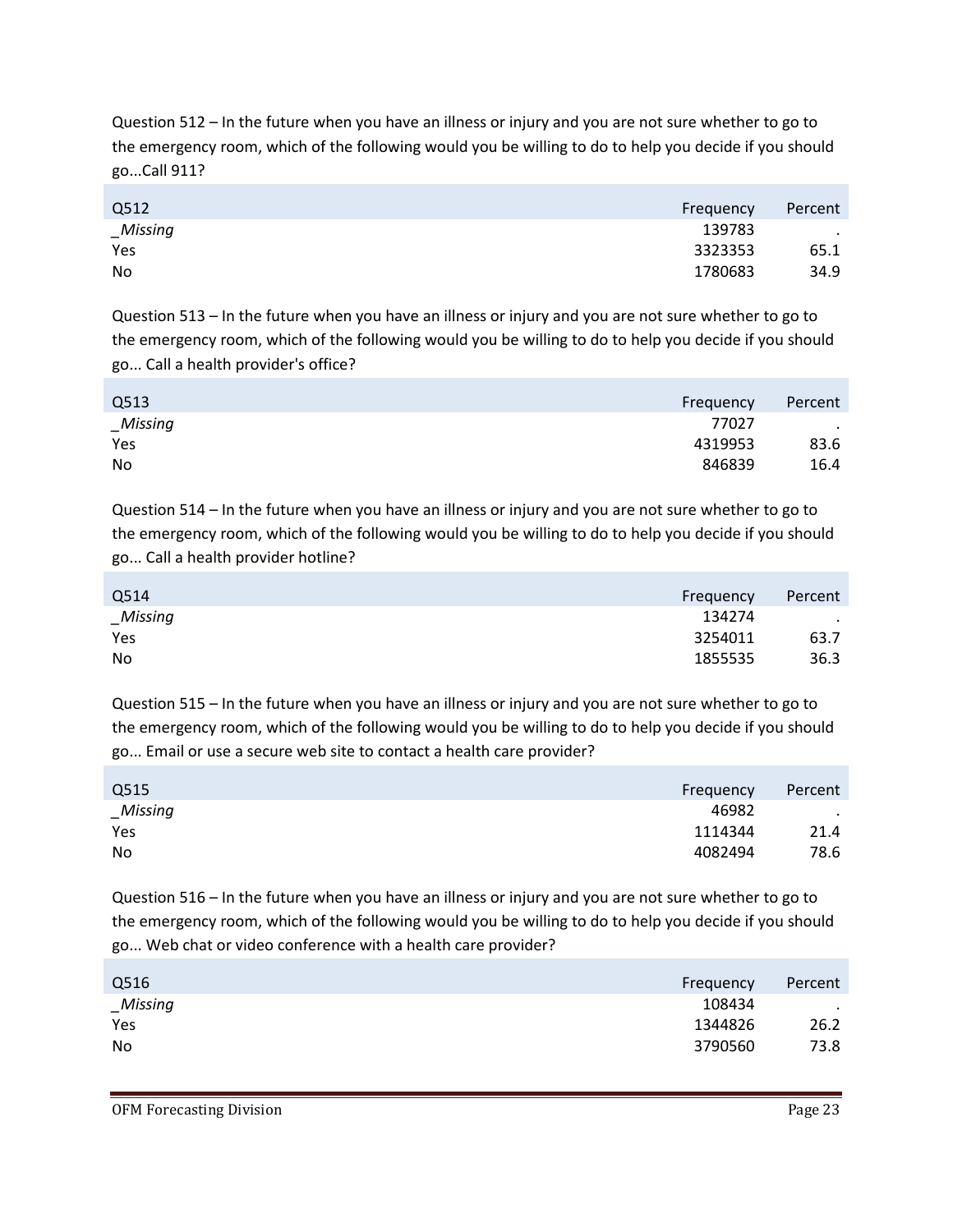Question 517 – In the future when you have an illness or injury and you are not sure whether to go to the emergency room, which of the following would you be willing to do to help you decide if you should go... Go to an in-store clinic?

| Q517     | Percent<br>Frequency |
|----------|----------------------|
| _Missing | 183998<br>$\bullet$  |
| Yes      | 2056190<br>40.6      |
| No       | 3003631<br>59.4      |

Question 518 – In the future when you have an illness or injury and you are not sure whether to go to the emergency room, which of the following would you be willing to do to help you decide if you should go... Go to an urgent care center?

| Q518     | Frequency | Percent           |
|----------|-----------|-------------------|
| _Missing | 120335    | $\sim$ 100 $\sim$ |
| Yes      | 4223545   | 82.4              |
| No       | 899939    | 17.6              |

Question 519 (1) – In the future when you have an illness or injury and you are not sure whether to go to the emergency room, which of the following would you be willing to do to help you decide if you should go... Any others?

| Q519M1                     | Frequency | Percent |
|----------------------------|-----------|---------|
| Missing                    | 93305     |         |
| No                         | 4714703   | 91.5    |
| Would go to Emergency Room | 157852    | 3.1     |
| Yes (SPECIFY:)             | 277960    | 5.4     |

Question 519 (2) – In the future when you have an illness or injury and you are not sure whether to go to the emergency room, which of the following would you be willing to do to help you decide if you should go... Any others?

| Percent |
|---------|
|         |
|         |
| 17.8    |
| 39.8    |
| 42.4    |
|         |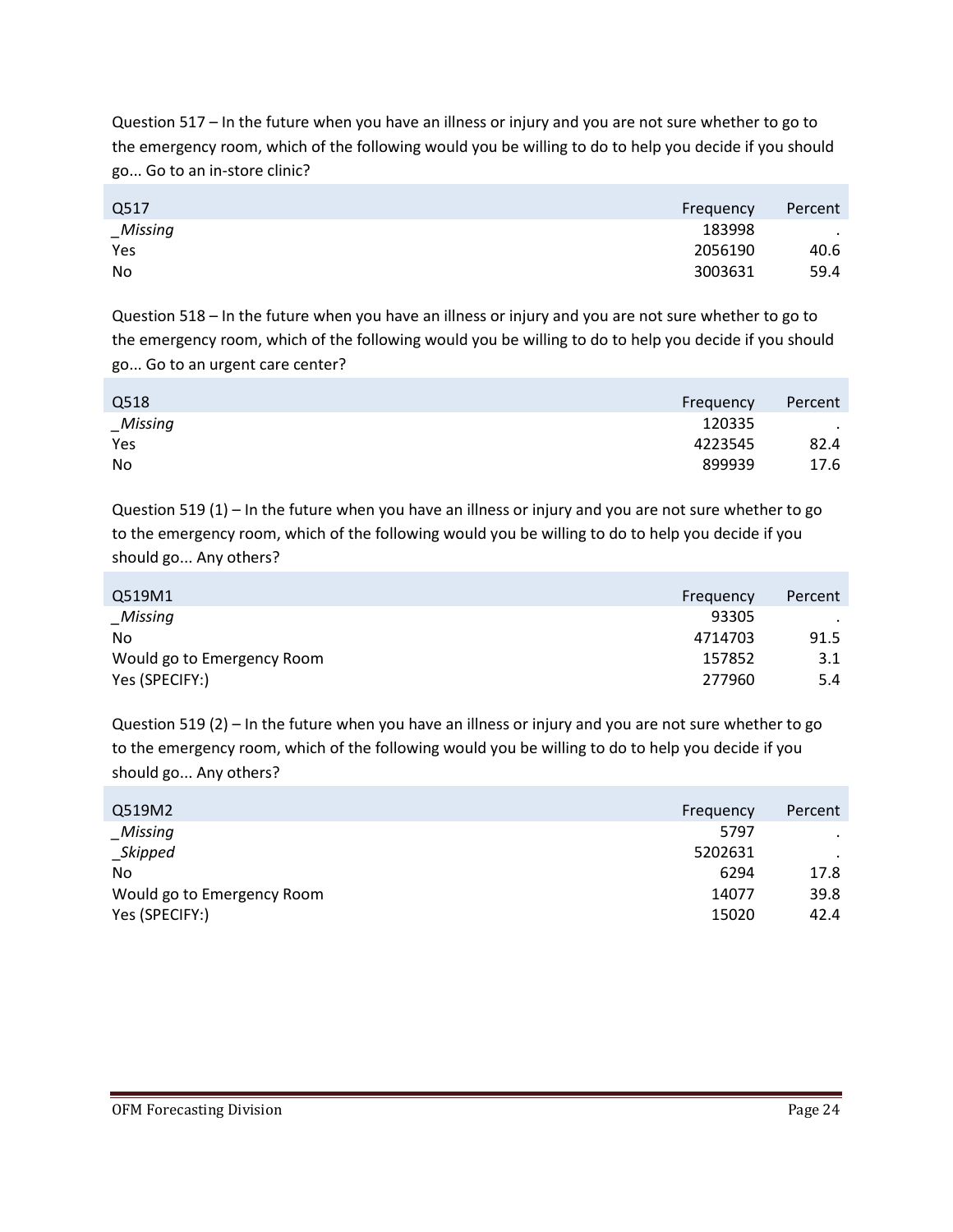### **Section VI – Additional Background and Demographics**

Question 601 – Do you have more than one telephone number in your household? Do not include cell phones or numbers that are only used by a computer or fax machine.

| Q601    | Frequency | Percent |
|---------|-----------|---------|
| Missing | 5137      | $\sim$  |
| Yes     | 378632    | 7.2     |
| No      | 4860051   | 92.8    |

Question 602 – How many of these telephone numbers are residential numbers?

| Q602        | Frequency | Percent   |
|-------------|-----------|-----------|
| $\_Missing$ | 1873      | $\cdot$   |
| _Skipped    | 4865188   | $\bullet$ |
| One         | 19370     | 5.1       |
| Two         | 225089    | 59.7      |
| Three       | 113805    | 30.2      |
| Four        | 11336     | 3.0       |
| Five        | 5819      | 1.5       |
| Six or more | 634       | 0.2       |

Question 603 – Do you have a cell phone for personal use? Please include cell phones used for both business and personal use.

| Q603         | Frequency | Percent |
|--------------|-----------|---------|
| $\_Missing$  | 11938     | $\cdot$ |
| $\_$ Skipped | 1349307   | $\cdot$ |
| Yes          | 3331993   | 85.8    |
| No           | 550581    | 14.2    |

Question 604 – Do you share a cell phone for personal use at least one-third of the time with other adults?

| Percent   |
|-----------|
| $\bullet$ |
| $\bullet$ |
| 11.0      |
| 89.0      |
|           |

Question 605 – Do you usually share this cell phone at least one-third of the time with any other adults?

| Q605           | Frequency | Percent   |
|----------------|-----------|-----------|
| <b>Missing</b> | 8175      | $\bullet$ |
| _Skipped       | 1911827   | $\bullet$ |
| Yes            | 529361    | 15.9      |
| No             | 2794456   | 84.1      |
|                |           |           |

OFM Forecasting Division **Page 25**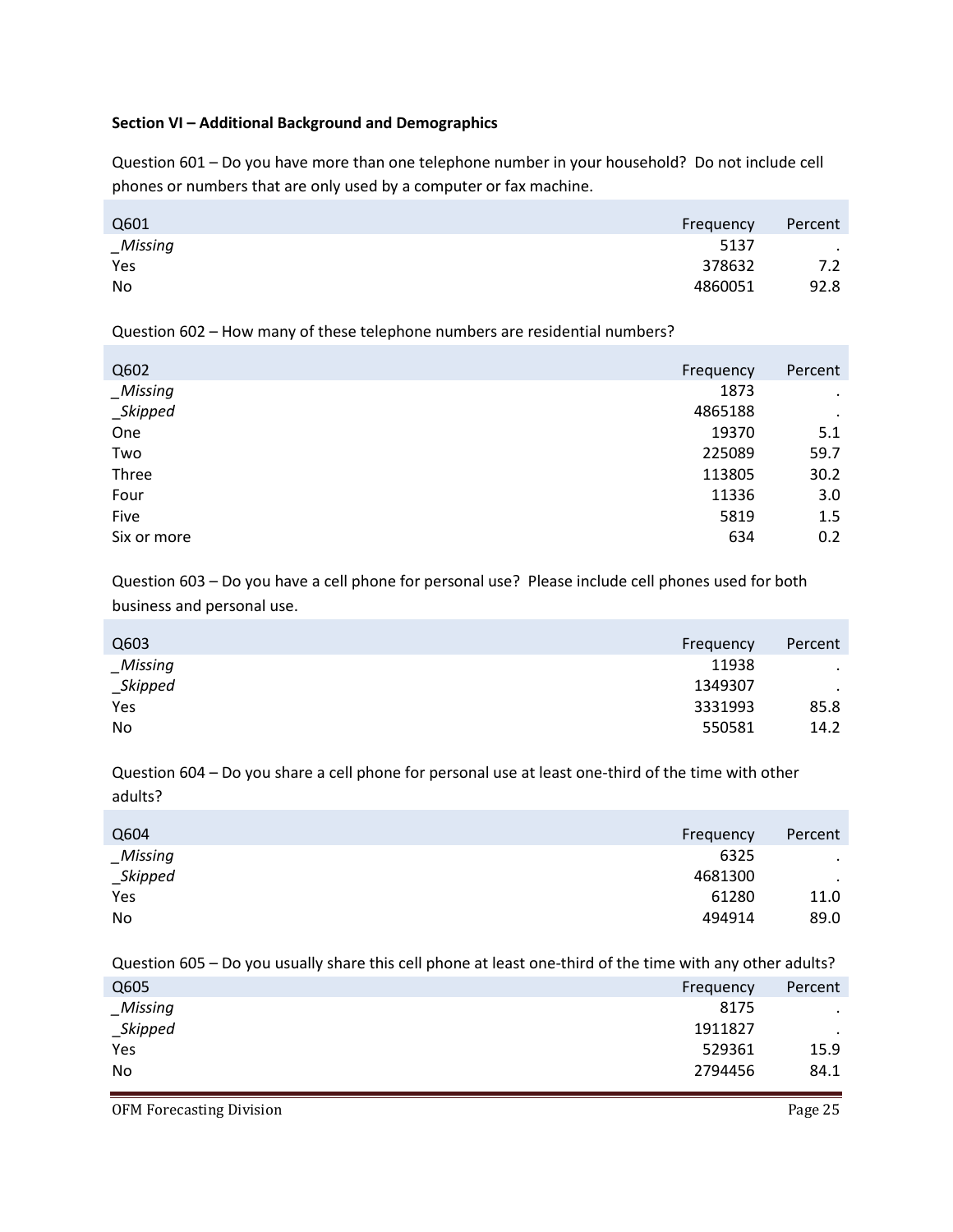| . . ,    |           |           |
|----------|-----------|-----------|
| Q606     | Frequency | Percent   |
| _Missing | 71524     | $\bullet$ |
| _Skipped | 1850547   | $\bullet$ |
| 0%       | 212605    | 6.4       |
| 1-25%    | 1153302   | 34.7      |
| 26-50%   | 647627    | 19.5      |
| 51-75%   | 405226    | 12.2      |
| 76-100%  | 902989    | 27.2      |
|          |           |           |

Question 606 – Thinking about all the phone calls that you receive on your landline and cell phone, what percent, between 0 and 100, are received on your cell phone?

Question 609 – How many people under the age of 18, including infants, live in this household?

| Q609             | Frequency | Percent |
|------------------|-----------|---------|
| _Missing         | 28404     | ٠       |
| $\boldsymbol{0}$ | 3230189   | 61.9    |
| 1                | 749021    | 14.4    |
| $\overline{2}$   | 706568    | 13.5    |
| $\overline{3}$   | 316354    | 6.1     |
| 4                | 141978    | 2.7     |
| 5 or more        | 27812     | 0.5     |

### Question 610 – Are you of Hispanic, Latino, or Spanish origin?

| Q610                                           | Frequency | Percent |
|------------------------------------------------|-----------|---------|
| Yes                                            | 440231    | 8.4     |
| No, not of Hispanic, Latino, or Spanish origin | 4803588   | 91.6    |

Question 611(1) – What is your race? (first mention)

| Q611M1                                    | Frequency | Percent |
|-------------------------------------------|-----------|---------|
| White                                     | 4353529   | 83.0    |
| <b>Black or African American</b>          | 129815    | 2.5     |
| American Indian or Alaska Native          | 114598    | 2.2     |
| Asian                                     | 322990    | 6.2     |
| Native Hawaiian or Other Pacific Islander | 50707     | 1.0     |
| Some other race (SPECIFY:)                | 272180    | 5.2     |

Question 611(2) – What is your race? (second mention)

| Q611M2                                    | Frequency | Percent |
|-------------------------------------------|-----------|---------|
| $\_Skipped$                               | 5083586   |         |
| White                                     | 30134     | 18.8    |
| <b>Black or African American</b>          | 20740     | 12.9    |
| American Indian or Alaska Native          | 80973     | 50.5    |
| Asian                                     | 5977      | 3.7     |
| Native Hawaiian or Other Pacific Islander | 5961      | 3.7     |
| Some other race (SPECIFY:)                | 16449     | 10.3    |
|                                           |           |         |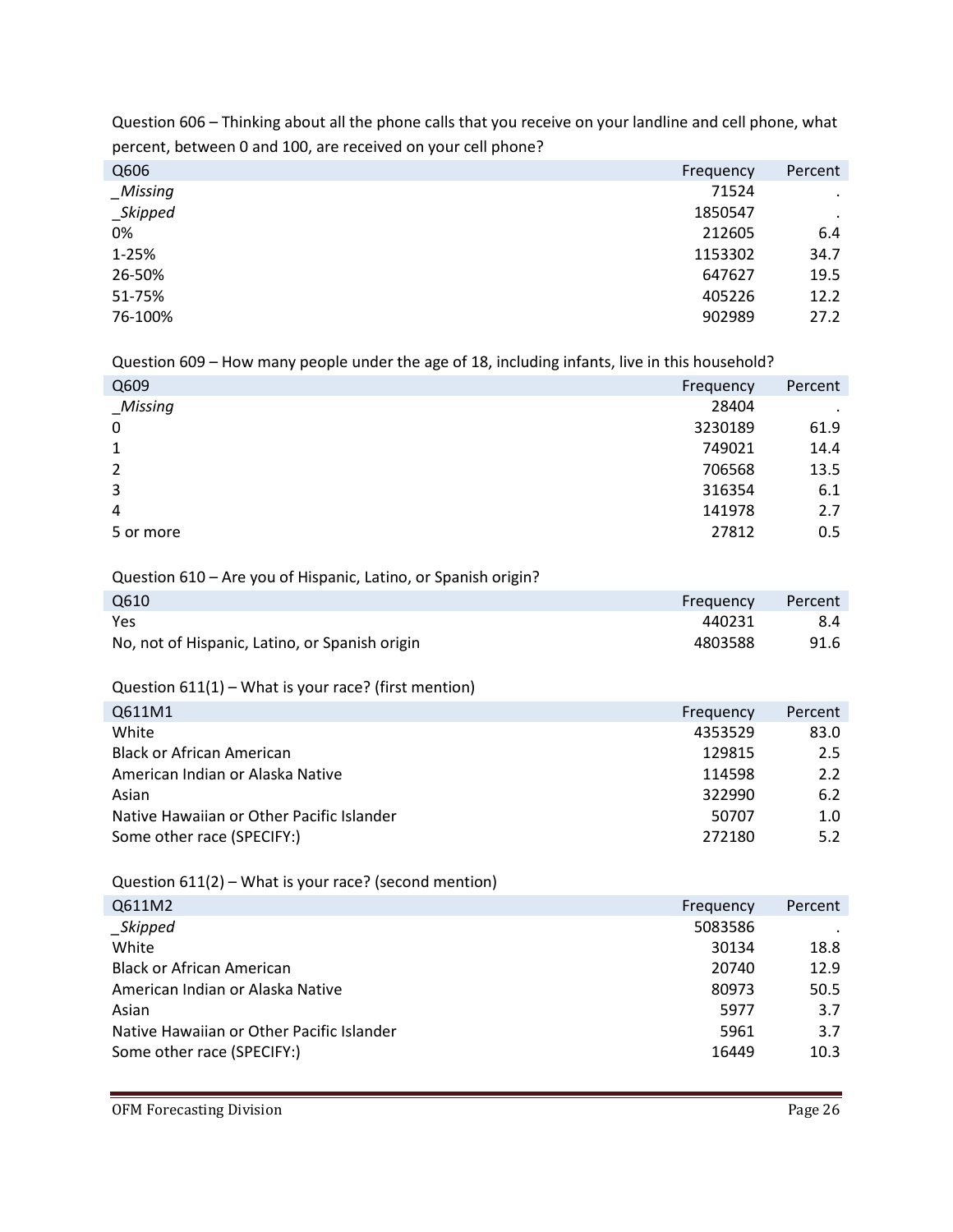Question 611(3) – What is your race? (third mention)

| Q611M3                           | Frequency | Percent |
|----------------------------------|-----------|---------|
| _Skipped                         | 5239873   |         |
| White                            | 274       | 6.9     |
| <b>Black or African American</b> | 321       | 8.1     |
| American Indian or Alaska Native | 1943      | 49.2    |
| Asian                            | 1178      | 29.9    |
| Some other race (SPECIFY:)       | 231       | 5.8     |
|                                  |           |         |

Question 612 – Which one of these groups would you say best represents your race?

| Q612                                      | Frequency | Percent |
|-------------------------------------------|-----------|---------|
| _Skipped                                  | 5083586   |         |
| White                                     | 94991     | 59.3    |
| <b>Black or African American</b>          | 19794     | 12.4    |
| American Indian or Alaska Native          | 20814     | 13.0    |
| Asian                                     | 12814     | 8.0     |
| Native Hawaiian or Other Pacific Islander | 6575      | 4.1     |
| Some other race (SPECIFY:)                | 5247      | 3.3     |
|                                           |           |         |

Question 613 – What is the highest degree or level of school you have completed?

| Q613                                                           | Frequency | Percent |
|----------------------------------------------------------------|-----------|---------|
| Missing                                                        | 69960     |         |
| Less than high school diploma                                  | 506186    | 9.8     |
| High school graduate (diploma) or GED                          | 1265634   | 24.5    |
| Some college or associate's degree (AA)                        | 1877174   | 36.3    |
| Bachelor's degree (For example: BA, AB, BS)                    | 922480    | 17.8    |
| Master's degree, Doctorate degree, or professional degree (For | 602386    | 11.6    |
| example: MD, DDS, JD)                                          |           |         |

Question 614 – What is your marital status?

| Q614          | Frequency | Percent |
|---------------|-----------|---------|
| Missing       | 84828     |         |
| Never married | 1258906   | 24.4    |
| Married       | 2877787   | 55.8    |
| Divorced      | 615936    | 11.9    |
| Separated     | 111988    | 2.2     |
| Widowed       | 294373    | 5.7     |

Question 615 – LAST WEEK did you have a job for pay, either full-time or part-time?

| Q615    | Frequency | Percent |
|---------|-----------|---------|
| Missing | 18139     | $\sim$  |
| Yes     | 3140798   | 60.1    |
| No      | 2084883   | 39.9    |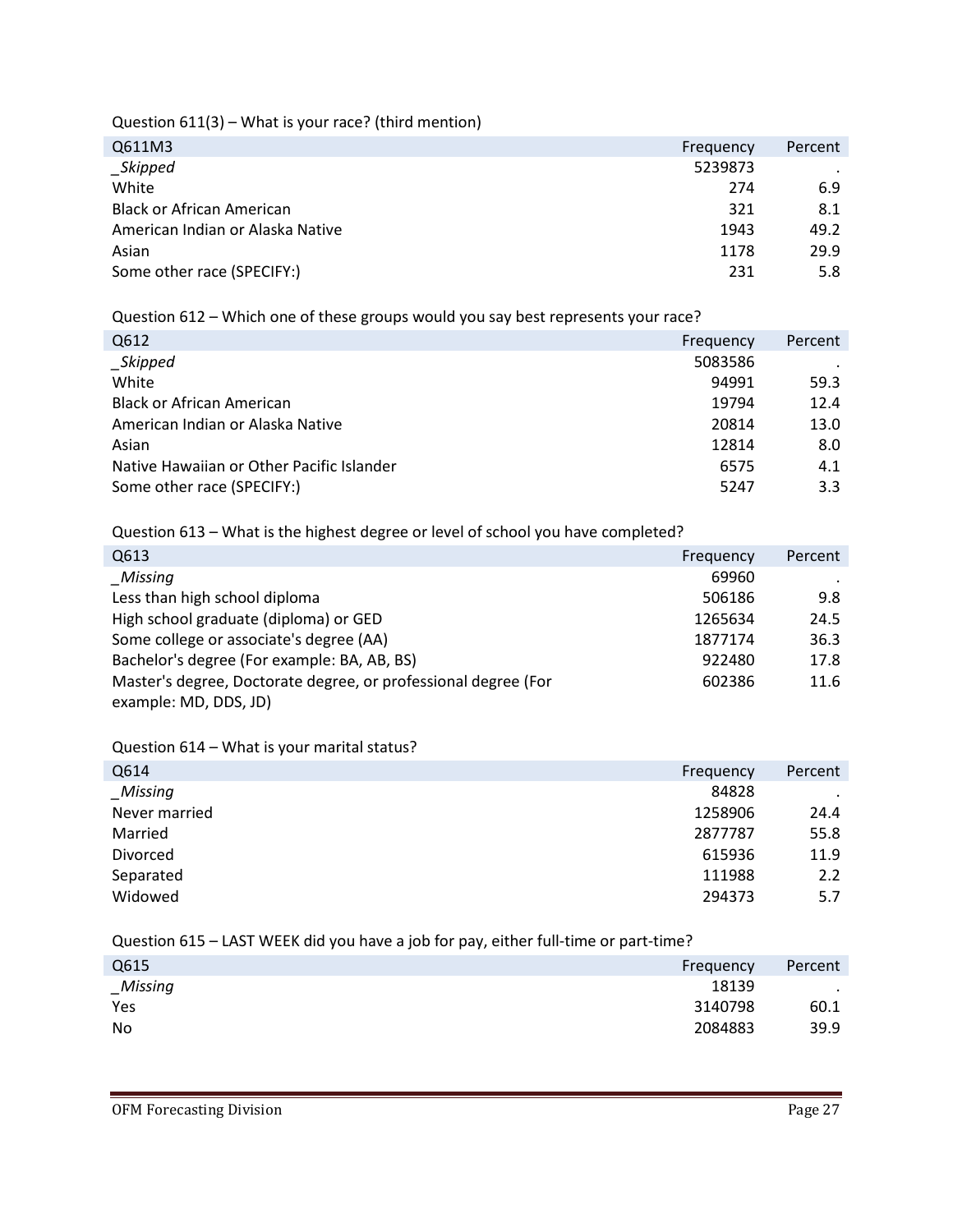Question 616 – What was the main reason you did not have a job LAST WEEK?

| Q616                           | Frequency | Percent |
|--------------------------------|-----------|---------|
| _Missing                       | 12722     |         |
| _Skipped                       | 3158937   |         |
| Retired                        | 930228    | 44.9    |
| On layoff                      | 86662     | 4.2     |
| Couldn't find work             | 179379    | 8.7     |
| Taking care of house or family | 258065    | 12.5    |
| <b>Disabled</b>                | 279699    | 13.5    |
| Ш                              | 48800     | 2.4     |
| In school                      | 127714    | 6.2     |
| Transportation problems        | 8826      | 0.4     |
| Did not want to work           | 32829     | 1.6     |
| Other (SPECIFY:)               | 119958    | 5.8     |
|                                |           |         |

Question 620 – Counting all locations where your employer operates, what is your best estimate of the total number of persons who work for the employer of your job or your main job if you have more than one?

| Q620                       | Frequency | Percent   |
|----------------------------|-----------|-----------|
| Missing                    | 129429    | $\cdot$   |
| <b>Skipped</b>             | 2103022   | $\bullet$ |
| Fewer than 50              | 906703    | 30.1      |
| 50 or more                 | 1902842   | 63.2      |
| Self-employed/No employees | 201824    | 6.7       |

Question 621 – Please tell me which one best describes your TOTAL household income for 2011, before taxes and other deductions.

| Q621                           | Frequency | Percent |
|--------------------------------|-----------|---------|
| Missing                        | 895082    |         |
| \$5,000 or less                | 144170    | 3.3     |
| Over \$5,000 up to \$15,000    | 348838    | 8.0     |
| Over \$15,000 up to \$25,000   | 456491    | 10.5    |
| Over \$25,000 up to \$35,000   | 475452    | 10.9    |
| Over \$35,000 up to \$50,000   | 568694    | 13.1    |
| Over \$50,000 up to \$75,000   | 716643    | 16.5    |
| Over \$75,000 up to \$100,000  | 647545    | 14.9    |
| Over \$100,000 up to \$150,000 | 629874    | 14.5    |
| More than \$150,000            | 361029    | 8.3     |
|                                |           |         |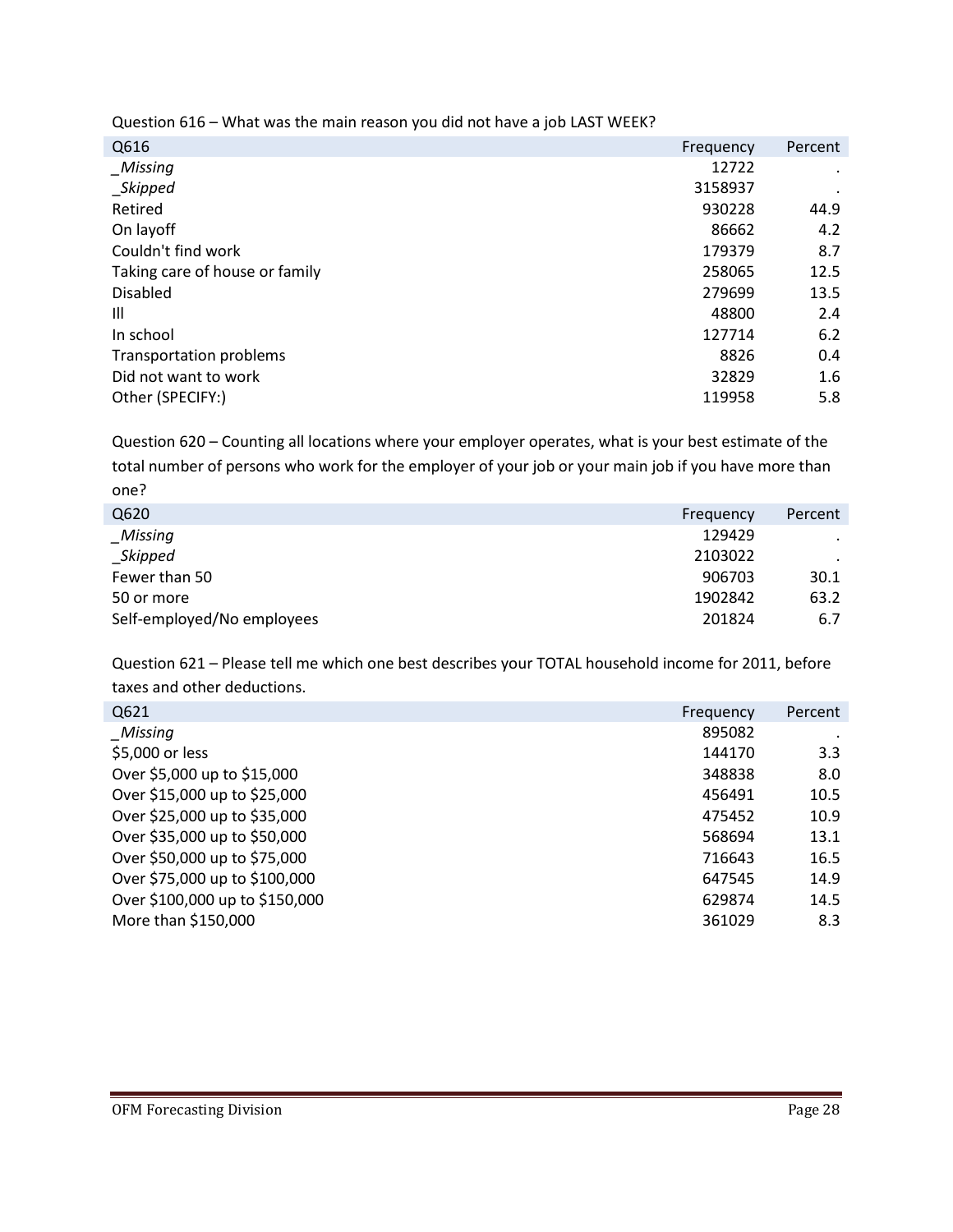# **Appendix**

*Questionnaire for 2012 Washington State Health Care Consumer Survey*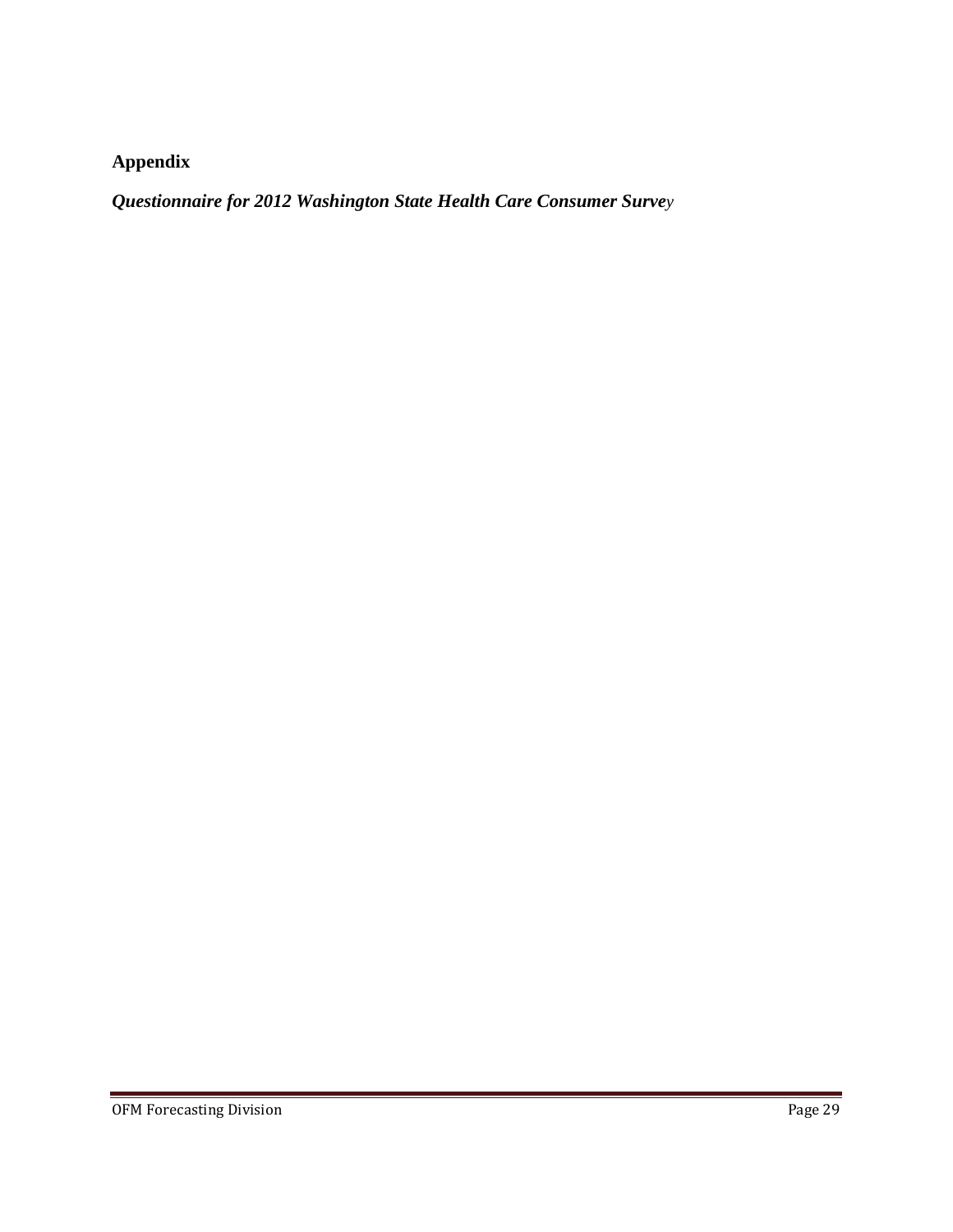| 3: |
|----|
|    |
|    |

# 6:

# **COUNTY**

| County from sample |  |
|--------------------|--|
|                    |  |
|                    |  |
|                    |  |
|                    |  |
|                    |  |
|                    |  |
|                    |  |
|                    |  |
|                    |  |
|                    |  |
|                    |  |
|                    |  |
|                    |  |
|                    |  |
|                    |  |
|                    |  |
|                    |  |
|                    |  |
|                    |  |
|                    |  |
|                    |  |
|                    |  |
|                    |  |
|                    |  |
|                    |  |
|                    |  |
|                    |  |
|                    |  |
|                    |  |
|                    |  |
|                    |  |
|                    |  |
|                    |  |
|                    |  |
|                    |  |
|                    |  |
|                    |  |
|                    |  |
|                    |  |
|                    |  |
|                    |  |

# **TYPE**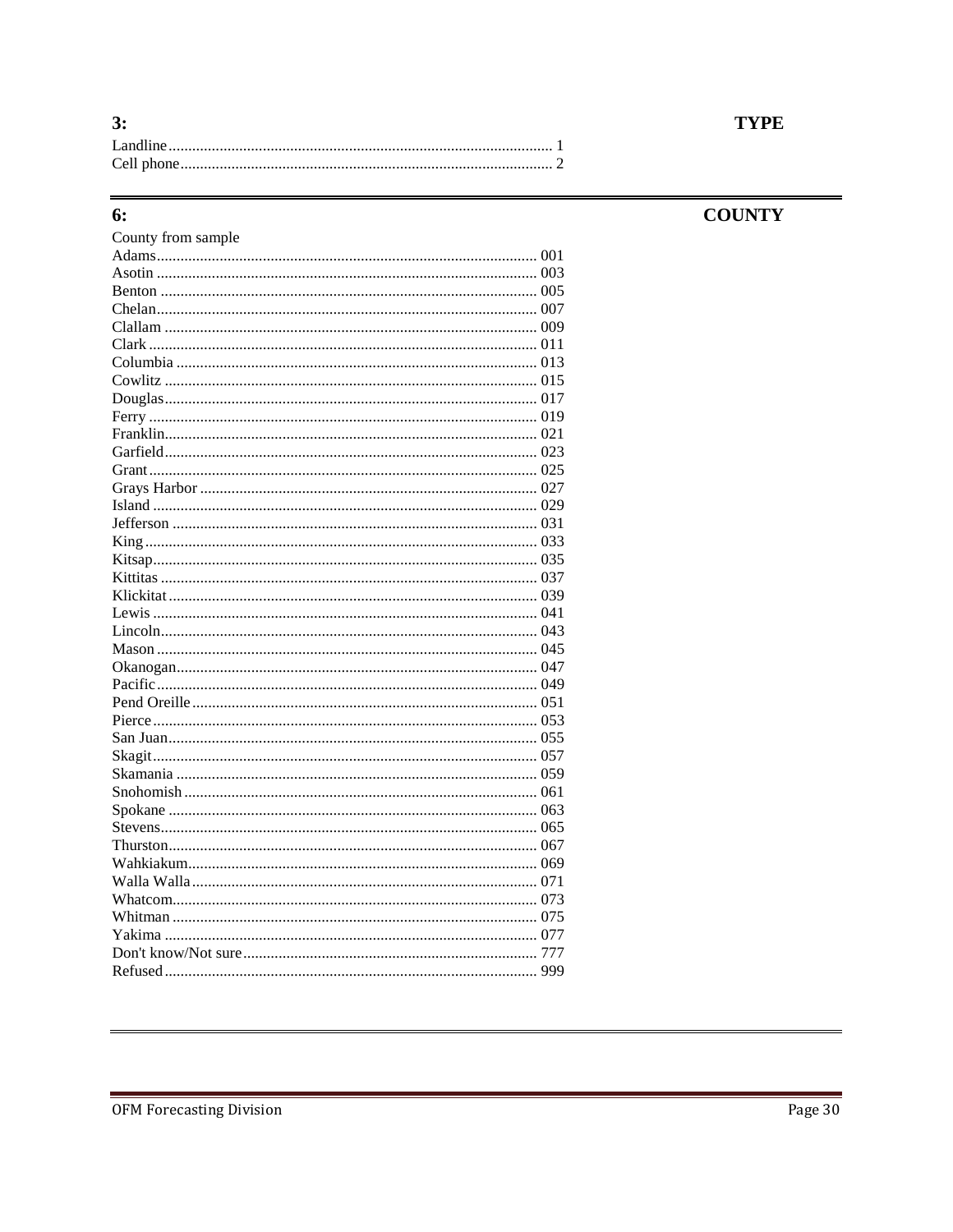| <b>AREA FROM SAMPLE</b> |  |
|-------------------------|--|
|                         |  |
|                         |  |
|                         |  |
|                         |  |
|                         |  |
|                         |  |
|                         |  |
|                         |  |
|                         |  |
|                         |  |
|                         |  |

### **9: LTTR**

# **10: SZIP**

Sample ZIP

# **11: SEQNO**

Sequence number

# **13: INT40**

*IF NOT AVAILABLE, ARRANGE CALL-BACK*

Hello, I'm \_\_\_\_ from Gilmore Research Group calling on behalf of the governor's budget and policy office.

PAUSE: We are conducting a survey to learn from Washington residents how they get their health care. This information will be used by the state to help plan for future health care needs of Washington residents. Your telephone number has been chosen randomly, and I would like to ask you some questions.

IF RESPONDENT WANTS TO DO THE SURVEY ONLINE, SAY: You also have the ability to take the survey online. May I give you the website address for you to complete the survey online at your convenience?

PRESS "WEB" FUNCTION KEY FOR INFORMATION

| $GOTO +1$   |                    |
|-------------|--------------------|
| if $Q104<1$ |                    |
|             | GO TO /LASTQ (ERR) |

### OFM Forecasting Division **Page 31**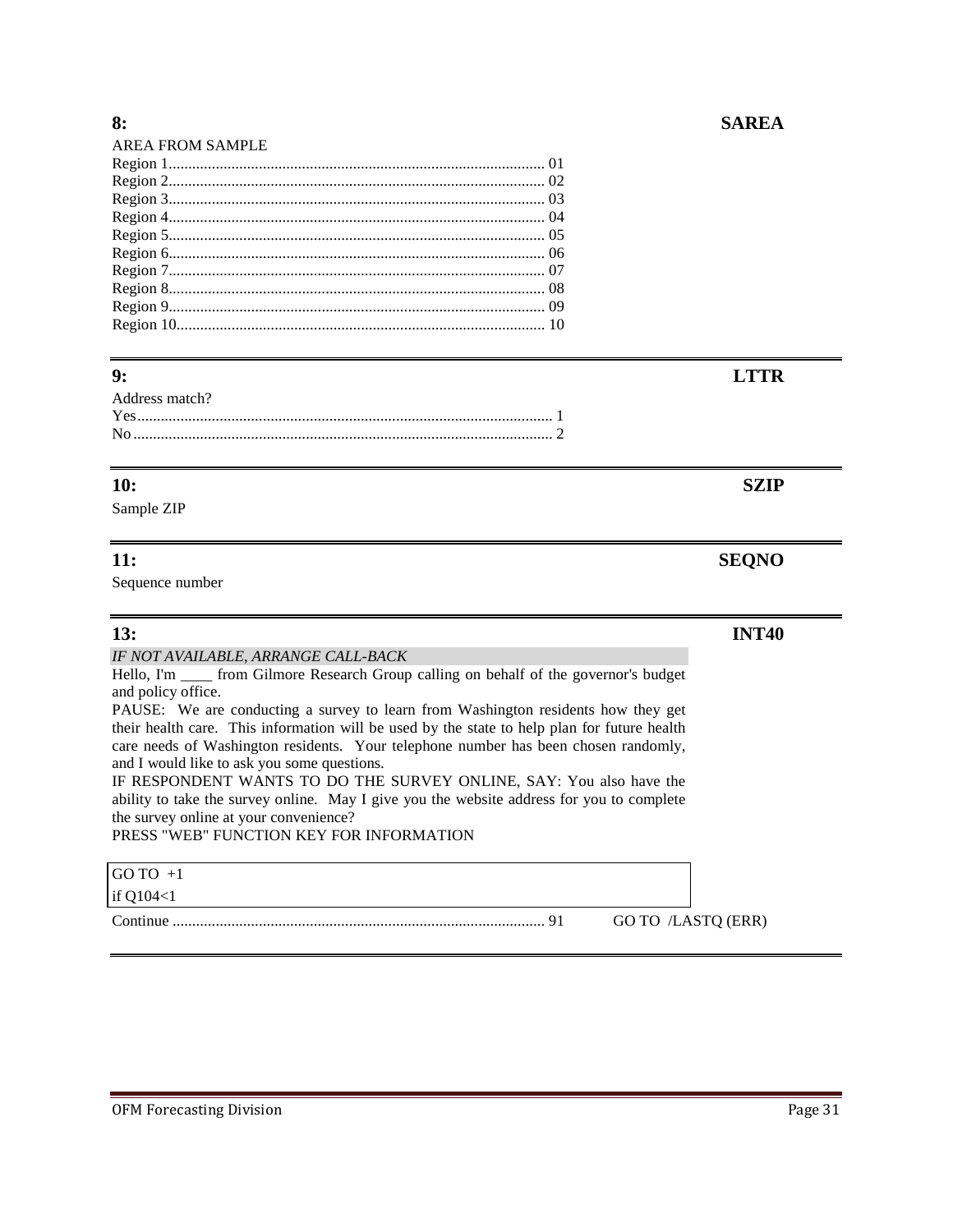### **17: INT04**

Is this. . .< phone number>? IF NO, SAY: Thank you very much, but I seem to have dialed the wrong number. It is possible that your number may be called at a later time. Is this a private residence in Washington State? IF YES, CONTINUE IF NO, SAY: Thank you very much, but we are only interviewing private residences. Is this a CELLULAR TELEPHONE? IF NEEDED: By cellular telephone we mean a telephone that is mobile and usable outside of your neighborhood. IF YES, SAY: Thank you very much, but we are only interviewing land line telephones and private residents. Continue ............................................................................................... 91

### **18: QB**

I need to scientifically select one adult who lives in your household to be interviewed. In order to make this selection, can you please tell me how many members of your household, including yourself, are 18 years of age or older?

IF NEEDED, SAY: For this study, households are first scientifically selected in the state, and then one adult is selected in each household to be interviewed. It is important to the accuracy of the study that those selected for the study participate, because this is what ensures that the results will represent the county as a whole.

# **31: QMALL**

Number of males in household GO TO \* if IF ((QC>0),QC,0)

**32: QFALL** 

Number of females in household GO TO \* if IF  $((QD>0), QD, 0)$ 

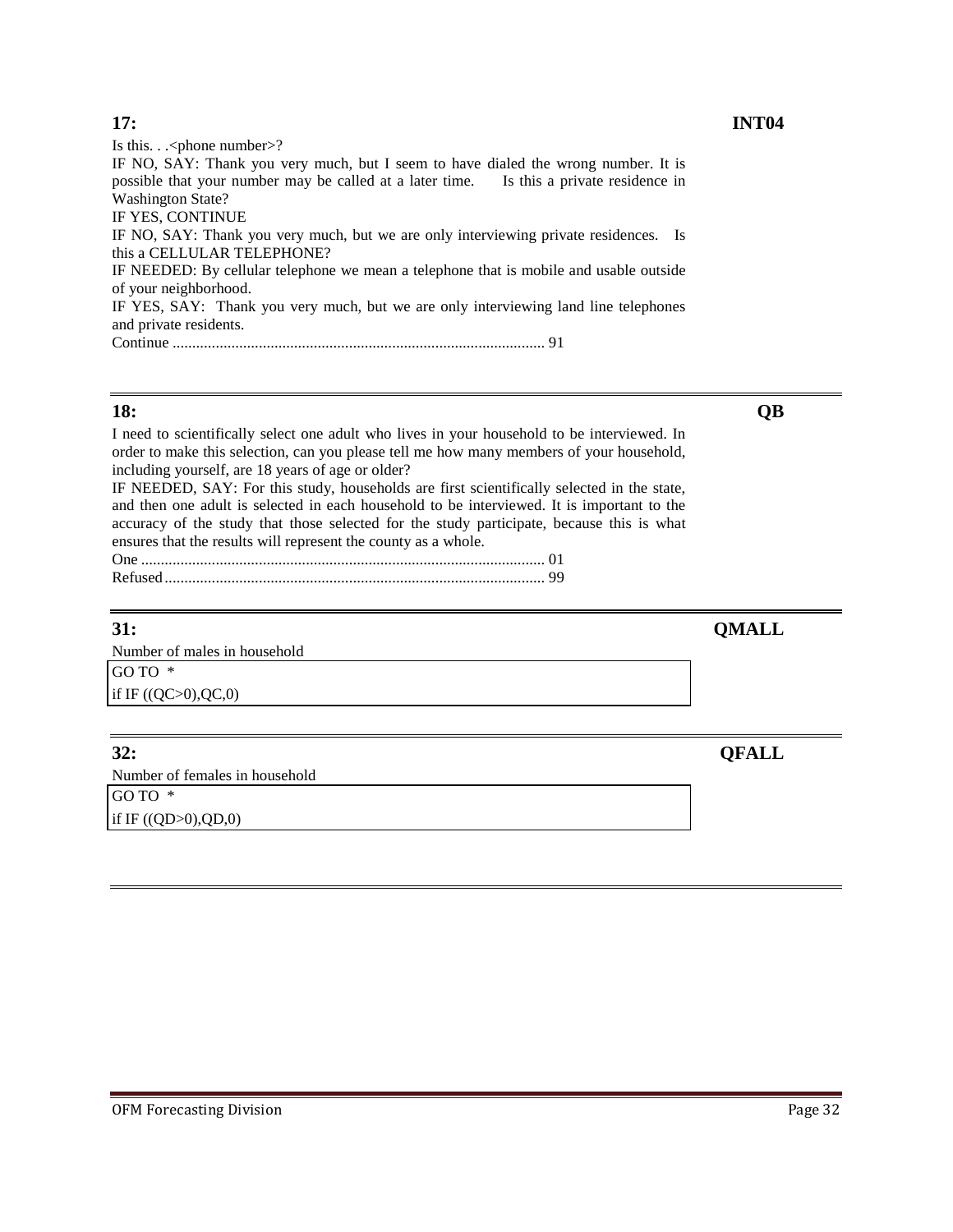# **36: SELECTED RESPONDENT SEL1**

### **37: INT08**

The person I need to speak with is the  $\dots$  <sell>

WHEN ON LINE, SAY: Hello, I'm \_\_\_\_ from Gilmore Research Group calling on behalf of the governor's budget and policy office.

PAUSE: We are conducting a survey to learn from Washington residents how they get their health care. This information will be used by the state to help plan for future health care needs of Washington residents. Your telephone number has been chosen randomly, and I would like to ask you some questions.

IF RESPONDENT WANTS TO DO THE SURVEY ONLINE <C1>, SAY: You also have the ability to take the survey online. May I give you the website address for you to complete the survey online at your convenience?

PRESS "WEB" FUNCTION KEY FOR INFORMATION Continue ............................................................................................... 91

..................................................................................................................

### **38: QH**

The interview may be monitored or recorded for quality assurance, but all information obtained in this study will be confidential. I will not ask for your last name, address, or other personal information that can identify you. You do not have to answer any question you do not want to, and you can end the interview at any time. The survey should take between 15 and 20 minutes. If you have any questions about this survey, I will provide a telephone number for you to call to get more information.

Continue ................................................................................................. 1

I will be asking questions about how you use health care. First I will start with some questions about your health status and health insurance coverage that will be use to group answers to later questions. What is your age?

### OFM Forecasting Division **Page 33**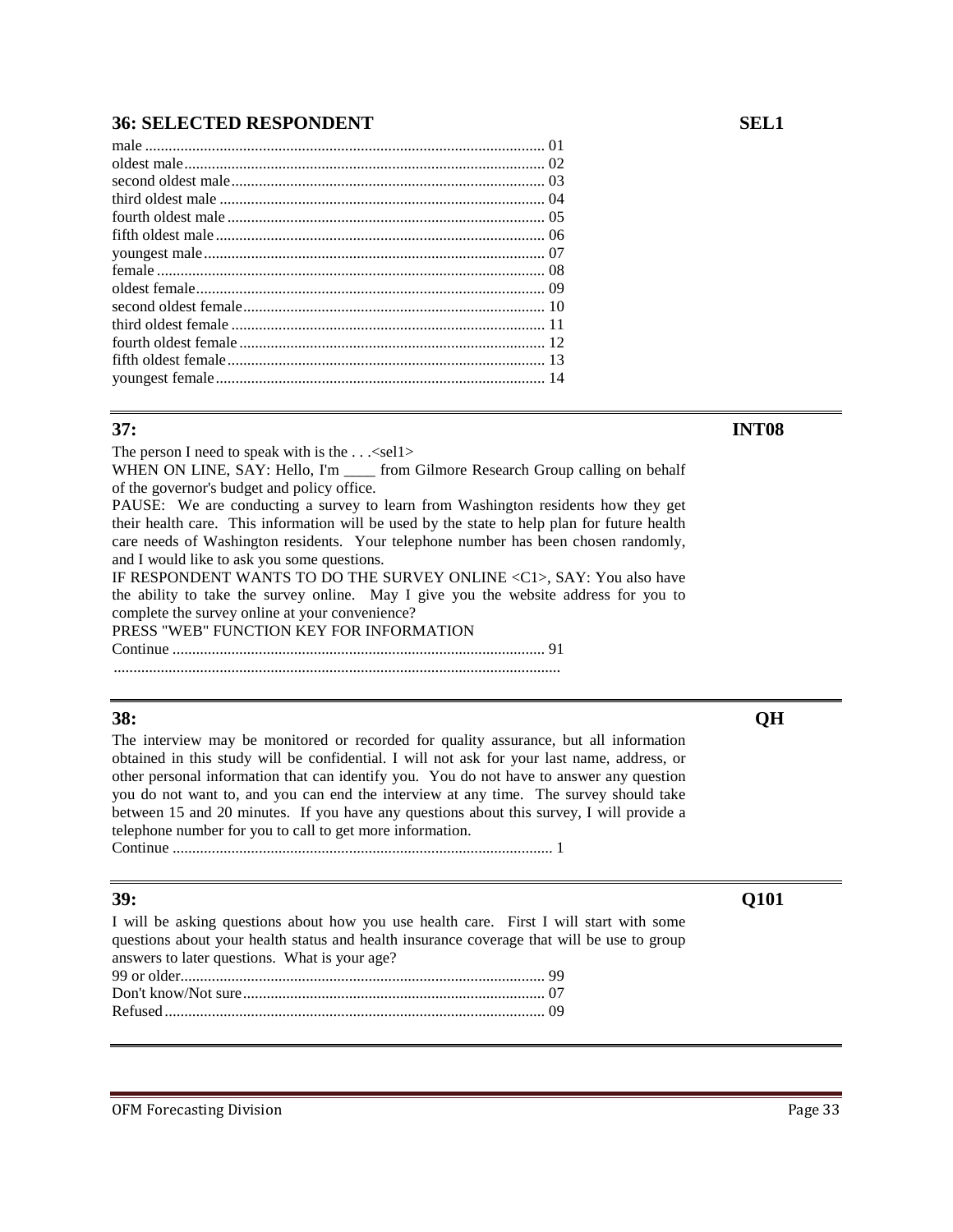# **40: IF REFUSED AGE**

**READ 21-80** Are you between 18 and 26, between 27 and 34, between 35 and 44, between 45 and 54, between 55 and 64, or 65 or older?  $GOTO +1$ 

# if NOT Q101=07, 09

 $\overline{a}$  $\ddot{\phantom{0}}$ 

| $\mathcal{L}$ and $\mathcal{L}$ and $\mathcal{L}$ are the set of $\mathcal{L}$ and $\mathcal{L}$ are the set of $\mathcal{L}$ and $\mathcal{L}$ are the set of $\mathcal{L}$ |
|------------------------------------------------------------------------------------------------------------------------------------------------------------------------------|
|                                                                                                                                                                              |
|                                                                                                                                                                              |
|                                                                                                                                                                              |
|                                                                                                                                                                              |
|                                                                                                                                                                              |
|                                                                                                                                                                              |
|                                                                                                                                                                              |
|                                                                                                                                                                              |
|                                                                                                                                                                              |

# 41:

| Combined ages |  |
|---------------|--|
|               |  |
|               |  |
|               |  |
|               |  |
|               |  |
|               |  |
|               |  |
|               |  |
|               |  |

# $43:$

**GENDER** GO TO \* if IF ((Q103C>0),Q103C,GENDR) 

# $Q102$

**COMB** 

Q103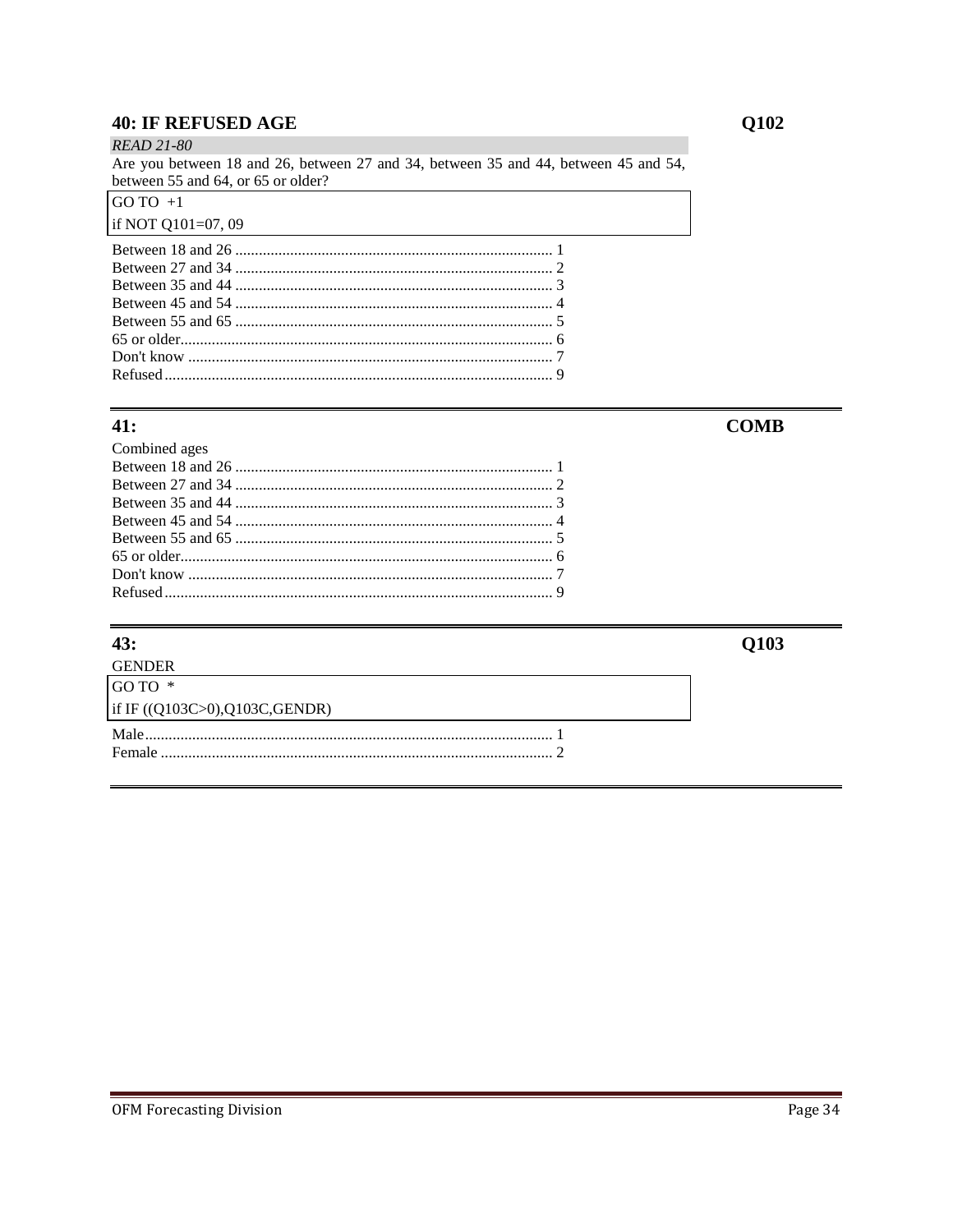# 44:

| What county do you live in? |  |
|-----------------------------|--|
|                             |  |
|                             |  |
|                             |  |
|                             |  |
|                             |  |
|                             |  |
|                             |  |
|                             |  |
|                             |  |
|                             |  |
|                             |  |
|                             |  |
|                             |  |
|                             |  |
|                             |  |
|                             |  |
|                             |  |
|                             |  |
|                             |  |
|                             |  |
|                             |  |
|                             |  |
|                             |  |
|                             |  |
|                             |  |
|                             |  |
|                             |  |
|                             |  |
|                             |  |
|                             |  |
|                             |  |
|                             |  |
|                             |  |
|                             |  |
|                             |  |
|                             |  |
|                             |  |
|                             |  |
|                             |  |
|                             |  |
|                             |  |
|                             |  |

# $Q103A$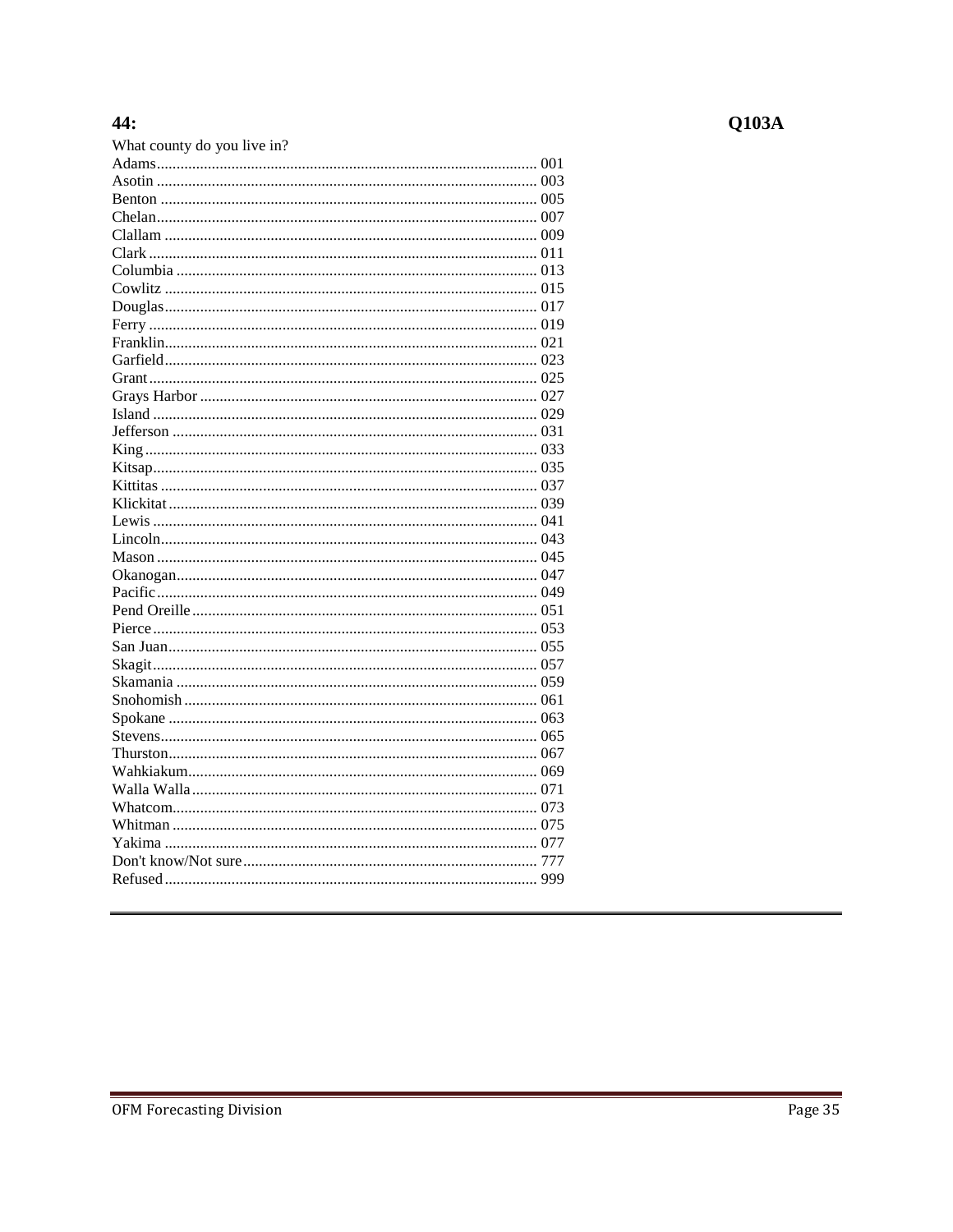# 45: IF DON'T KNOW/REFUSED COUNTY, SAMPLE FIELD IMPUTED Q103B

Combined county GO TO \*

| if IF ((Q103A=777,999),COUNTY,Q103A) |  |
|--------------------------------------|--|
|                                      |  |
|                                      |  |
|                                      |  |
|                                      |  |
|                                      |  |
|                                      |  |
|                                      |  |
|                                      |  |
|                                      |  |
|                                      |  |
|                                      |  |
|                                      |  |
|                                      |  |
|                                      |  |
|                                      |  |
|                                      |  |
|                                      |  |
|                                      |  |
|                                      |  |
|                                      |  |
|                                      |  |
|                                      |  |
|                                      |  |
|                                      |  |
|                                      |  |
|                                      |  |
|                                      |  |
|                                      |  |
|                                      |  |
|                                      |  |
|                                      |  |
|                                      |  |
|                                      |  |
|                                      |  |
|                                      |  |
|                                      |  |
|                                      |  |
|                                      |  |
|                                      |  |
|                                      |  |
|                                      |  |
|                                      |  |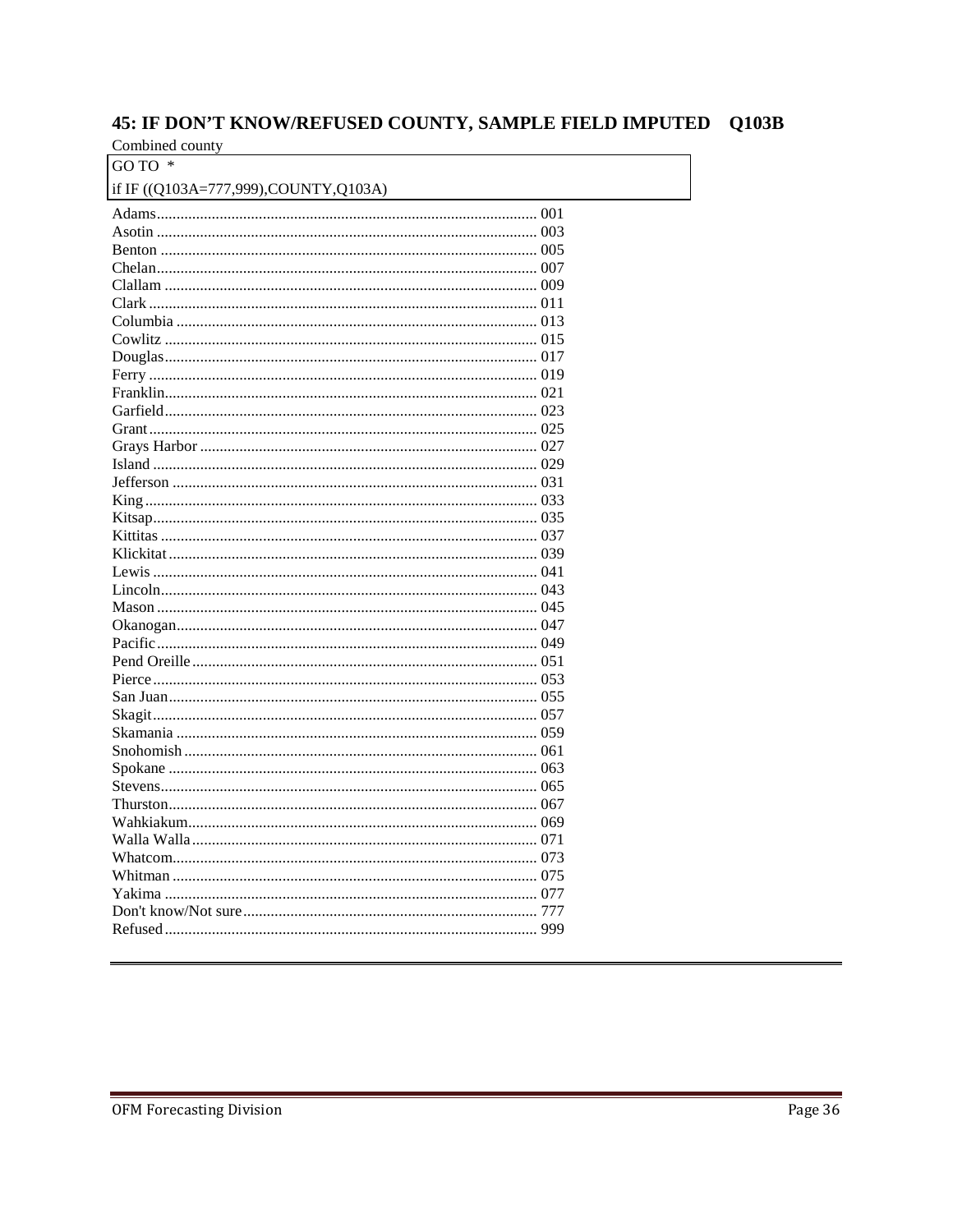# **AREA**

# 46:

### **REGION** GO TO  $\,^*$

 $if$ 

| $1*$ V01(Q103B=029,055,057,073)+2*V01(Q103B=009,015,027,031,039,0                  |
|------------------------------------------------------------------------------------|
| $41,045,049,059,069$ + $3*$ V01(Q103B=033) + $4*$ V01(Q103B=035,067) + $5*$        |
| V01(Q103B=011)+6*V01(Q103B=001,003,007,013,017,019,023,025,037                     |
| $(0.043, 0.047, 0.051, 0.051, 0.075) + 7*Vol(Q103B=063) + 8*Vol(Q103B=005, 0.021)$ |
| $(077)+9*V01(Q103B=061)+10*V01(Q103B=053)$                                         |

# $47:$

| $READ$ 1-5                                             |  |
|--------------------------------------------------------|--|
| Would you say that in general your health is. $\ldots$ |  |
|                                                        |  |
|                                                        |  |
|                                                        |  |
|                                                        |  |
|                                                        |  |
|                                                        |  |
|                                                        |  |

# $51:$

Have you ever been told by a doctor, nurse, or other health professional that you had any of the following conditions... Diabetes IF YES, AND FEMALE, ASK: Was this only when you were pregnant? IF RESPONDENT SAYS PRE-DIABETES OR BORDERLINE DIABETES, USE CODE 4 

 $Q104$ 

Q108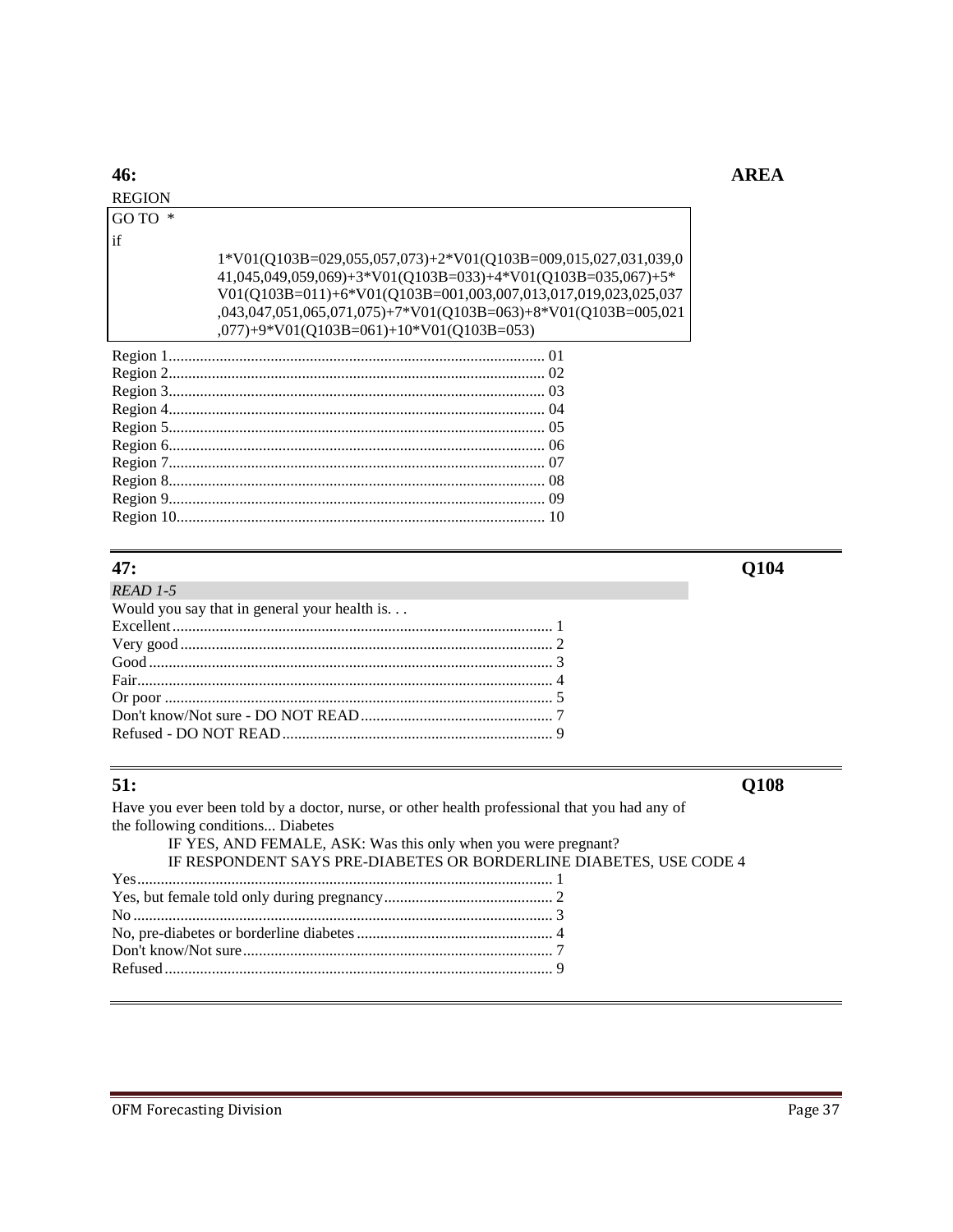| <b>READ ONLY IF NECESSARY</b>                                                              |
|--------------------------------------------------------------------------------------------|
| (Have you ever been told by a doctor, nurse, or other health professional that you had any |
| of the following conditions)                                                               |
| High blood pressure                                                                        |
| IF YES AND RESPONDENT IS FEMALE, ASK: Was this only when you were pregnant?                |
|                                                                                            |
|                                                                                            |
|                                                                                            |
|                                                                                            |
|                                                                                            |
|                                                                                            |

**53: Q110** 

(Have you ever been told by a doctor, nurse, or other health professional that you had any of the following conditions...) Heart attack, coronary heart disease, or a stroke

# **54: Q111**

Has a doctor or other health care professional told you that you CURRENTLY have asthma? Yes.......................................................................................................... 1 No ........................................................................................................... 2 Don't know/Not sure............................................................................... 7 Refused ................................................................................................... 9

Do you have any kind of health care coverage, including health insurance, prepaid plans such as HMOs, or government plans such as Medicaid, Medical Care Services, or Medicare?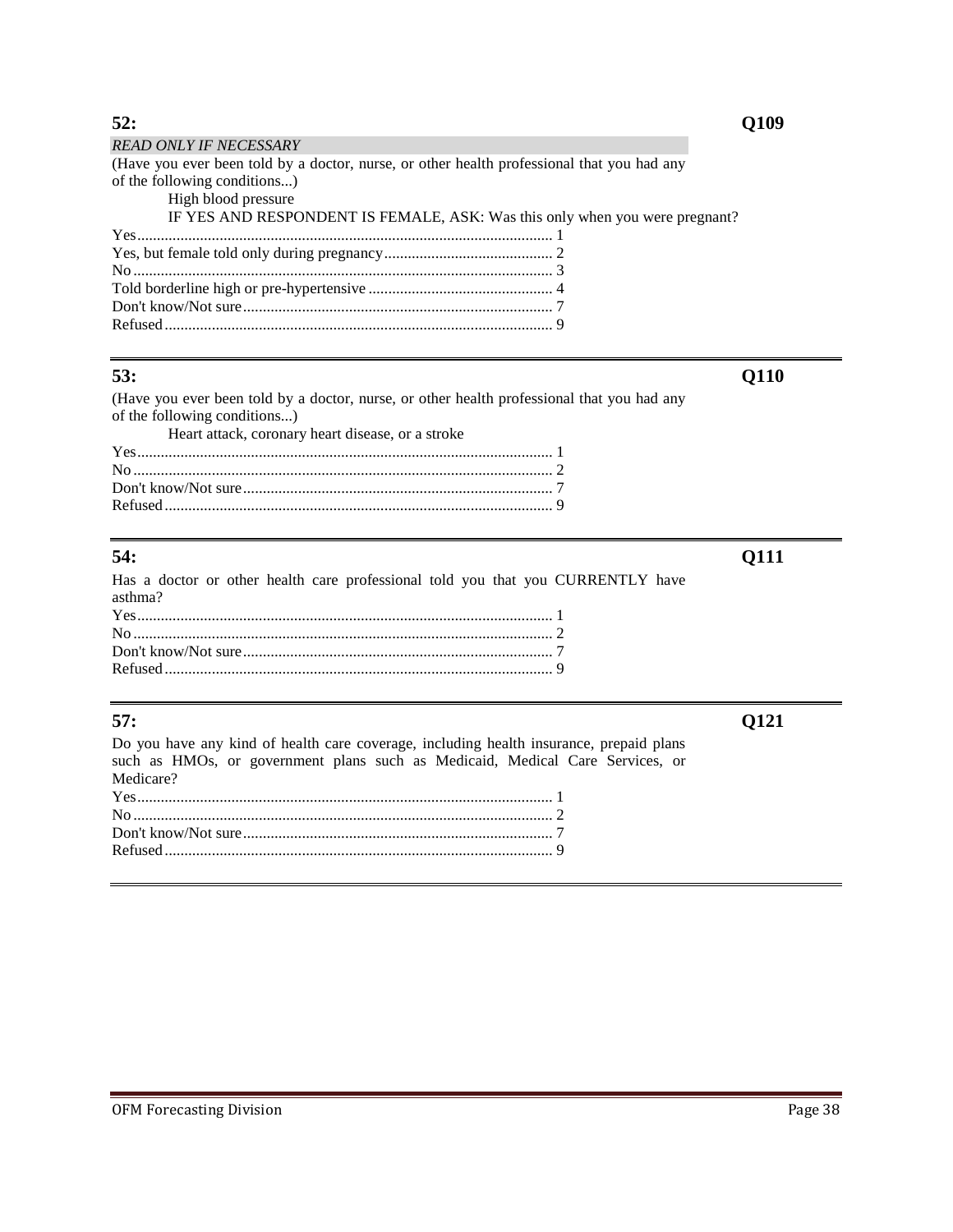There is a type of insurance plan, called a catastrophic health plan, that only starts paying once you have paid the high deductible, which is usually \$5,000 or more. After that, it covers medical expenses like traditional insurance, requiring you to pay some co-payments each time you use services. The monthly premium for the plan is less than half of what you pay for a typical comprehensive health insurance policy. Do you consider your current health plan to be a catastrophic plan?

| GO TO $+1$      |  |
|-----------------|--|
| if NOT $Q121=1$ |  |
|                 |  |
|                 |  |
|                 |  |
|                 |  |
|                 |  |

# **59: ASKED TO RANDOM 10% OF RESPONDENTS Q201**

Next I have a couple of questions about types of healthcare providers. Many people go to see physicians or medical doctors when they need healthcare services. While trained to treat a wide variety of health-related problems, many PHYSICIANS provide primary care services such as performing examinations, diagnosing and treating illnesses, and prescribing medications. In Washington State, nurse practitioners ALSO provide primary care services. Did you know that nurse practitioners practice INDEPENDENTLY and perform exams, diagnose and treat illnesses, and prescribe medications?

| GO TO Q301X |  |
|-------------|--|
|             |  |

| if NOT WHICH= $1$ |  |
|-------------------|--|
|                   |  |
|                   |  |
|                   |  |
|                   |  |

### **60: Q202**

Did you also know that physician assistants WORK WITH A SUPERVISING PHYSICIAN and perform exams, diagnose and treat illnesses, and prescribe medications? Yes.......................................................................................................... 1 No ........................................................................................................... 2 Don't know/Not sure............................................................................... 7 Refused ................................................................................................... 9

### **61: Q301X**

The next sections of the survey will ask questions about three different types of medical care that people may receive. ROUTINE CARE is preventive care or routine follow-up care for medical management of diagnosed health conditions. Appointments for routine care are usually scheduled in advance and include immunizations and routine screenings. URGENT CARE is for conditions that require evaluation and treatment within 24 hours. Urgent conditions are not life threatening. And EMERGENCY CARE is for sudden medical conditions that could endanger a person's life or cause serious harm if not treated immediately.

Continue ................................................................................................. 1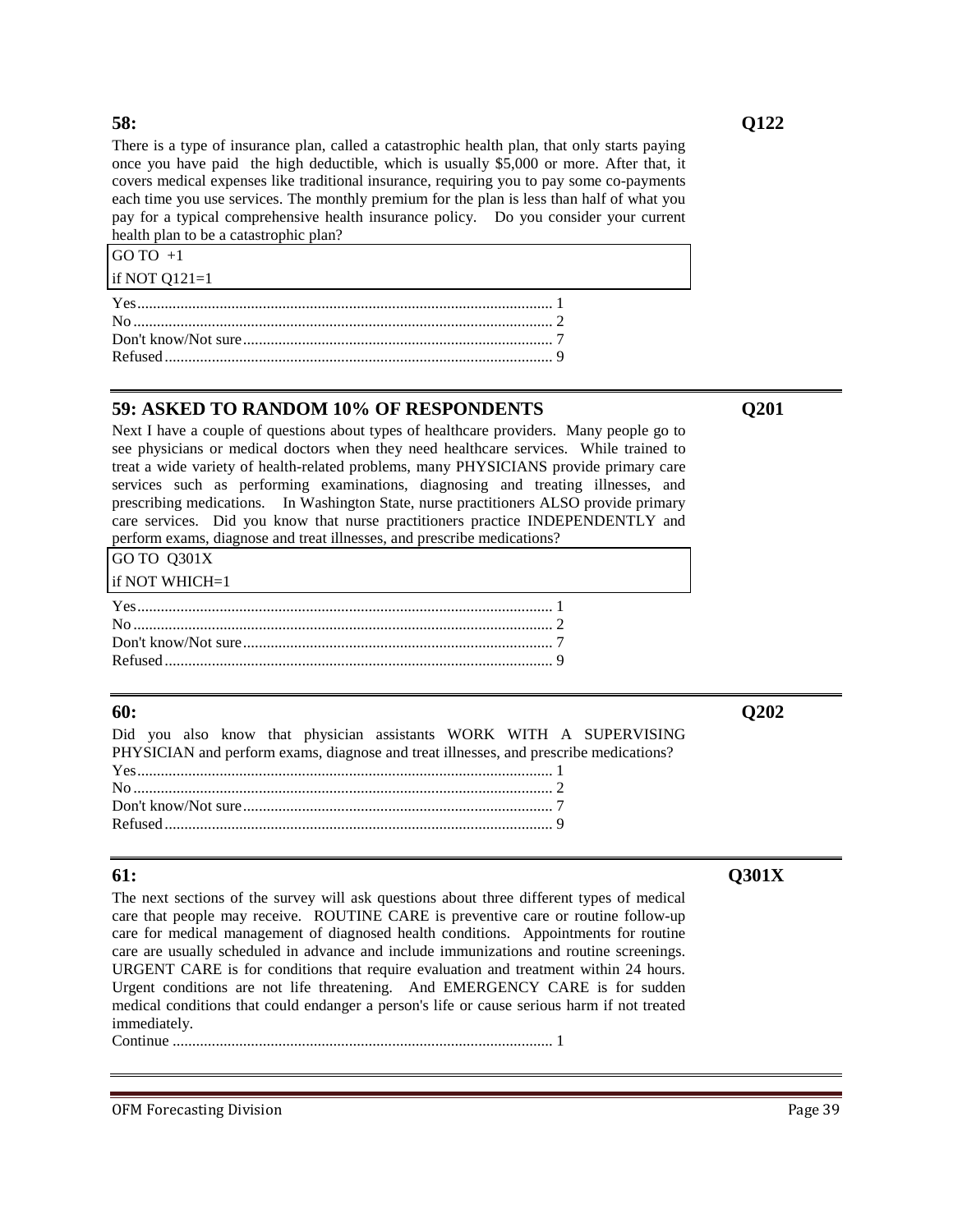| <b>PROBE TO FIT</b>                                                                         |  |
|---------------------------------------------------------------------------------------------|--|
| Let me start with some questions about routine care. Is there one place that you usually go |  |
| to when you need routine care? Do not include emergency care or care from a specialist      |  |
| you were referred to.                                                                       |  |
|                                                                                             |  |
|                                                                                             |  |
|                                                                                             |  |

Don't know ............................................................................................. 7 Refused ................................................................................................... 9

### *PROBE TO FIT*

What is the main reason you do not have a usual place to go for routine care? IF MORE THAN ONE REASON GIVEN, ASK: Which is the main reason

| $GOTO +1$                |
|--------------------------|
| if NOT $Q301=2$          |
| Seldom or never get sick |

What kind of place is it - a health professional's office, an HMO like Group Health, a hospital outpatient clinic, some other clinic or health center, an emergency room, or some other place? Health professional's office .................................................................. 01 HMO..................................................................................................... 02 Hospital outpatient clinic...................................................................... 03 Other clinic or health center ................................................................. 04 Emergency room................................................................................... 05 Some other place (SPECIFY:).............................................................. 97 Don't know ........................................................................................... 77 Refused ................................................................................................. 99

**63: Q302**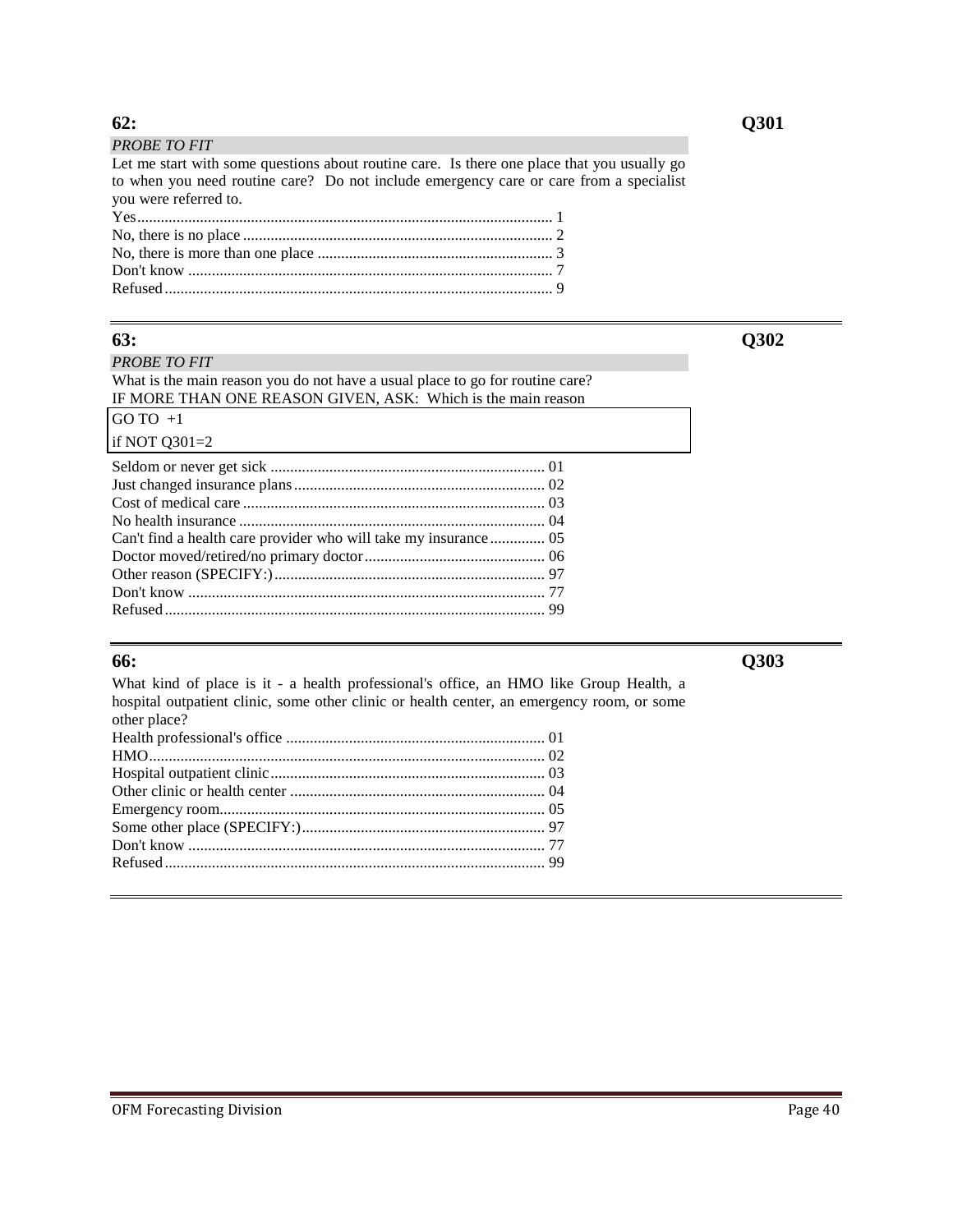### **67: Q304**

When you go to your <location> for routine care, do you usually see a medical doctor, a nurse practitioner, a physician's assistant or some other kind of health care provider?

| GO TO 0309    |                                                             |  |
|---------------|-------------------------------------------------------------|--|
| if Q303=77,99 | <u> 1999 - Johann Stoff, amerikansk politiker (d. 1989)</u> |  |
|               |                                                             |  |
|               |                                                             |  |
|               |                                                             |  |
|               |                                                             |  |
|               |                                                             |  |
|               |                                                             |  |
|               |                                                             |  |

### **68: Q305**  How do you usually get to your <location>? PROBE IF MORE THAN ONE: Which would you say is your main form of transportation? Drive..................................................................................................... 01 Are driven............................................................................................. 02 Taxi, bus, train, other public transportation.......................................... 03 Walk ..................................................................................................... 04 Other (SPECIFY:) ................................................................................ 97 Don't know ........................................................................................... 77 Refused ................................................................................................. 99

| IF DON'T KNOW/NOT SURE, SAY: Just give me your best estimate |  |
|--------------------------------------------------------------|--|
| How many miles is it to your <location>?</location>          |  |
|                                                              |  |
|                                                              |  |
|                                                              |  |

| 70:                                                                                  | <b>O307</b> |
|--------------------------------------------------------------------------------------|-------------|
| IF DON'T KNOW/NOT SURE, SAY: Just give me your best estimate                         |             |
| How long does it usually take you to get to your < location >? EXAMPLE: 20 MINUTES = |             |
| 020, 1 HOUR AND $1/2 = 130$ , 2 HOURS = 200?                                         |             |
|                                                                                      |             |
|                                                                                      |             |
|                                                                                      |             |

| 71:                                                                   |  |
|-----------------------------------------------------------------------|--|
| Did you make any appointments for routine care in the last 12 months? |  |
|                                                                       |  |
|                                                                       |  |
|                                                                       |  |
|                                                                       |  |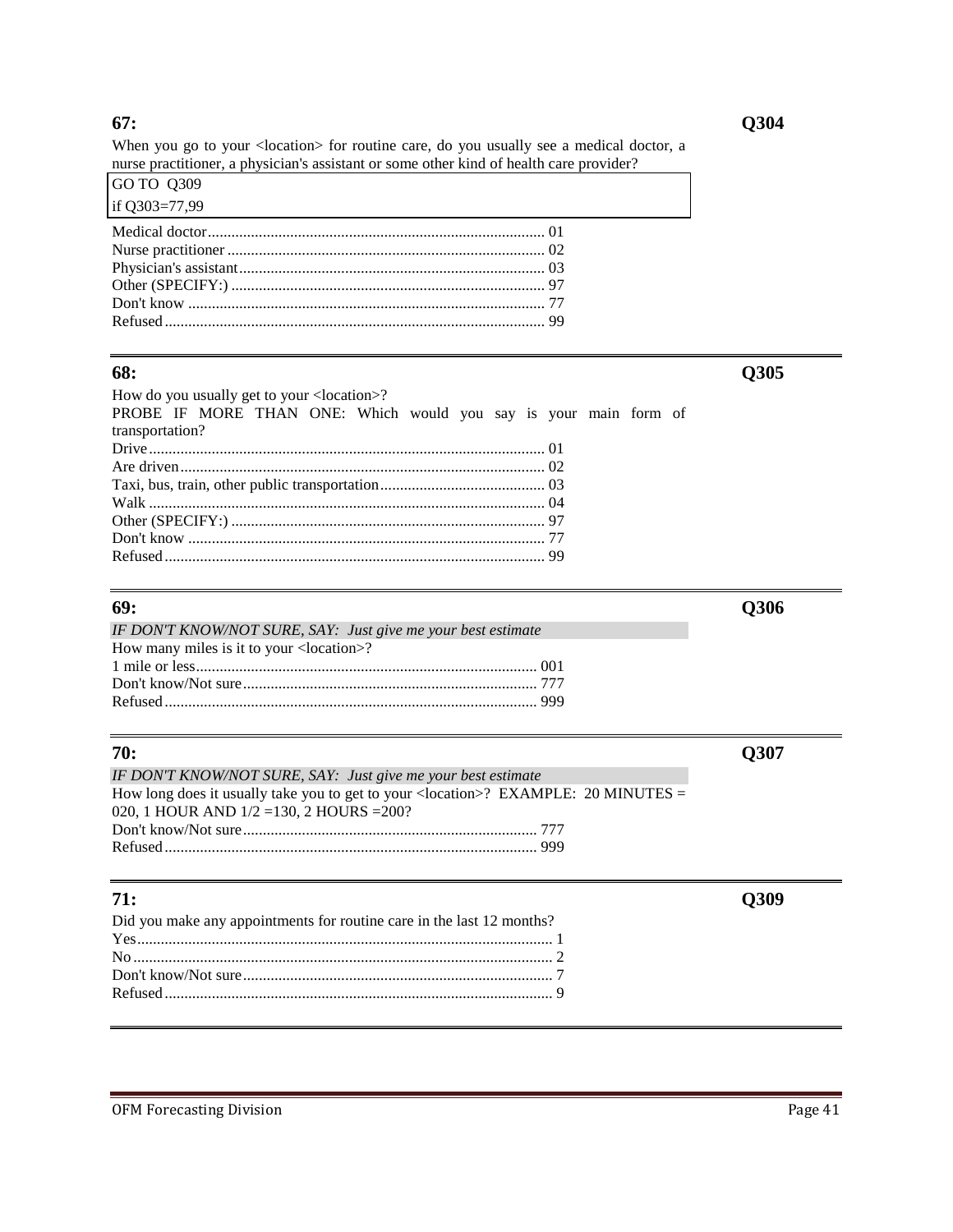| 72:                                                                                                                                                                                                             |
|-----------------------------------------------------------------------------------------------------------------------------------------------------------------------------------------------------------------|
| $READ$ 1-4                                                                                                                                                                                                      |
| In the last 12 months, when you contacted your health care provider about getting<br>appointments for routine care, how often did you get an appointment as soon as you<br>thought you needed it? Would you say |
| GO TO $+1$                                                                                                                                                                                                      |
| if NOT $Q309=1$                                                                                                                                                                                                 |
|                                                                                                                                                                                                                 |

When you make appointments for routine care, is it usually by phone, in person, by a webbased appointment system, by email, or something else? By phone............................................................................................... 01

Some health care providers allow patients to use email or a web site to discuss health problems. During the past 12 months, have you used email or gone to a web site to discuss routine health care with a health care provider or a health care provider's office? NOTE: MAY INCLUDE OBTAINING TEST RESULTS. DO NOT INCLUDE MAKING APPOINTMENTS Yes.......................................................................................................... 1

| 75:                                                                                         |
|---------------------------------------------------------------------------------------------|
| <b>PROBE TO FIT</b>                                                                         |
| About how long has it been since you last visited a health care provider for a general      |
| physical exam? Please do not include exams for specific injuries, illnesses, or conditions. |
|                                                                                             |
|                                                                                             |
|                                                                                             |
|                                                                                             |
|                                                                                             |
|                                                                                             |
|                                                                                             |
|                                                                                             |

**73: Q311**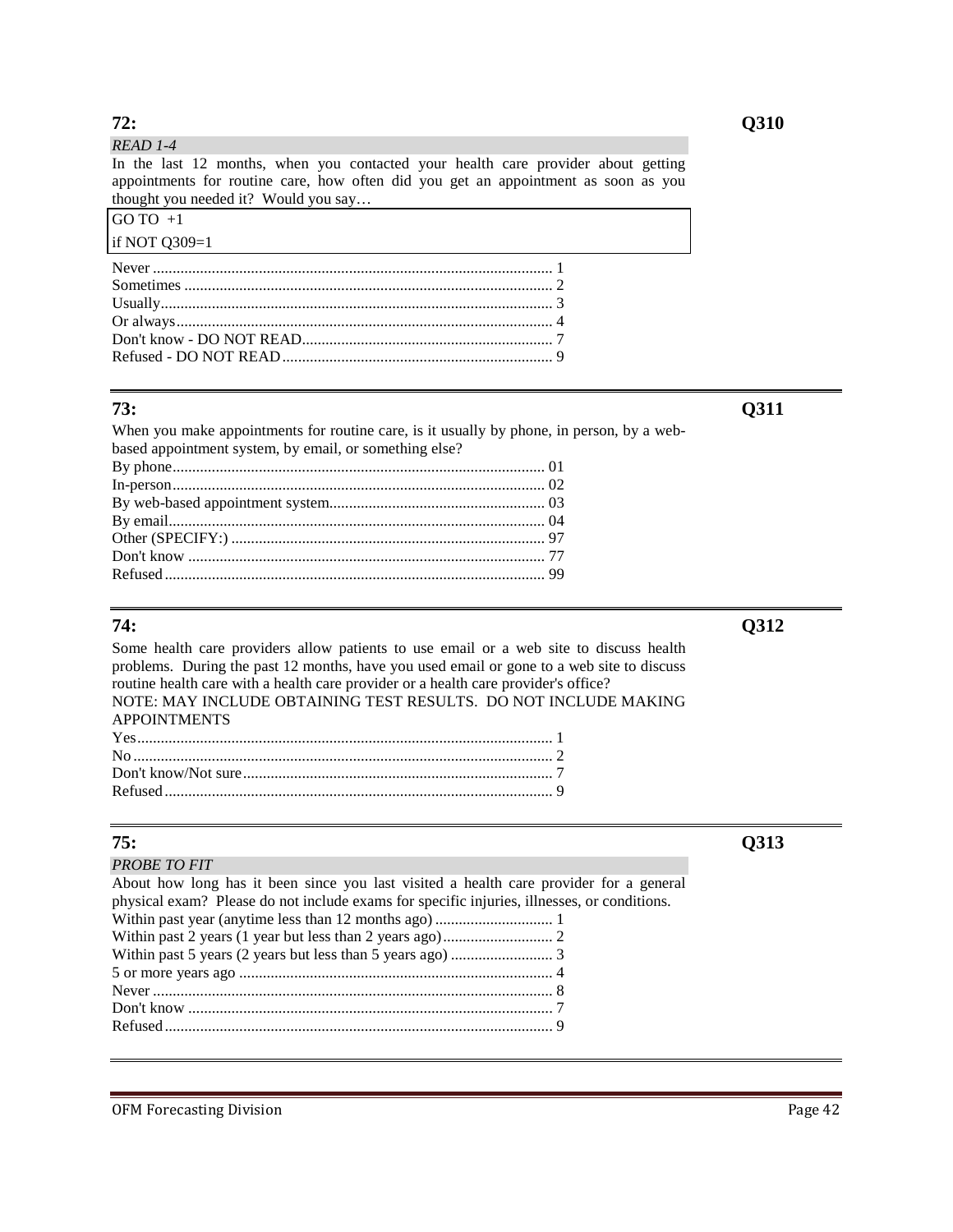| Please tell me which of the following methods you would use for making appointments for<br>routine care in the future                                                 |      |
|-----------------------------------------------------------------------------------------------------------------------------------------------------------------------|------|
| 77:                                                                                                                                                                   | Q314 |
| (Please tell me which of the following methods you would use for making appointments for<br>routine care in the future)<br>Calling your health care provider's office |      |
|                                                                                                                                                                       |      |
|                                                                                                                                                                       |      |
|                                                                                                                                                                       |      |
|                                                                                                                                                                       |      |
| 78:                                                                                                                                                                   | Q315 |
| (Please tell me which of the following methods you would use for making appointments for                                                                              |      |
| routine care in the future)                                                                                                                                           |      |
| Stopping by your health care provider's office                                                                                                                        |      |
|                                                                                                                                                                       |      |
|                                                                                                                                                                       |      |
|                                                                                                                                                                       |      |
|                                                                                                                                                                       |      |
|                                                                                                                                                                       |      |

**76: Q314A** 

### **79: Q316**

(Please tell me which of the following methods you would use for making appointments for routine care in the future....) Emailing your health care provider's office Yes.......................................................................................................... 1 No ........................................................................................................... 2 Don't know/Not sure............................................................................... 7 Refused................................................................................................... 9

(Please tell me which of the following methods you would use for making appointments for routine care in the future....) Using a secure web-based appointment system Yes.......................................................................................................... 1 No ........................................................................................................... 2 Don't know/Not sure............................................................................... 7 Refused................................................................................................... 9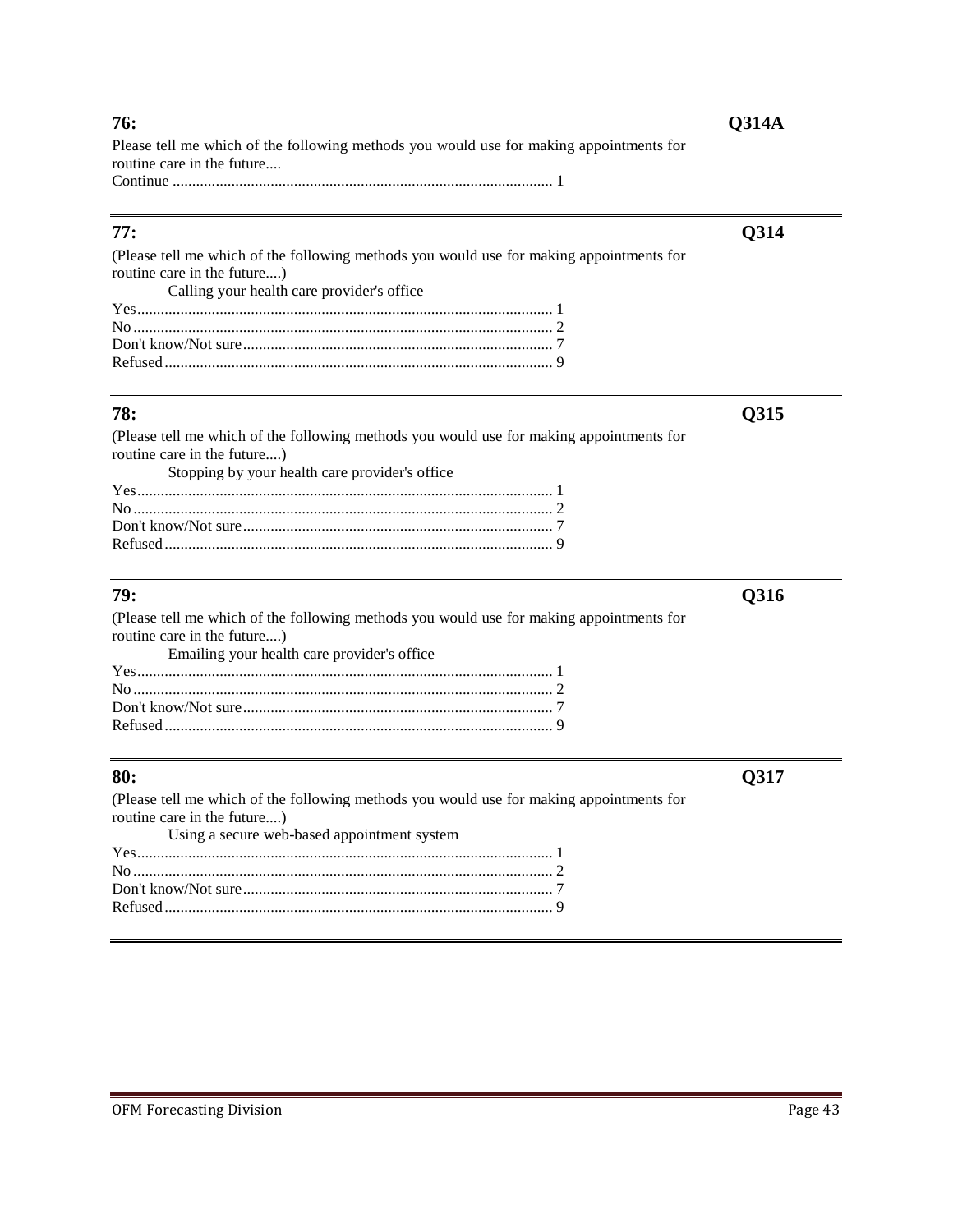### 81:

(Please tell me which of the following methods you would use for making appointments for routine care in the future....)

| Using something else |  |
|----------------------|--|
|                      |  |
|                      |  |
|                      |  |
|                      |  |

### $82:$

Q319

 $Q320A$ 

Q320

Q321

Q322

Q318

Usually routine medical appointments are offered between 8 am and 5 pm. Thinking about your usual schedule, do you have difficulty getting to routine medical appointments during these business hours? 

### 84:

| For routine care which of the following appointment times would meet your needs |  |
|---------------------------------------------------------------------------------|--|
|                                                                                 |  |

# 85:

| (For routine care which of the following appointment times would meet your needs) |  |
|-----------------------------------------------------------------------------------|--|
| Weekday early mornings                                                            |  |
|                                                                                   |  |
|                                                                                   |  |
|                                                                                   |  |
|                                                                                   |  |

# 86:

| (For routine care which of the following appointment times would meet your needs) |  |
|-----------------------------------------------------------------------------------|--|
| Weekday evenings                                                                  |  |
|                                                                                   |  |
|                                                                                   |  |
|                                                                                   |  |
|                                                                                   |  |

# $87:$

| (For routine care which of the following appointment times would meet your needs) |  |
|-----------------------------------------------------------------------------------|--|
| Weekend days                                                                      |  |
|                                                                                   |  |
|                                                                                   |  |
|                                                                                   |  |
|                                                                                   |  |
|                                                                                   |  |

**OFM Forecasting Division**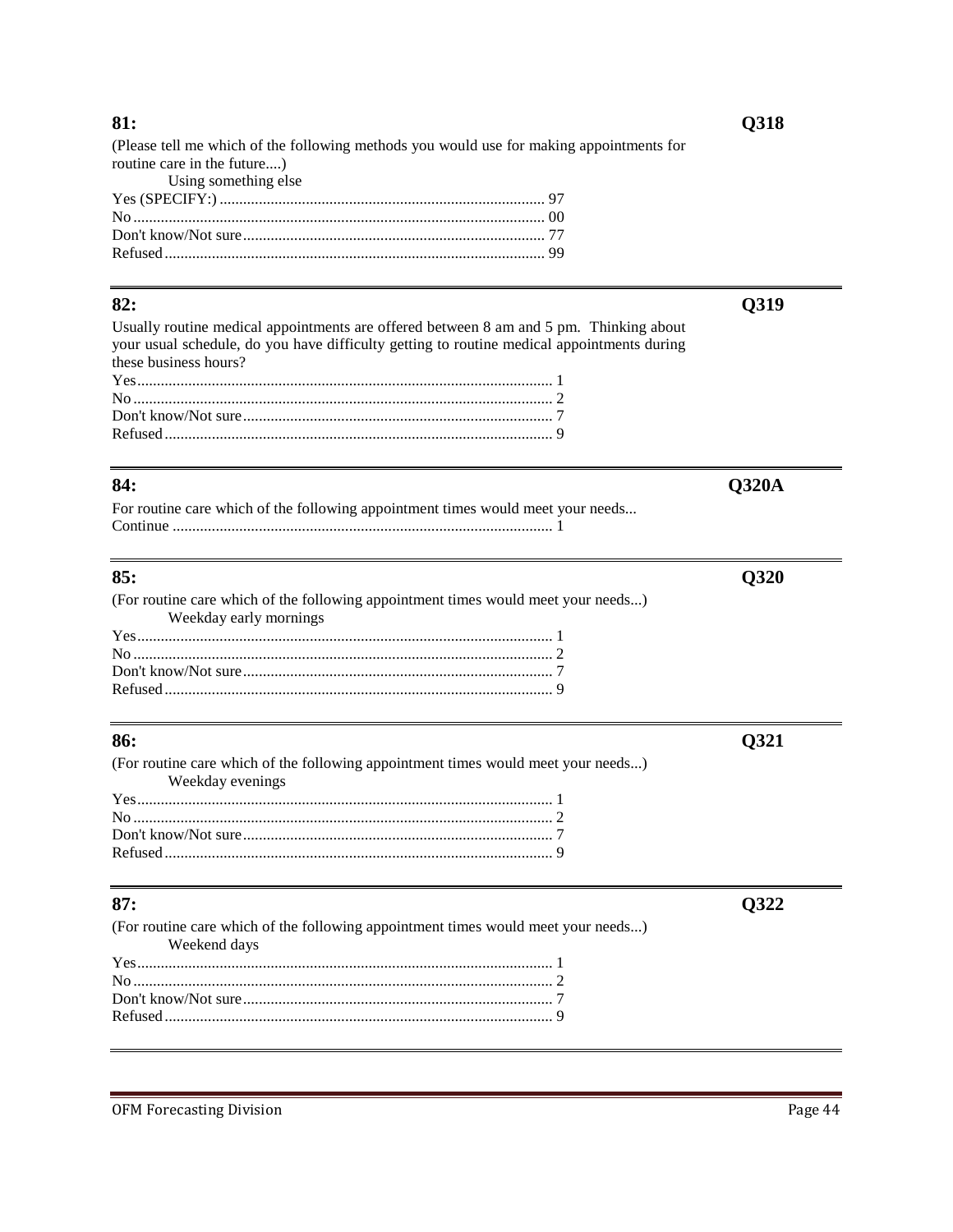Using the usual method of transportation you mentioned earlier, how many MINUTES are you willing to travel EACH WAY to an appointment for routine care? EXAMPLE: 20 MINUTES = 020, 1 HOUR AND 1/2 =130, 2 HOURS =200? Don't know/Not sure........................................................................... 777 Refused ............................................................................................... 999

### **89: Q324**

| IF DON'T KNOW/NOT SURE, SAY: Just give me your best estimate |
|--------------------------------------------------------------|
| And how many MILES would you be willing to travel each way?  |
|                                                              |
|                                                              |
|                                                              |

Which of the following types of health care providers are you willing to see for routine care appointments... A medical doctor

| 111001001 000001 |  |
|------------------|--|
|                  |  |
|                  |  |
|                  |  |
|                  |  |
|                  |  |

(Which of the following types of health care providers are you willing to see for routine care appointments...)

A nurse practitioner IF ASK WHAT A NURSE PRACTIONER IS, SAY: A nurse practitioner is a health care professional who is licensed to practice independently. Nurse practitioners provide primary care services such as performing examinations, diagnosing and treating illnesses, ordering and interpreting lab tests, and prescribing medications.

| 92:                                                                                          | <b>O326A</b> |
|----------------------------------------------------------------------------------------------|--------------|
| (INTERVIEWER) DID YOU NEED TO READ THE STATEMENT EXPLAINING<br>WHAT A NURSE PRACTITIONER IS? |              |
|                                                                                              |              |
|                                                                                              |              |

**90: Q325**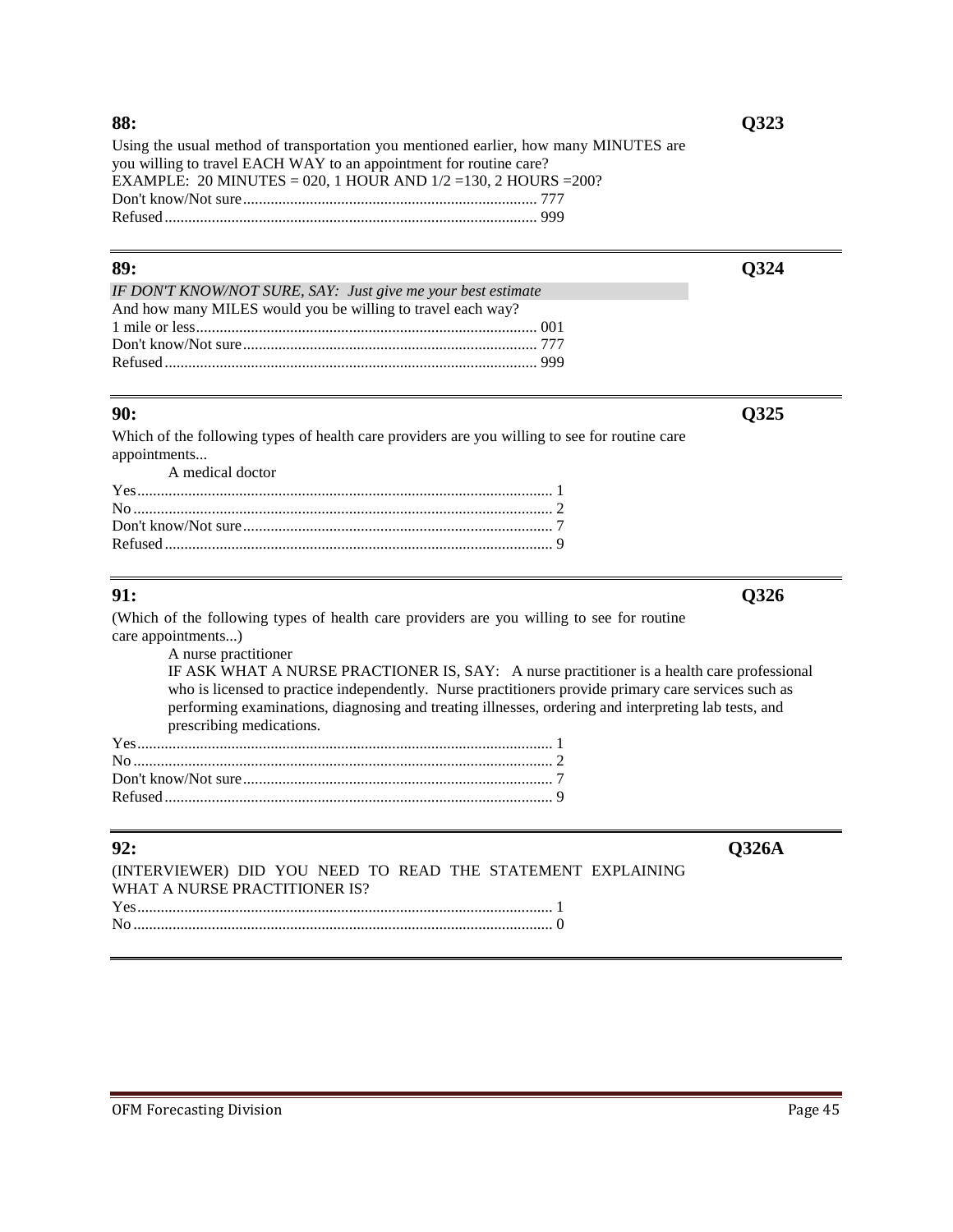# **93: Q327**

(Which of the following types of health care providers are you willing to see for routine care appointments...)

A physician's assistant IF ASK WHAT A PHYSICIAN'S ASSISTANT IS, SAY: A physician assistant is a health care professional who is licensed to practice medicine with a supervising physician. Physician assistants can provide primary care services such as performing examinations, diagnosing and treating illnesses, ordering and interpreting lab tests, and prescribing medications.

### **94: Q327A**

| (INTERVIEWER) DID YOU NEED TO READ THE STATEMENT EXPLAINING |  |  |  |
|-------------------------------------------------------------|--|--|--|
| WHAT A PHYSICIAN'S ASSISTANT IS?                            |  |  |  |
| $Yes$ (1) $1$                                               |  |  |  |
|                                                             |  |  |  |

# **95: Q328**

| (Which of the following types of health care providers are you willing to see for routine |  |
|-------------------------------------------------------------------------------------------|--|
| care appointments)                                                                        |  |
| Or another type of provider?                                                              |  |
|                                                                                           |  |
|                                                                                           |  |
|                                                                                           |  |
|                                                                                           |  |

**96: Q329A**  In the future, when you need routine care, which of the following methods for seeking care would you be willing to use... Continue ................................................................................................. 1

| (In the future, when you need routine care, which of the following methods for seeking care |  |
|---------------------------------------------------------------------------------------------|--|
|                                                                                             |  |
| would you be willing to use)                                                                |  |
| Call a health care provider hotline                                                         |  |
|                                                                                             |  |
|                                                                                             |  |
|                                                                                             |  |
|                                                                                             |  |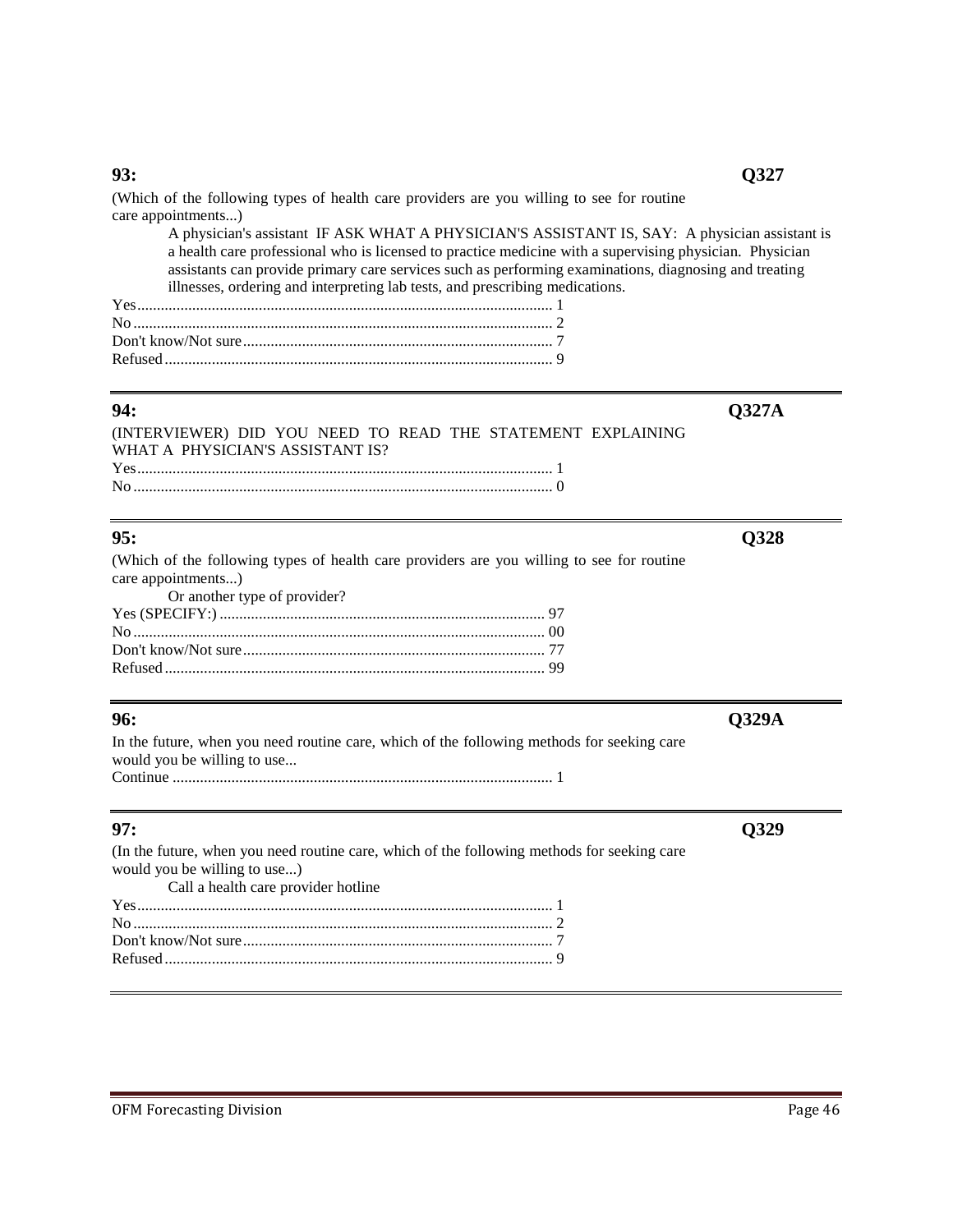(In the future, when you need routine care, which of the following methods for seeking care would you be willing to use...)

|  |  |  |  |  | Web chat or video conference with a health care provider |
|--|--|--|--|--|----------------------------------------------------------|
|--|--|--|--|--|----------------------------------------------------------|

**99: Q331** 

(In the future, when you need routine care, which of the following methods for seeking care would you be willing to use...) Go to an in-store health clinic

| $Yes$ 1 |  |
|---------|--|
|         |  |
|         |  |
|         |  |
|         |  |

### **100: Q332**

(In the future, when you need routine care, which of the following methods for seeking care would you be willing to use...)

Email or use a web site to contact a health care provider

**101: Q401**  As I mentioned earlier, URGENT CARE is for conditions that require evaluation and treatment within 24 hours. Urgent conditions are not life threatening. This next set of questions will ask you about medical care you've received for urgent conditions. Is there one place that you usually go for medical treatment when you have an urgent condition? Do not include routine care or care from a specialist you were referred to.

| <u>so hot merage rought eare or eare from a specialist, jour were referred</u> to: |  |
|------------------------------------------------------------------------------------|--|
|                                                                                    |  |
|                                                                                    |  |
|                                                                                    |  |
|                                                                                    |  |
|                                                                                    |  |
|                                                                                    |  |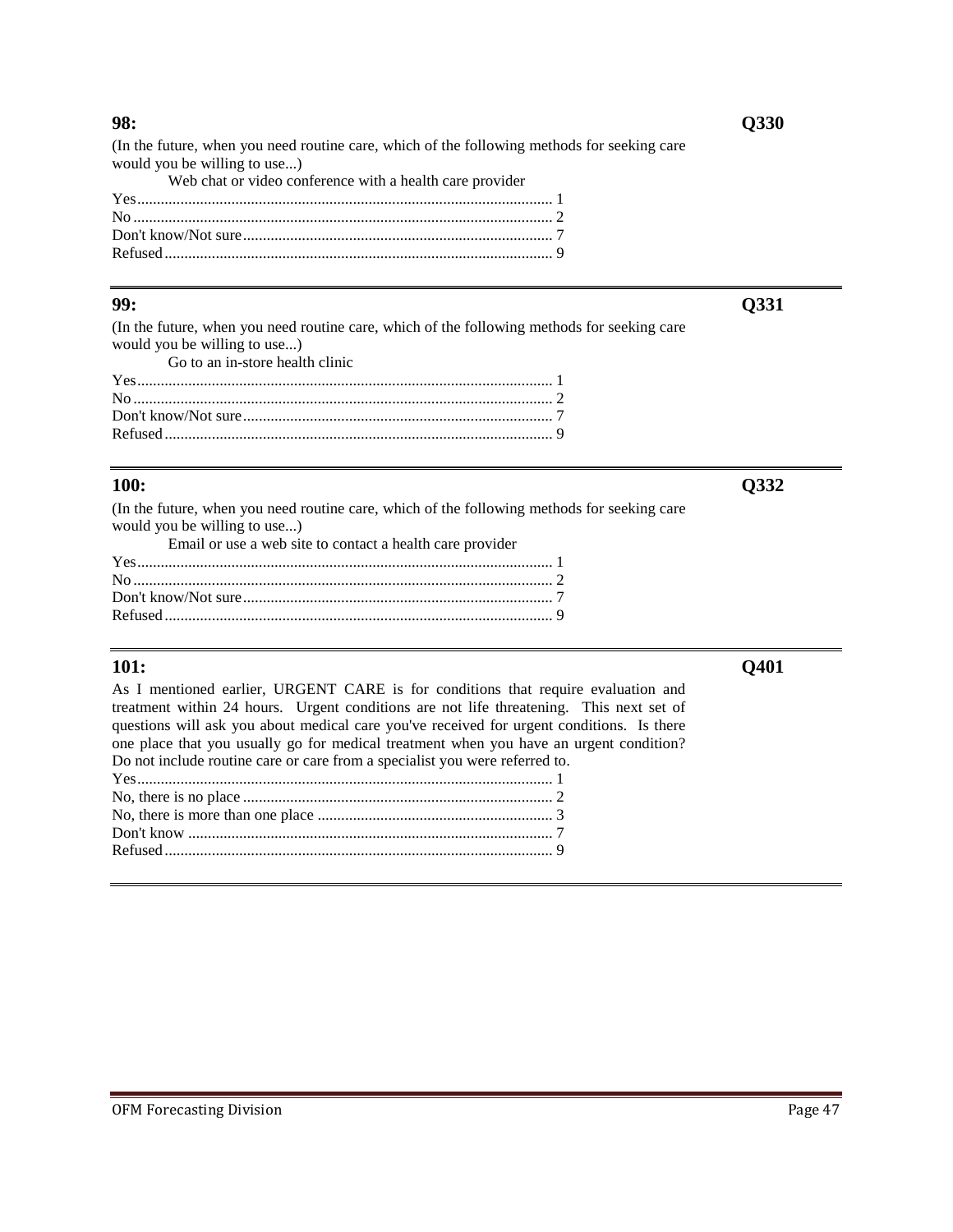What is the main reason you do not have a usual place to go for urgent care? IF MORE THAN ONE REASON GIVEN, ASK: Which is the main reason?

| GO TO $+1$      |  |
|-----------------|--|
| if NOT $Q401=2$ |  |
|                 |  |
|                 |  |
|                 |  |
|                 |  |
|                 |  |
|                 |  |
|                 |  |
|                 |  |
|                 |  |

### **103: Q403**

| Is it the same place you usually go for routine care? |  |
|-------------------------------------------------------|--|
| GO TO $+1$                                            |  |
| if NOT $Q401=1$                                       |  |
|                                                       |  |
|                                                       |  |
|                                                       |  |
|                                                       |  |

### **104: Q404**

| During the last 12 months, how many times did you yourself have an urgent condition that |
|------------------------------------------------------------------------------------------|
|                                                                                          |
|                                                                                          |
|                                                                                          |
|                                                                                          |
|                                                                                          |

# **105: Q405**

During the last 12 months, did you yourself have any urgent conditions that you thought needed professional medical treatment, but that you did not seek professional medical treatment for?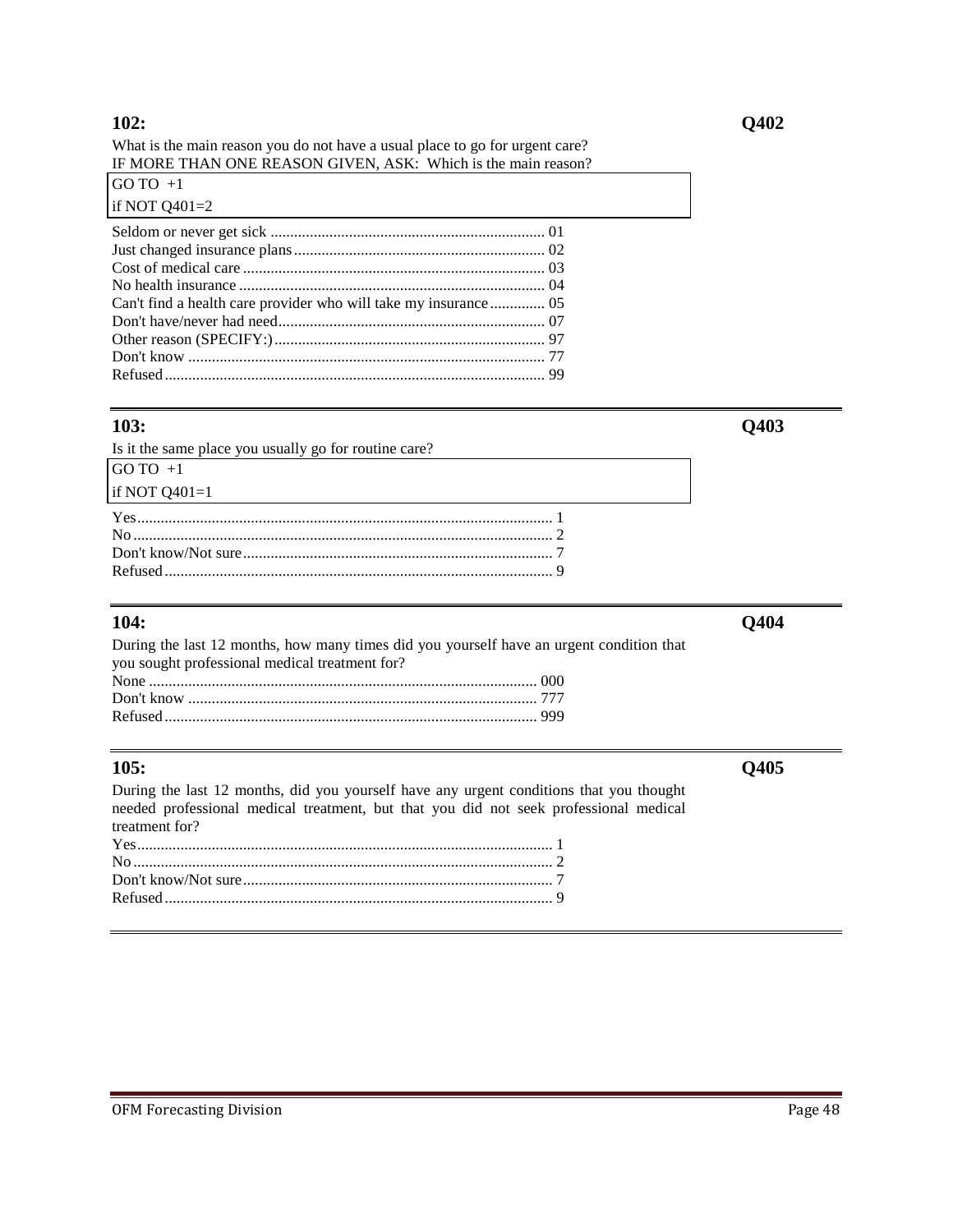(There are many reasons people may not seek professional medical treatment. Are any of the following reasons you didn't seek professional medical treatment for urgent conditions in the past 12 months...)

| You were concerned about the cost |  |
|-----------------------------------|--|
|                                   |  |
|                                   |  |
|                                   |  |
|                                   |  |

### **108: Q407**

(There are many reasons people may not seek professional medical treatment. Are any of the following reasons you didn't seek professional medical treatment for urgent conditions in the past 12 months...)

| You couldn't get an appointment soon enough |  |
|---------------------------------------------|--|
|                                             |  |
|                                             |  |
|                                             |  |
|                                             |  |

### **109: Q408**

(There are many reasons people may not seek professional medical treatment. Are any of the following reasons you didn't seek professional medical treatment for urgent conditions in the past  $12$  months...) you didn't have transportation

| You didn't have transportation |  |
|--------------------------------|--|
|                                |  |
|                                |  |
|                                |  |
|                                |  |

### **110: Q409**

*PROBE TO FIT*

In the past when you had an urgent condition that needed professional medical treatment, what did you usually do first in seeking medical assistance?

IF MORE THAN ONE GIVEN, ASK; What did you do first?  $GO$  TO  $O$ 417A

| UU U U H1/A |                            |  |
|-------------|----------------------------|--|
|             | if Q404=000 AND NOT Q405=1 |  |

**107: Q406** 

OFM Forecasting Division **Page 49**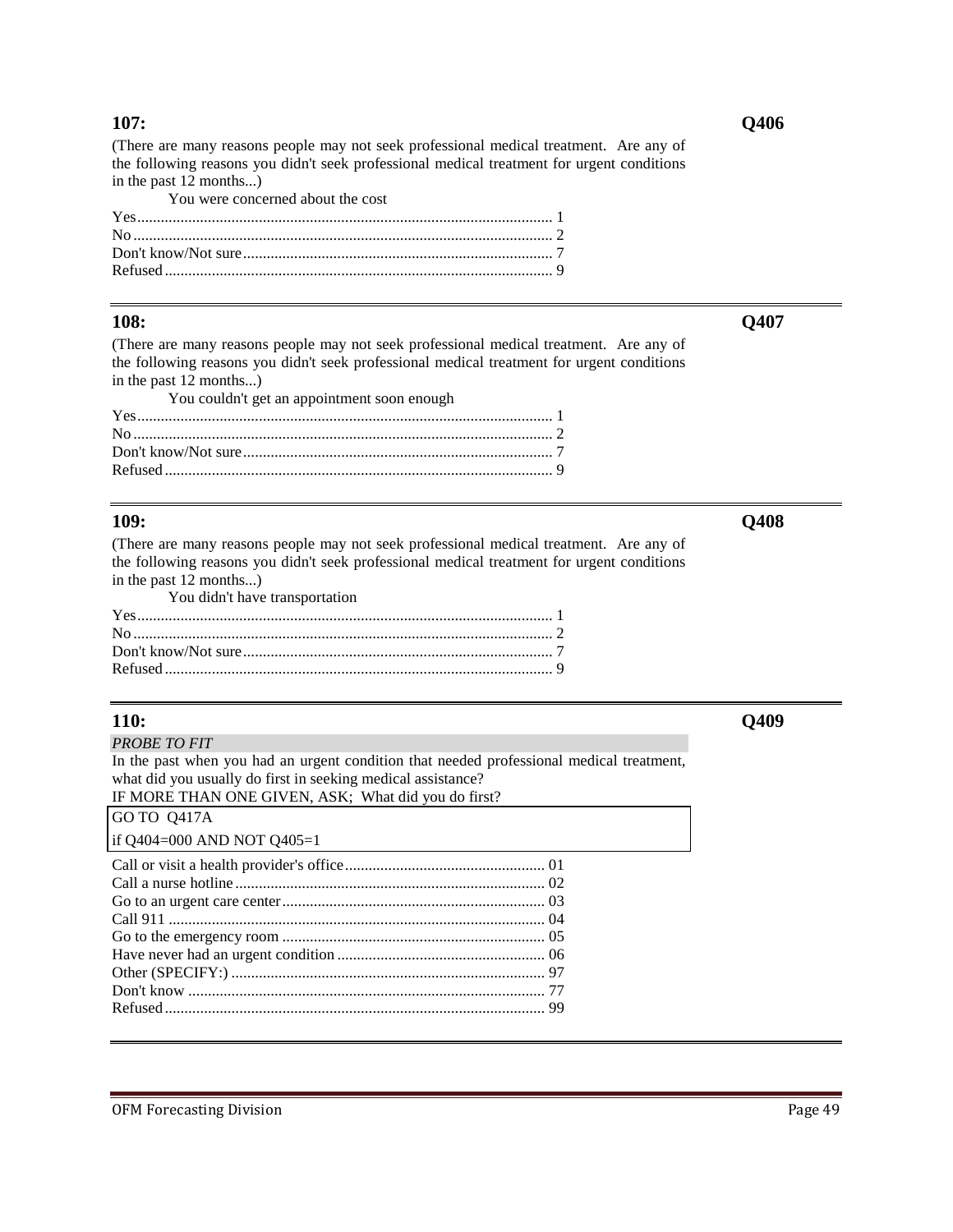### **111: Q410**

In the past when you had an urgent condition, what kind of place did you usually go to for care -- a health professional's office, an HMO like Group Health, a hospital outpatient clinic, some other clinic or health center, an emergency room, or some other place?

| GO TO 0417A          |  |
|----------------------|--|
| if Q409=06 OR Q403=1 |  |
|                      |  |
|                      |  |
|                      |  |
|                      |  |
|                      |  |
|                      |  |
|                      |  |
|                      |  |
|                      |  |
|                      |  |

*READ 1-4* 

**112: Q416** 

| In the last 12 months, when you had an urgent condition, how often did you get care as |  |
|----------------------------------------------------------------------------------------|--|
| soon as you thought you needed it? Would you say                                       |  |
|                                                                                        |  |
|                                                                                        |  |
| $\overline{\text{Li}}$ $\alpha$ $\overline{\text{Li}}$                                 |  |

When you went to the <q410> for an urgent condition, did you see a medical doctor, a nurse practitioner, a physician's assistant or some other kind of provider?  $G$   $\Omega$   $\Omega$   $\Omega$   $\Omega$   $\Omega$   $\Omega$   $\Omega$ 

| <b>JUU 10 0417A</b> |
|---------------------|
| if Q410=77,99       |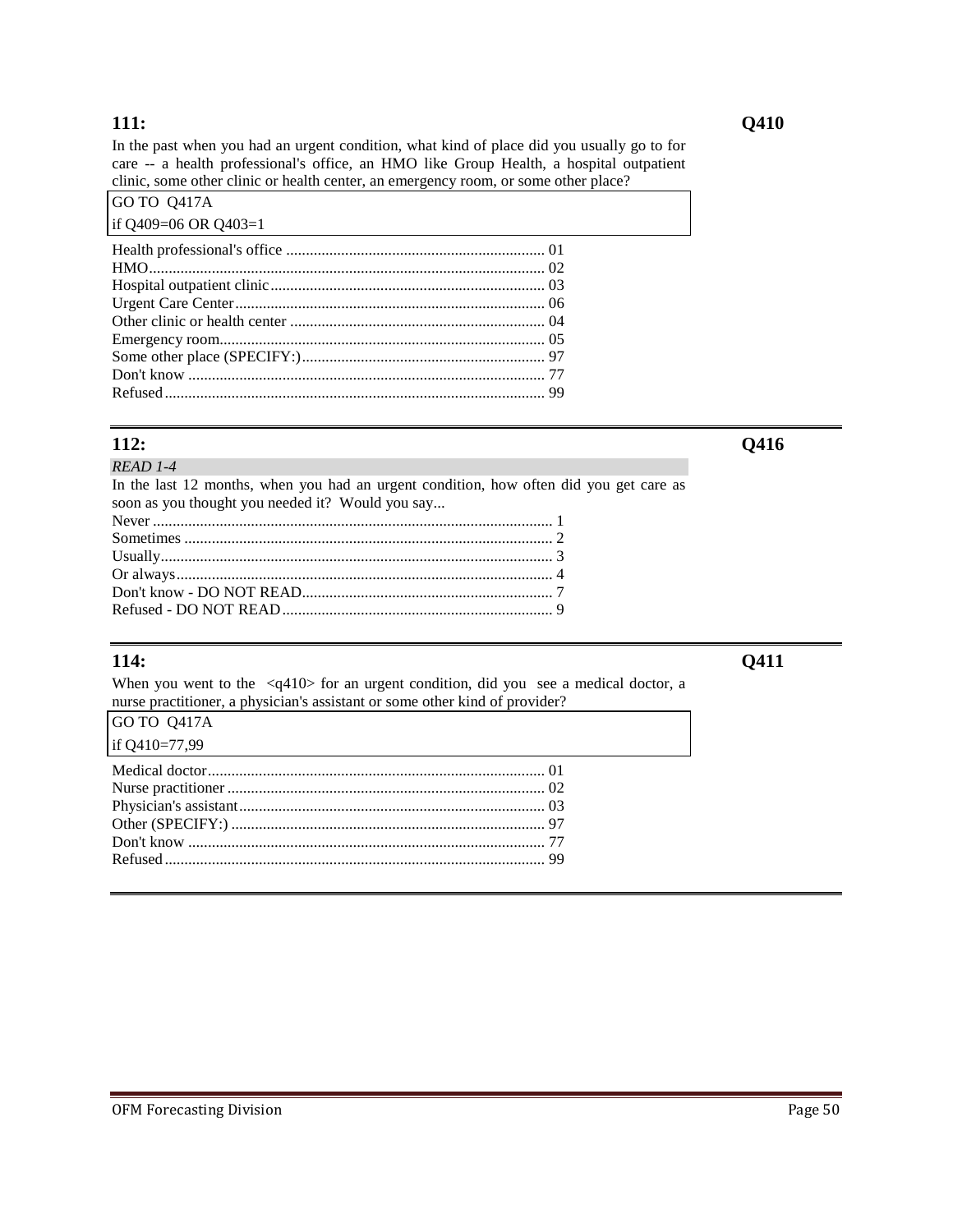| How did you get to the $\langle q410\rangle$ ?                   |  |
|------------------------------------------------------------------|--|
| PROBE IF MORE THAN ONE: Which would you say is your main form of |  |
| transportation?                                                  |  |
| GO TO 0417A                                                      |  |
| if $Q403=1$                                                      |  |
|                                                                  |  |
|                                                                  |  |
|                                                                  |  |
|                                                                  |  |
|                                                                  |  |
|                                                                  |  |
|                                                                  |  |
|                                                                  |  |

| 116:                                                         | <b>O413</b> |
|--------------------------------------------------------------|-------------|
| IF DON'T KNOW/NOT SURE, SAY: Just give me your best estimate |             |
| How many miles is it to the $\langle q410\rangle$ ?          |             |
|                                                              |             |
|                                                              |             |
|                                                              |             |

| 117:                                                               | O414 |
|--------------------------------------------------------------------|------|
| IF DON'T KNOW/NOT SURE, SAY: Just give me your best estimate       |      |
| How long does it take you to get to the $\langle q410\rangle$ ?    |      |
| EXAMPLE: 20 MINUTES = 020, 1 HOUR AND $1/2 = 130$ , 2 HOURS = 200? |      |
|                                                                    |      |
|                                                                    |      |
|                                                                    |      |

| <b>119:</b>                                                                               | <b>O417A</b> |
|-------------------------------------------------------------------------------------------|--------------|
| In the future, when you have an urgent condition, which of the following options for care |              |
| would you be willing to use                                                               |              |
|                                                                                           |              |

| 120:                                                                                                                       |  |
|----------------------------------------------------------------------------------------------------------------------------|--|
| (In the future, when you have an urgent condition, which of the following options for care<br>would you be willing to use) |  |
| Call a health care provider's office                                                                                       |  |
|                                                                                                                            |  |
|                                                                                                                            |  |
|                                                                                                                            |  |
|                                                                                                                            |  |
|                                                                                                                            |  |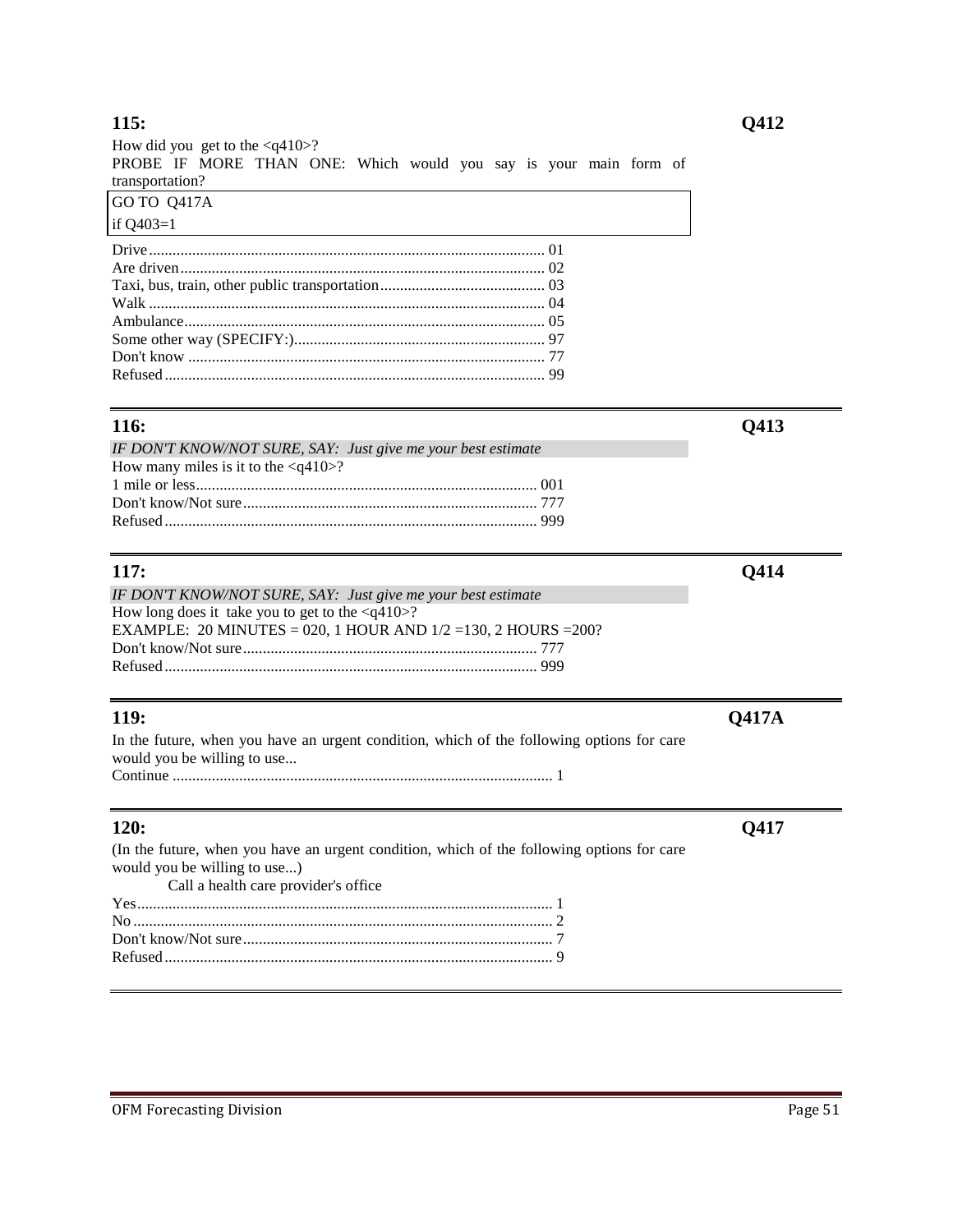(In the future, when you have an urgent condition, which of the following options for care would you be willing to use...)

Call a health provider hotline

**121: Q418** 

**122: Q419**  (In the future, when you have an urgent condition, which of the following options for care would you be willing to use...)

| Email or use a secure web site to contact a health care provider |  |
|------------------------------------------------------------------|--|
|                                                                  |  |
|                                                                  |  |
|                                                                  |  |
|                                                                  |  |
|                                                                  |  |

(In the future, when you have an urgent condition, which of the following options for care would you be willing to use...)

|  |  |  |  | Web chat or video conference with a health care provider |
|--|--|--|--|----------------------------------------------------------|
|--|--|--|--|----------------------------------------------------------|

(In the future, when you have an urgent condition, which of the following options for care would you be willing to use...) Go to an in-store health clinic

# **125: Q422**

(In the future, when you have an urgent condition, which of the following options for care would you be willing to use...) Go to an urgent care center Yes.......................................................................................................... 1 No ........................................................................................................... 2

**123: Q420**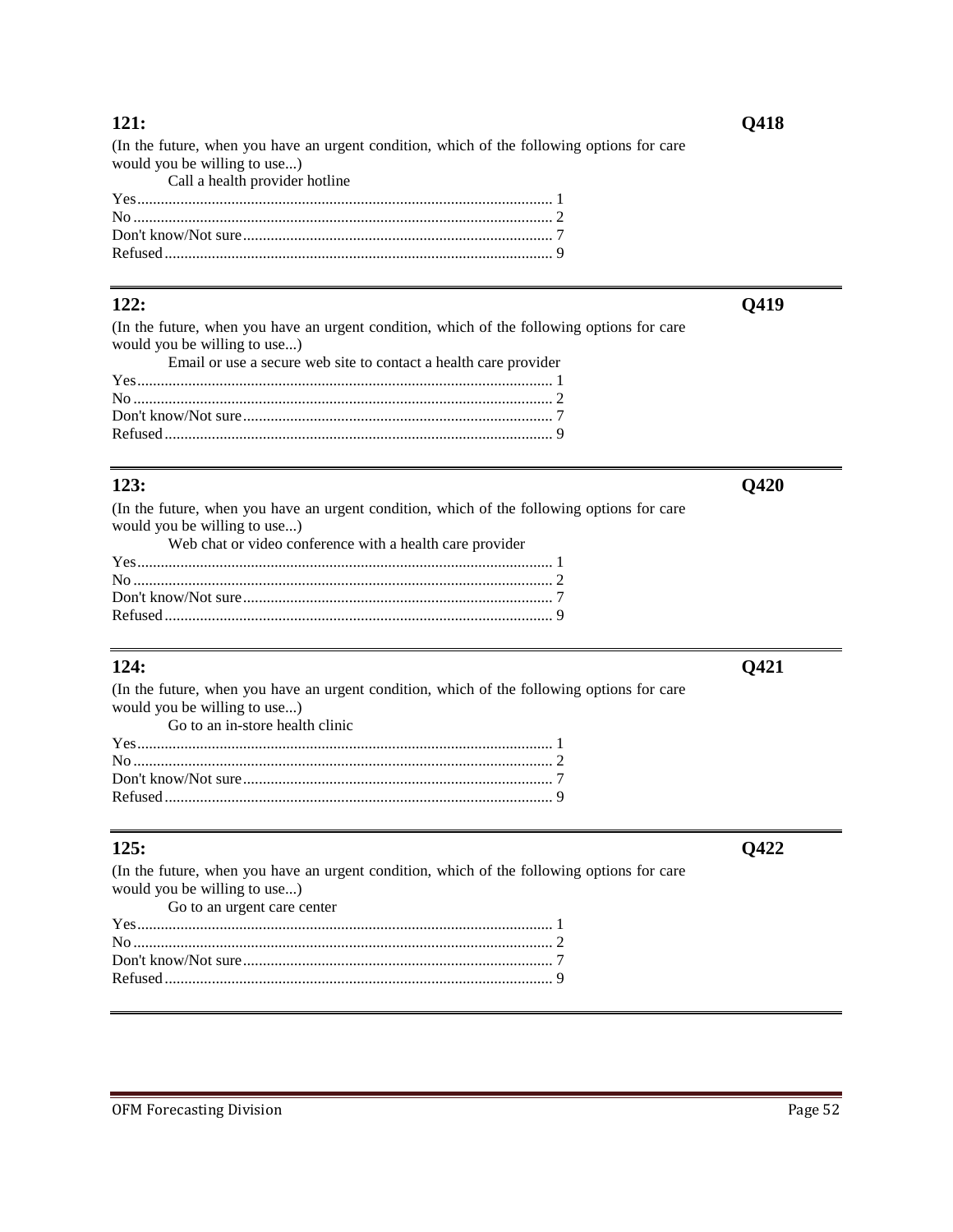(In the future, when you have an urgent condition, which of the following options for care would you be willing to use...)

| Or use something else |  |
|-----------------------|--|
|                       |  |
|                       |  |
|                       |  |
|                       |  |
|                       |  |

# **127: Q424**

*IF DON'T KNOW/NOT SURE, SAY: Just give me your best estimate* Using the usual method of transportation you mentioned earlier, how many MINUTES are you willing to travel each way for professional medical treatment for an urgent condition? EXAMPLE: 20 MINUTES = 020, 1 HOUR AND 1/2 =130, 2 HOURS =200 Don't know/Not sure........................................................................... 777 Refused ............................................................................................... 999 10 hours or more................................................................................. 959

# **128: Q425**

| IF DON'T KNOW/NOT SURE, SAY: Just give me your best estimate |  |
|--------------------------------------------------------------|--|
| And how many MILES would you be willing to travel each way?  |  |
|                                                              |  |
|                                                              |  |
|                                                              |  |

Which of the following types of health care providers are you willing to see for conditions that need urgent care... A medical doctor

# **130: Q427**

(Which of the following types of health care providers are you willing to see for conditions that need urgent care...)

A nurse practitioner

IF ASK WHAT A NURSE PRACTIONER IS, SAY: A nurse practitioner is a health care professional who is licensed to practice medicine independently. Nurse practitioners provide primary care services such as performing examinations, diagnosing and treating illnesses, ordering and interpreting lab tests, and prescribing medications.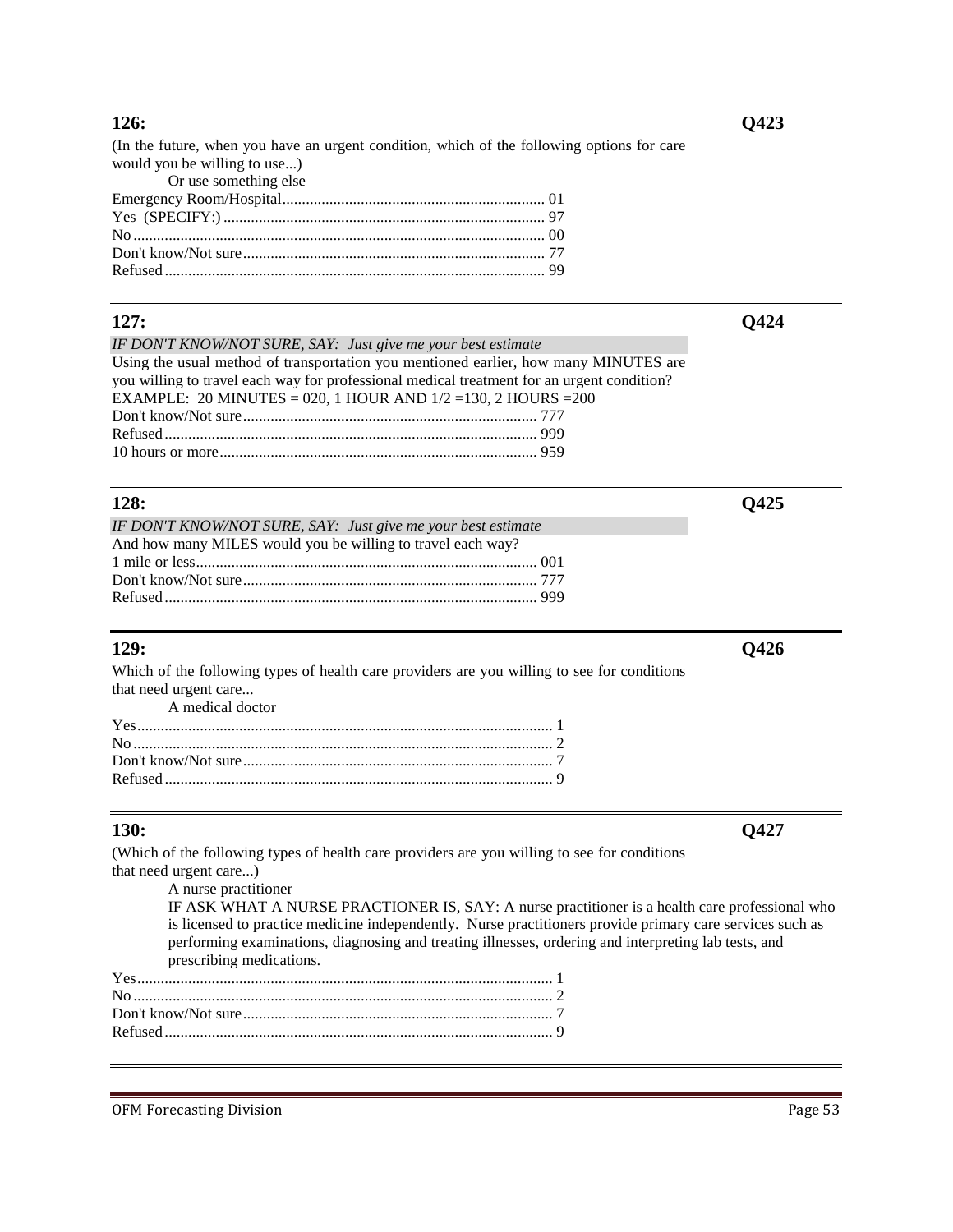(Which of the following types of health care providers are you willing to see for conditions that need urgent care...)

| A physician's assistant                                                                                    |  |
|------------------------------------------------------------------------------------------------------------|--|
| IF ASK WHAT A PHYSICIAN'S ASSISTANT IS, SAY: A physician assistant is a health care                        |  |
| professional who is licensed to practice medicine with a supervising physician. Physician assistants can   |  |
| provide primary care services such as performing examinations, diagnosing and treating illnesses, ordering |  |
| and interpreting lab tests, and prescribing medications.                                                   |  |
|                                                                                                            |  |
|                                                                                                            |  |
|                                                                                                            |  |
|                                                                                                            |  |

### **132: Q429**

(Which of the following types of health care providers are you willing to see for conditions that need urgent care...) Or other types of providers?

| Of other types of providers: |  |
|------------------------------|--|
|                              |  |
|                              |  |
|                              |  |
|                              |  |
|                              |  |

This section of the survey asks about emergency room visits. During the past 12 months, how many times have you gone to a hospital emergency room about your own health? This includes emergency room visits that resulted in a hospital admission. None ....................................................................................................... 0 1 time...................................................................................................... 1 2 times .................................................................................................... 2 3 or more times....................................................................................... 3 Don't know ............................................................................................. 7 Refused ................................................................................................... 9

| 134:                                                                       | 0511 |
|----------------------------------------------------------------------------|------|
| Did your last emergency room visit result in an admission to the hospital? |      |
| $GOTO +1$                                                                  |      |
| if Q501=0,7,9                                                              |      |
|                                                                            |      |
|                                                                            |      |
|                                                                            |      |
|                                                                            |      |
|                                                                            |      |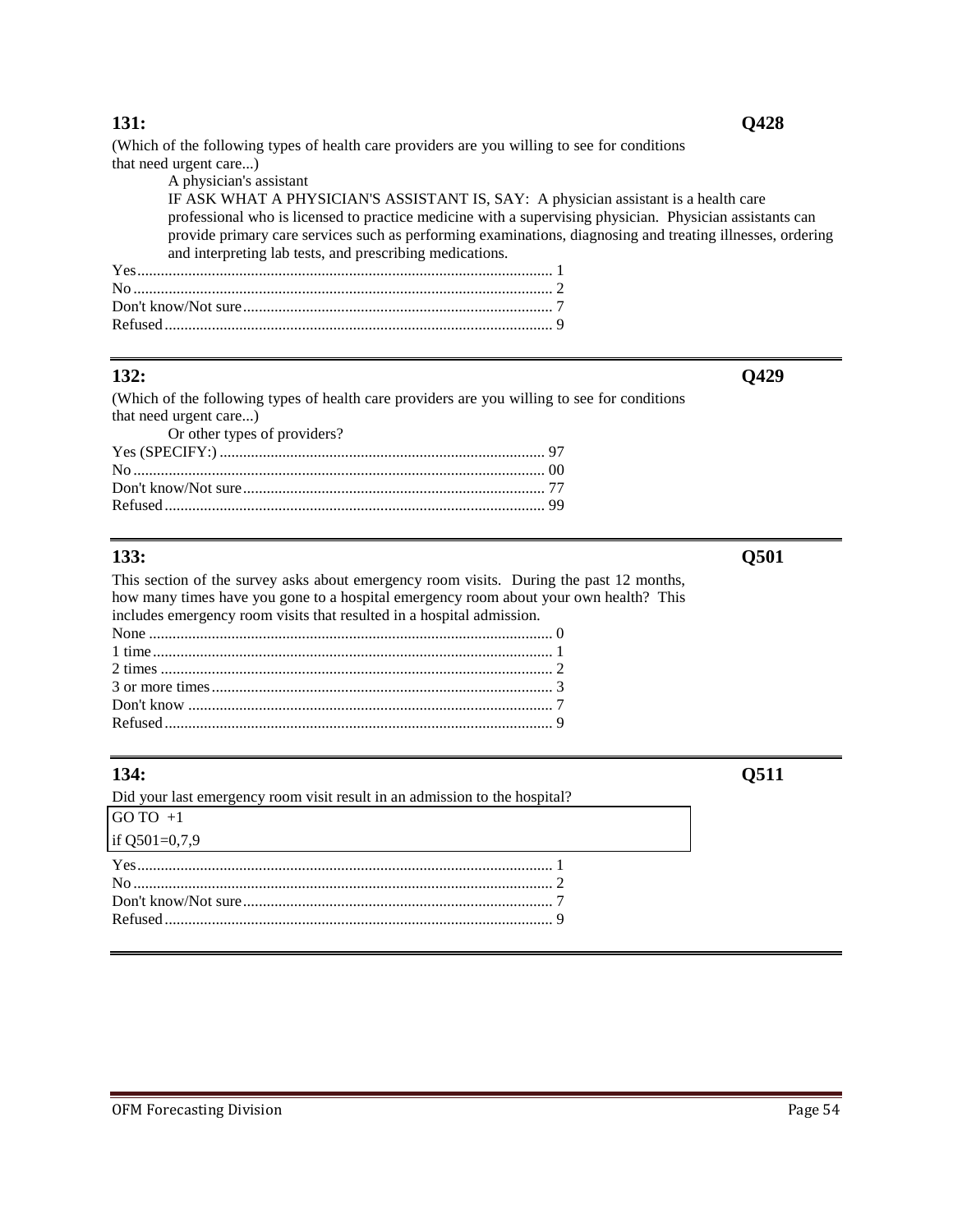(In the future when you have an illness or injury and you are not sure whether to go to the emergency room, which of the following would you be willing to do to help you decide if you should go...)

| Call 911 |  |
|----------|--|
|          |  |
|          |  |
|          |  |
|          |  |

(In the future when you have an illness or injury and you are not sure whether to go to the emergency room, which of the following would you be willing to do to help you decide if you should go...)

| Call a health provider's office |  |
|---------------------------------|--|
|                                 |  |
|                                 |  |
|                                 |  |
|                                 |  |

(In the future when you have an illness or injury and you are not sure whether to go to the emergency room, which of the following would you be willing to do to help you decide if you should go...)

| Call a health provider hotline |  |
|--------------------------------|--|
|                                |  |
|                                |  |
|                                |  |
|                                |  |

### **139: Q515**

(In the future when you have an illness or injury and you are not sure whether to go to the emergency room, which of the following would you be willing to do to help you decide if you should go...)

| Email or use a secure web site to contact a health care provider |  |
|------------------------------------------------------------------|--|
| $Yes$ (1) $1$                                                    |  |
|                                                                  |  |
|                                                                  |  |
|                                                                  |  |
|                                                                  |  |

**137: Q513**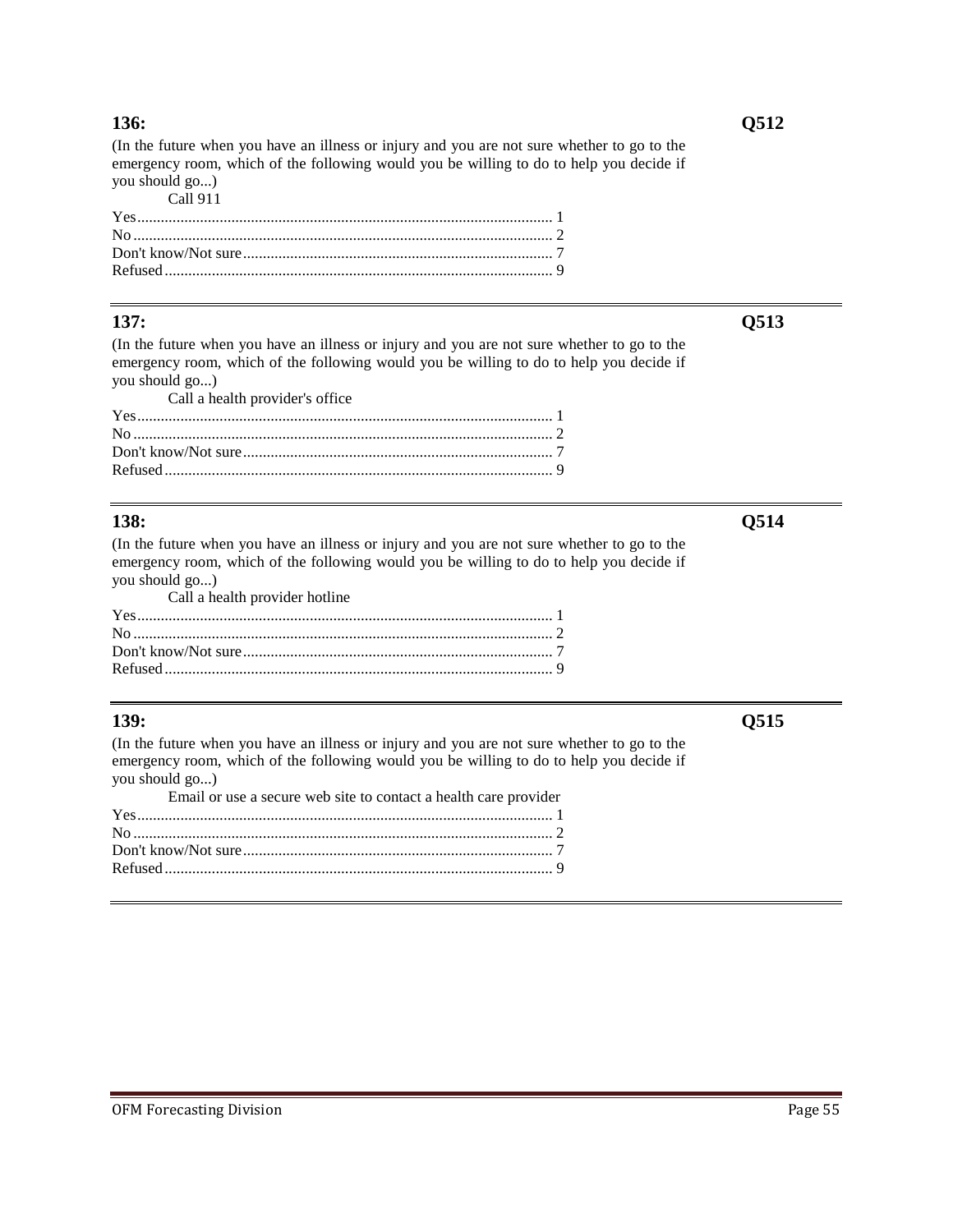(In the future when you have an illness or injury and you are not sure whether to go to the emergency room, which of the following would you be willing to do to help you decide if you should go...)

| Web chat or video conference with a health care provider |  |
|----------------------------------------------------------|--|
|                                                          |  |
|                                                          |  |
|                                                          |  |
|                                                          |  |

### **141: Q517**

(In the future when you have an illness or injury and you are not sure whether to go to the emergency room, which of the following would you be willing to do to help you decide if you should go...)

Go to an in-store clinic

### **142: Q518**

(In the future when you have an illness or injury and you are not sure whether to go to the emergency room, which of the following would you be willing to do to help you decide if you should go...)

| Go to an urgent care center |  |
|-----------------------------|--|
|                             |  |
|                             |  |
|                             |  |
|                             |  |

# **143: Q519**

(In the future when you have an illness or injury and you are not sure whether to go to the emergency room, which of the following would you be willing to do to help you decide if you should go...)

| Any other providers |  |
|---------------------|--|
|                     |  |
|                     |  |
|                     |  |
|                     |  |
|                     |  |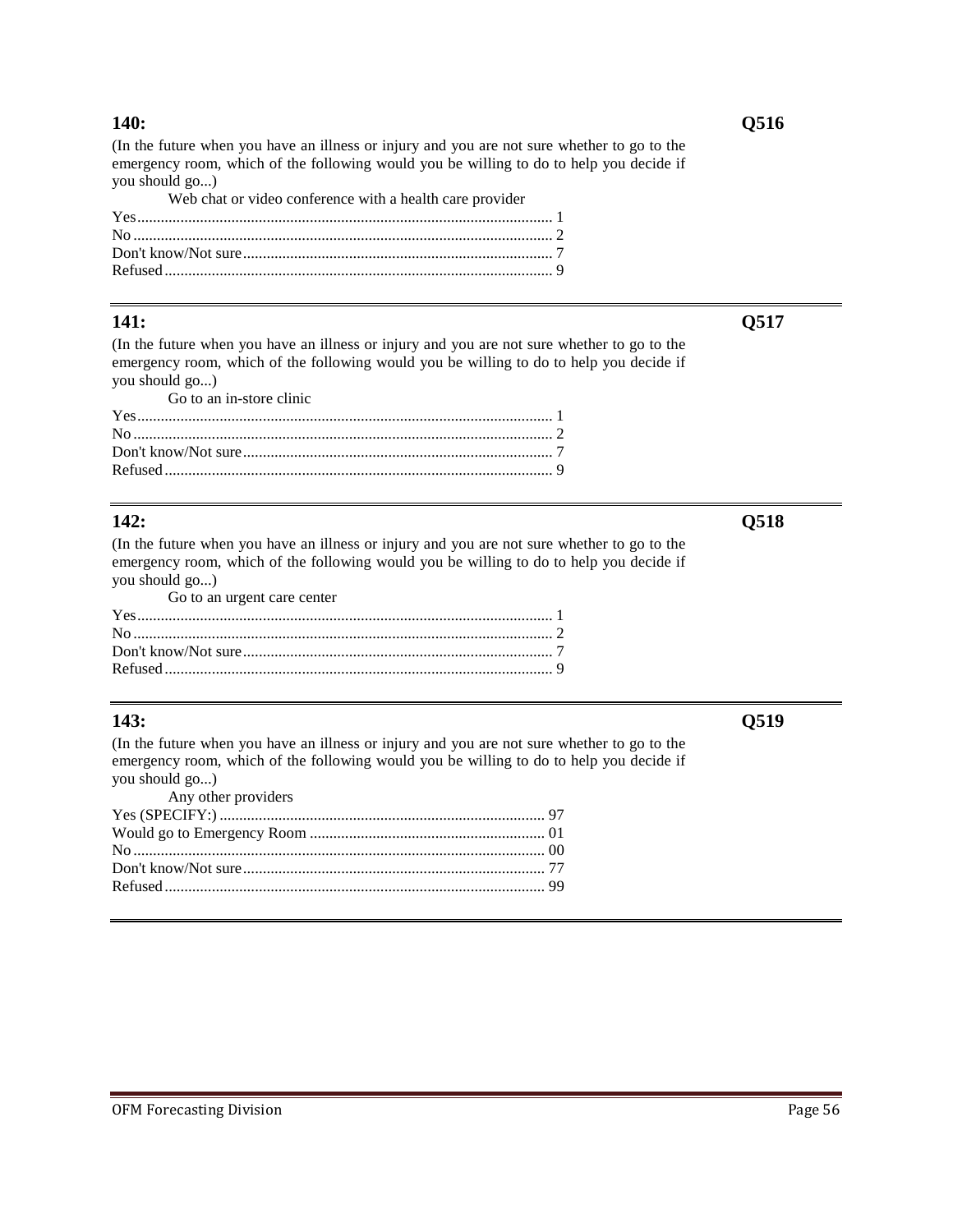### 144:

The final set of demographic questions will help us group your responses with other people's answers for reporting purposes. Do you have more than one telephone number in your household? Do not include cell phones or numbers that are only used by a computer or fax machine.

### 145:

| How many of these telephone numbers are residential numbers? |  |
|--------------------------------------------------------------|--|
| GO TO $+1$                                                   |  |
| if NOT $Q601=1$                                              |  |
|                                                              |  |
|                                                              |  |
|                                                              |  |
|                                                              |  |
|                                                              |  |
|                                                              |  |
|                                                              |  |
|                                                              |  |
|                                                              |  |

### 146:

Do you have a cell phone for personal use? Please include cell phones used for both business and personal use. 

# 147:

Do you share a cell phone for personal use at least one-third of the time with other adults? GO TO  $+1$ if  $Q603=1$ 

Q603

Q604

### Q601

Q602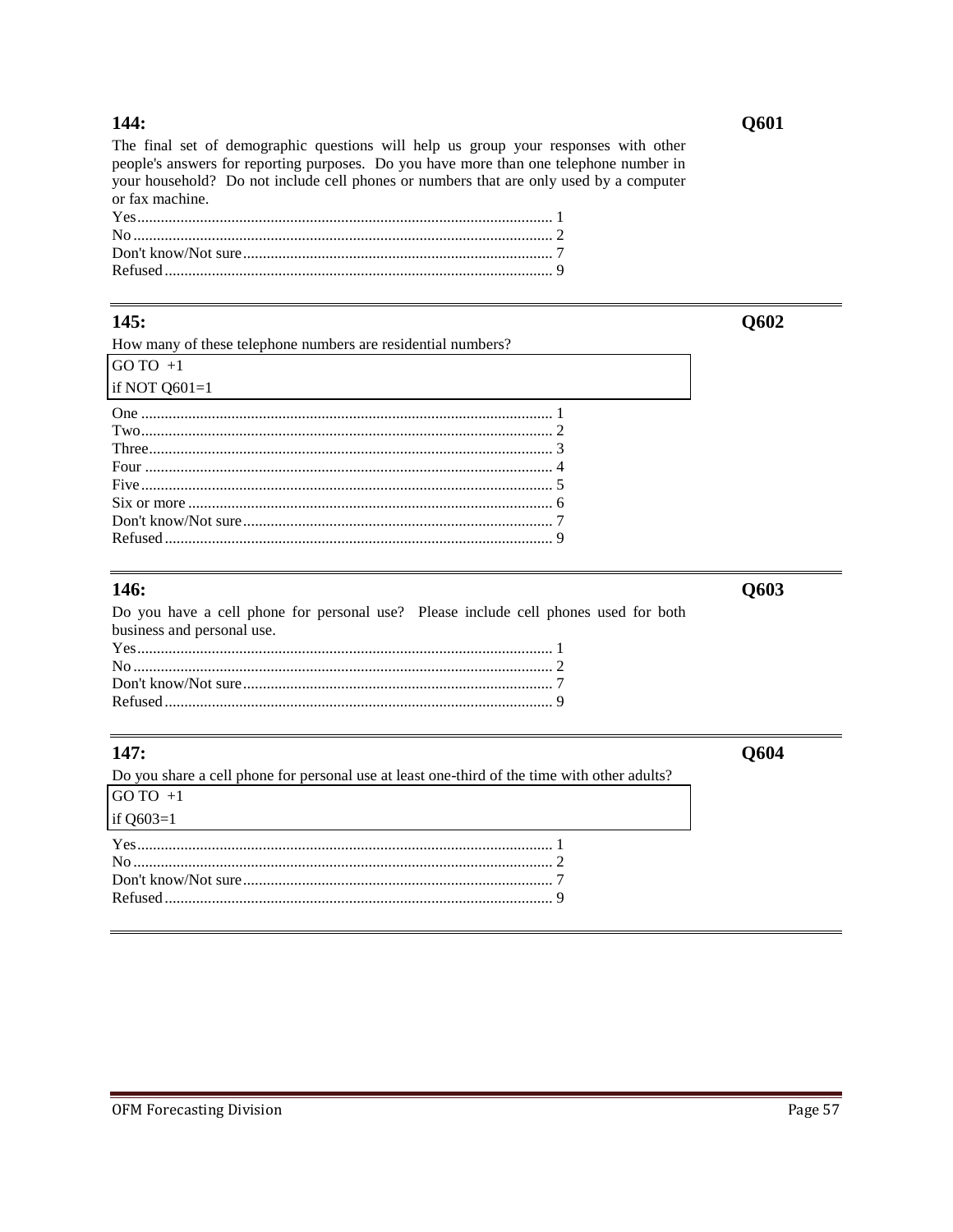### **148: Q605**

|  | Do you usually share this cell phone at least one-third of the time with any other adults? |  |  |  |  |
|--|--------------------------------------------------------------------------------------------|--|--|--|--|
|  |                                                                                            |  |  |  |  |

| $GOTO +1$       |  |
|-----------------|--|
| if NOT $Q603=1$ |  |
|                 |  |
|                 |  |
|                 |  |

Thinking about all the phone calls that you receive on your landline and cell phone, what percent, between 0 and 100, are received on your cell phone? IF DON'T KNOW/NOT SURE, SAY: Just give me your best guess.

| n bon't hnown of bond, biff, vast give me jour cest gaess. |  |
|------------------------------------------------------------|--|
| $GOTO +1$                                                  |  |
| if NOT $Q603=1$ AND NOT $Q604=1$                           |  |
|                                                            |  |
|                                                            |  |
|                                                            |  |
|                                                            |  |

Refused................................................................................................... 9

# **150: Q607**

| What is your home zip code? |  |
|-----------------------------|--|
|                             |  |
|                             |  |

# **151: CELL PHONE ONLY QB**

| How many adults age 18 and older live in your household? |  |
|----------------------------------------------------------|--|
| GO TO +1                                                 |  |
| if OB>0                                                  |  |
|                                                          |  |

| How many people under the age of 18, including infants, live in this household? |  |
|---------------------------------------------------------------------------------|--|
|                                                                                 |  |
|                                                                                 |  |

# **153: Q610**

| Are you of Hispanic, Latino, or Spanish origin? |  |
|-------------------------------------------------|--|
|                                                 |  |
|                                                 |  |
|                                                 |  |
|                                                 |  |
|                                                 |  |

**149: Q606**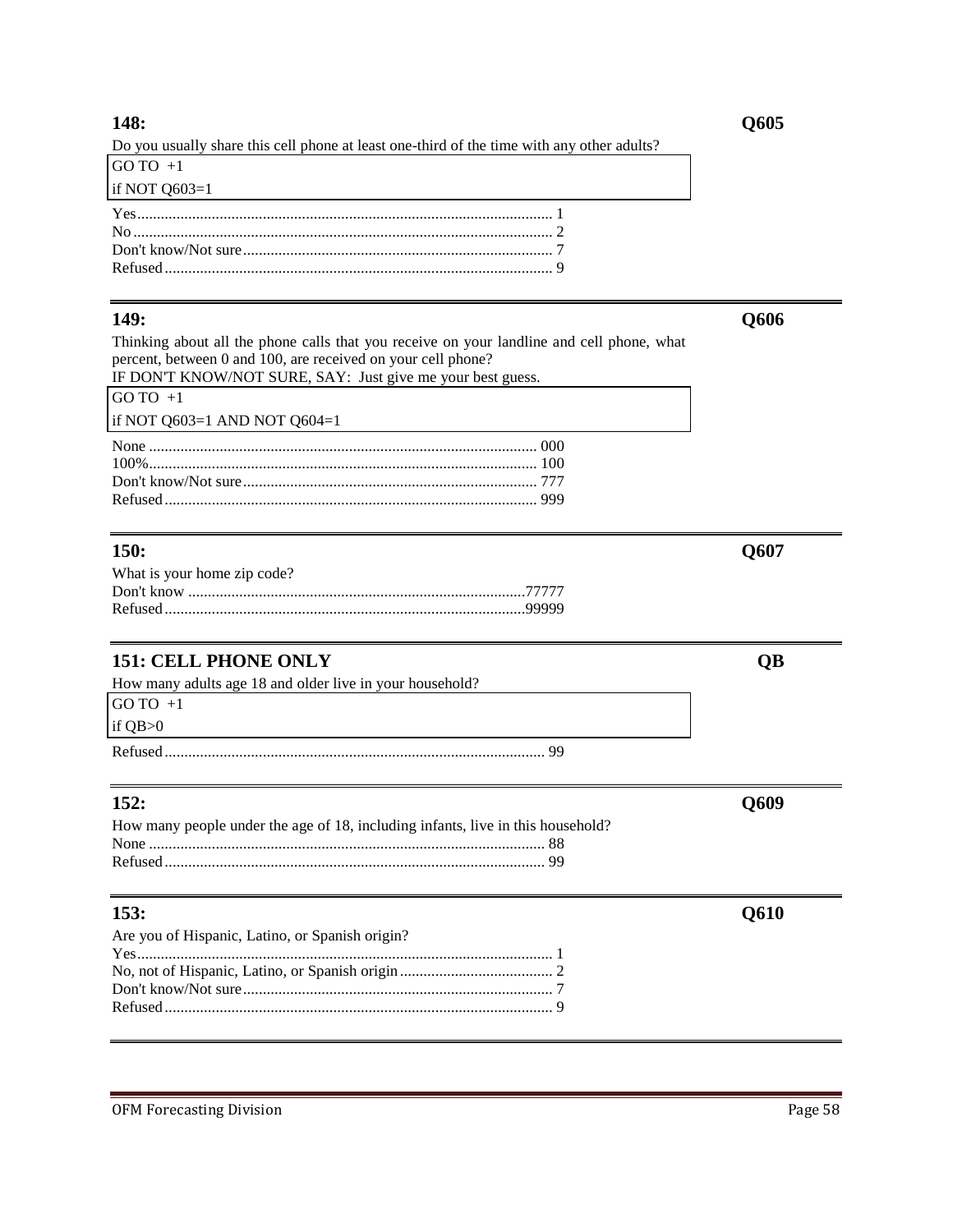### *READ 1-97 UP TO 7 RESPONSES*

What is your race? I'll read several categories. Please select one or more Choices. Are you..

IF RESPONDENT SAYS HISPANIC, ASK: Are you white-Hispanic, black-Hispanic, Asian Hispanic, American-Indian Hispanic, Native Hawaiian Hispanic, or some other race and Hispanic?

### **155: Q612**

*READ 1-97*

| Which one of these groups would you say best represents your race? |  |  |  |
|--------------------------------------------------------------------|--|--|--|
| GO TO $+1$                                                         |  |  |  |

# if NBR(Q611)<2

| $\mathbf{X}$ and $\mathbf{X}$ are the set of $\mathbf{X}$ and $\mathbf{X}$ are the set of $\mathbf{X}$ and $\mathbf{X}$ are the set of $\mathbf{X}$ and $\mathbf{X}$ are the set of $\mathbf{X}$ and $\mathbf{X}$ are the set of $\mathbf{X}$ and $\mathbf{X}$ are the set of |  |
|-------------------------------------------------------------------------------------------------------------------------------------------------------------------------------------------------------------------------------------------------------------------------------|--|
|                                                                                                                                                                                                                                                                               |  |
|                                                                                                                                                                                                                                                                               |  |
|                                                                                                                                                                                                                                                                               |  |
|                                                                                                                                                                                                                                                                               |  |
|                                                                                                                                                                                                                                                                               |  |
|                                                                                                                                                                                                                                                                               |  |
|                                                                                                                                                                                                                                                                               |  |
|                                                                                                                                                                                                                                                                               |  |
|                                                                                                                                                                                                                                                                               |  |
|                                                                                                                                                                                                                                                                               |  |
|                                                                                                                                                                                                                                                                               |  |

| <b>PROBE TO FIT</b>                                               |  |
|-------------------------------------------------------------------|--|
| What is the highest degree or level of school you have completed? |  |
|                                                                   |  |
|                                                                   |  |
|                                                                   |  |
|                                                                   |  |
| Master's degree, Doctorate degree, or professional degree         |  |
|                                                                   |  |
|                                                                   |  |
|                                                                   |  |
|                                                                   |  |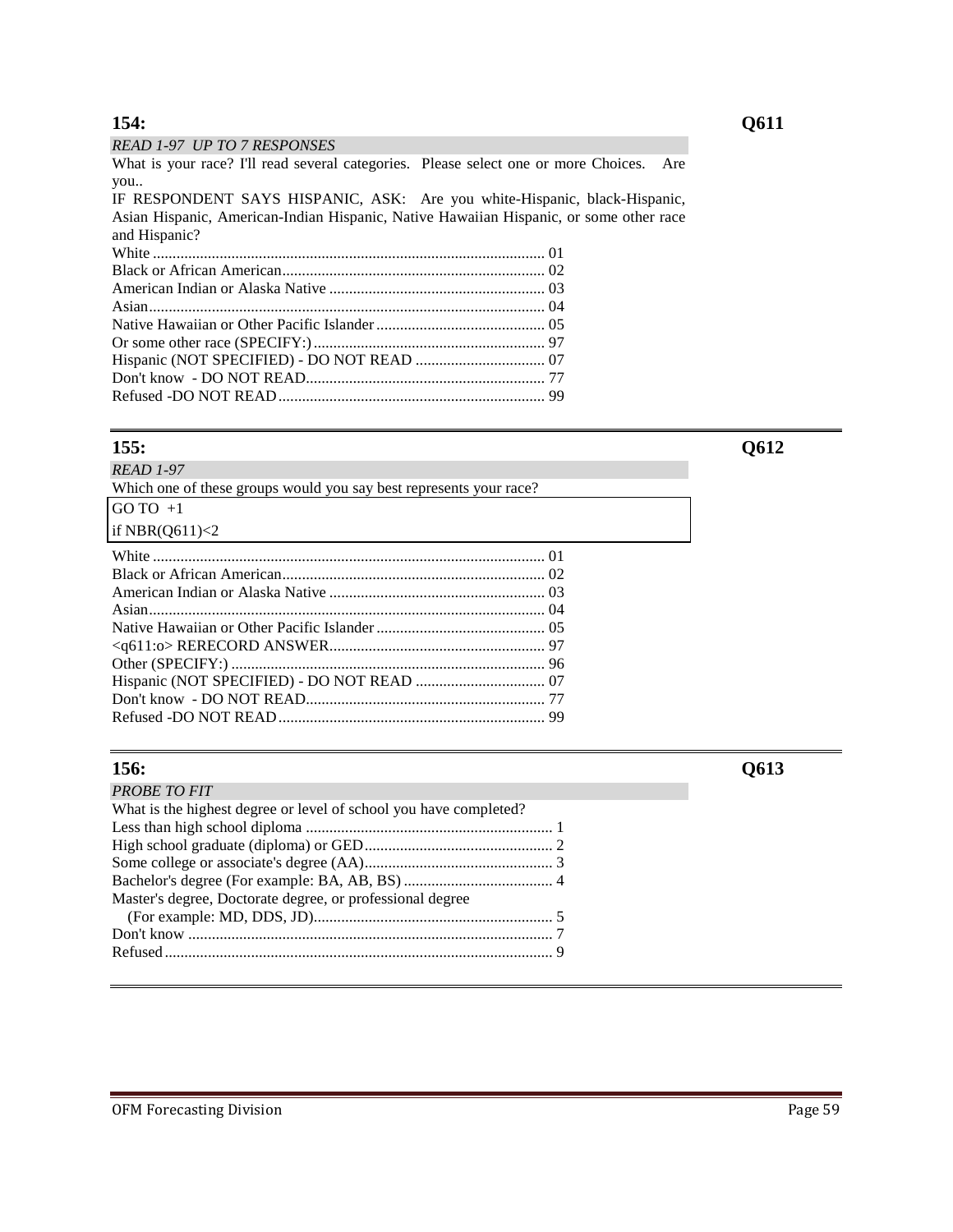# $157:$

| <b>PROBE TO FIT</b>          |  |
|------------------------------|--|
| What is your marital status? |  |
|                              |  |
|                              |  |
|                              |  |
|                              |  |
|                              |  |
|                              |  |
|                              |  |
|                              |  |

# 158:

| LAST WEEK did you have a job for pay, either full-time or part-time? |  |
|----------------------------------------------------------------------|--|
| IF RESPONDENT SAYS SELF EMPLOYED, CODE AS YES                        |  |
|                                                                      |  |
|                                                                      |  |
|                                                                      |  |
|                                                                      |  |

# $159:$

| <b>PROBE TO FIT</b>                                        |  |
|------------------------------------------------------------|--|
| What was the main reason you did not have a job LAST WEEK? |  |
| IF MORE THAN REASON GIVEN, ASK: What is the main reason?   |  |
| $GOTO +1$                                                  |  |
| if NOT $Q615=2$                                            |  |
|                                                            |  |
|                                                            |  |
|                                                            |  |
|                                                            |  |
|                                                            |  |
|                                                            |  |
|                                                            |  |
|                                                            |  |
|                                                            |  |
|                                                            |  |
|                                                            |  |
|                                                            |  |
|                                                            |  |

# **Q614**

**Q615** 

Q616